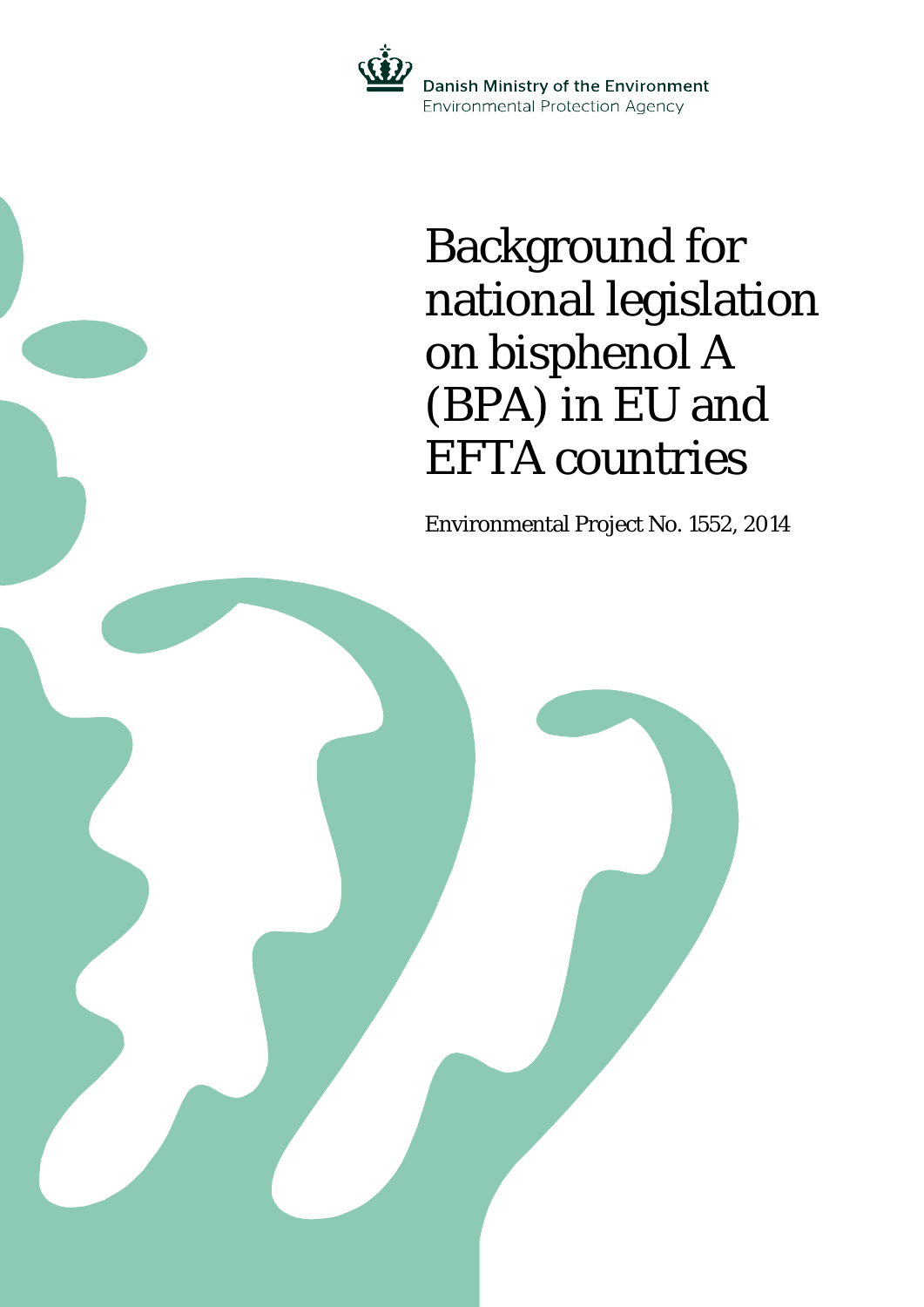### **Title:**

Background for national legislation on bisphenol Frans Møller Christensen A (BPA) in EU and EFTA countries

**Editing:**

Anna Juliane Clausen Anna Brinch Sonja Hagen Mikkelsen

COWI A/S

### **Published by:**

The Danish Environmental Protection Agency Strandgade 29 1401 Copenhagen K Denmark www.mst.dk/english

#### **Year:**

2014

978-87-93178-18-2

**ISBN no.**

### **Disclaimer:**

When the occasion arises, the Danish Environmental Protection Agency will publish reports and papers concerning research and development projects within the environmental sector, financed by study grants provided by the Danish Environmental Protection Agency. It should be noted that such publications do not necessarily reflect the position or opinion of the Danish Environmental Protection Agency.

However, publication does indicate that, in the opinion of the Danish Environmental Protection Agency, the content represents an important contribution to the debate surrounding Danish environmental policy.

Sources must be acknowledged.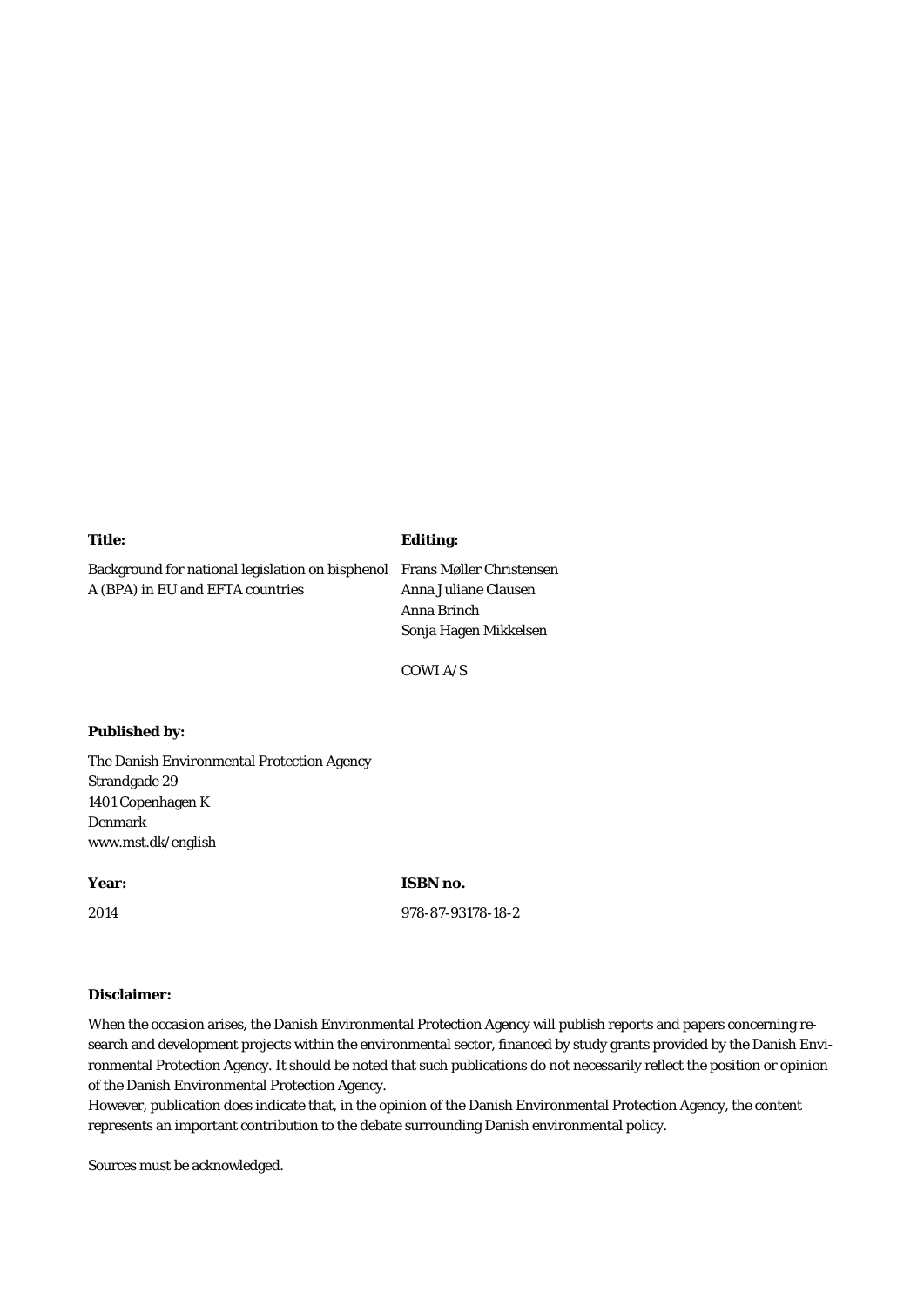## **Contents**

| 1. |         |       |                                                                       |  |
|----|---------|-------|-----------------------------------------------------------------------|--|
|    | 1.1     |       |                                                                       |  |
|    | 1.2     |       |                                                                       |  |
|    | 1.3     |       |                                                                       |  |
|    |         | 1.3.1 |                                                                       |  |
|    |         | 1.3.2 |                                                                       |  |
|    |         | 1.3.3 | Scientific and legal background of national BPA legislation and       |  |
|    |         |       |                                                                       |  |
|    |         | 1.3.4 |                                                                       |  |
| 2. |         |       | Identification of national BPA legislation and initiatives 19         |  |
|    | 2.1     |       |                                                                       |  |
|    |         | 2.11  |                                                                       |  |
|    |         | 2.1.2 |                                                                       |  |
|    | $2.2\,$ |       |                                                                       |  |
|    | 2.3     |       |                                                                       |  |
| 3. |         |       |                                                                       |  |
|    | 3.1     |       |                                                                       |  |
|    | 3.2     |       |                                                                       |  |
|    | 3.3     |       |                                                                       |  |
| 4. |         |       | Scientific and legal background behind national BPA legislation and   |  |
|    |         |       |                                                                       |  |
|    | 4.1     |       |                                                                       |  |
|    |         | 4.1.1 | Denmark - Ban on BPA in food contact materials intended to come into  |  |
|    |         |       |                                                                       |  |
|    |         | 4.1.2 | Belgium - Ban on BPA in food contact materials intended to come into  |  |
|    |         |       |                                                                       |  |
|    |         | 4.1.3 | Sweden - Ban on BPA in varnish and coating in the packaging of food   |  |
|    |         |       |                                                                       |  |
|    |         | 4.1.4 |                                                                       |  |
|    |         | 4.1.5 | Germany - migration limit for paper/board of recycled fibres used for |  |
|    |         |       |                                                                       |  |
|    |         | 4.1.6 | Preparation/consideration France - modalities for implementing        |  |
|    |         |       |                                                                       |  |
|    | 4.2     |       |                                                                       |  |
|    |         | 4.2.1 |                                                                       |  |
|    |         | 4.2.2 |                                                                       |  |
|    |         | 4.2.3 |                                                                       |  |
|    | 4.3     |       |                                                                       |  |
|    |         | 4.3.1 |                                                                       |  |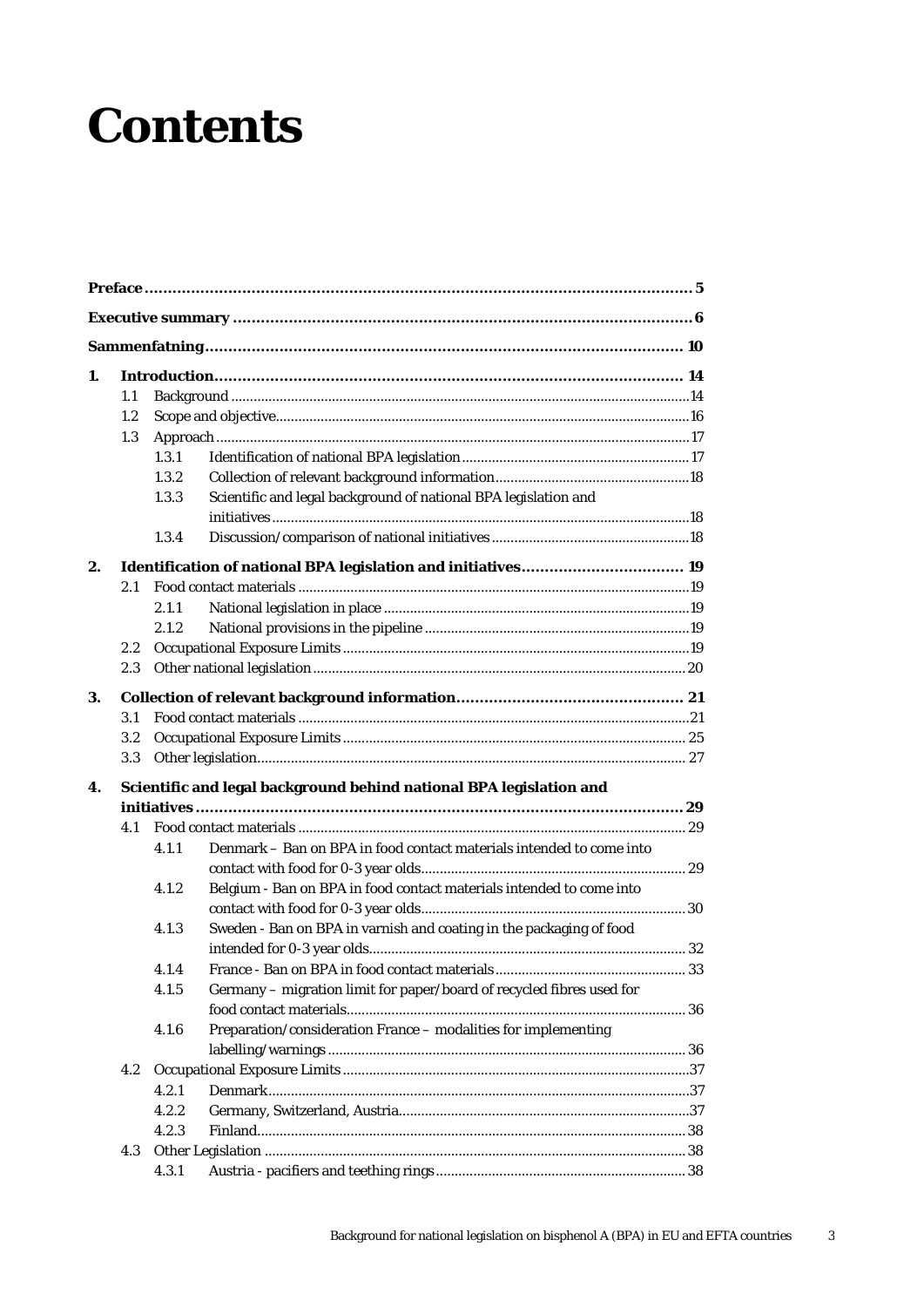|    |     | 4.3.2                                                                      |  |
|----|-----|----------------------------------------------------------------------------|--|
|    |     | Preparation/consideration Sweden - Ban on BPA in thermal paper in<br>4.3.3 |  |
|    |     |                                                                            |  |
| 5. |     |                                                                            |  |
|    | 5.1 |                                                                            |  |
|    |     |                                                                            |  |
|    |     |                                                                            |  |
|    |     |                                                                            |  |
|    |     |                                                                            |  |
|    |     |                                                                            |  |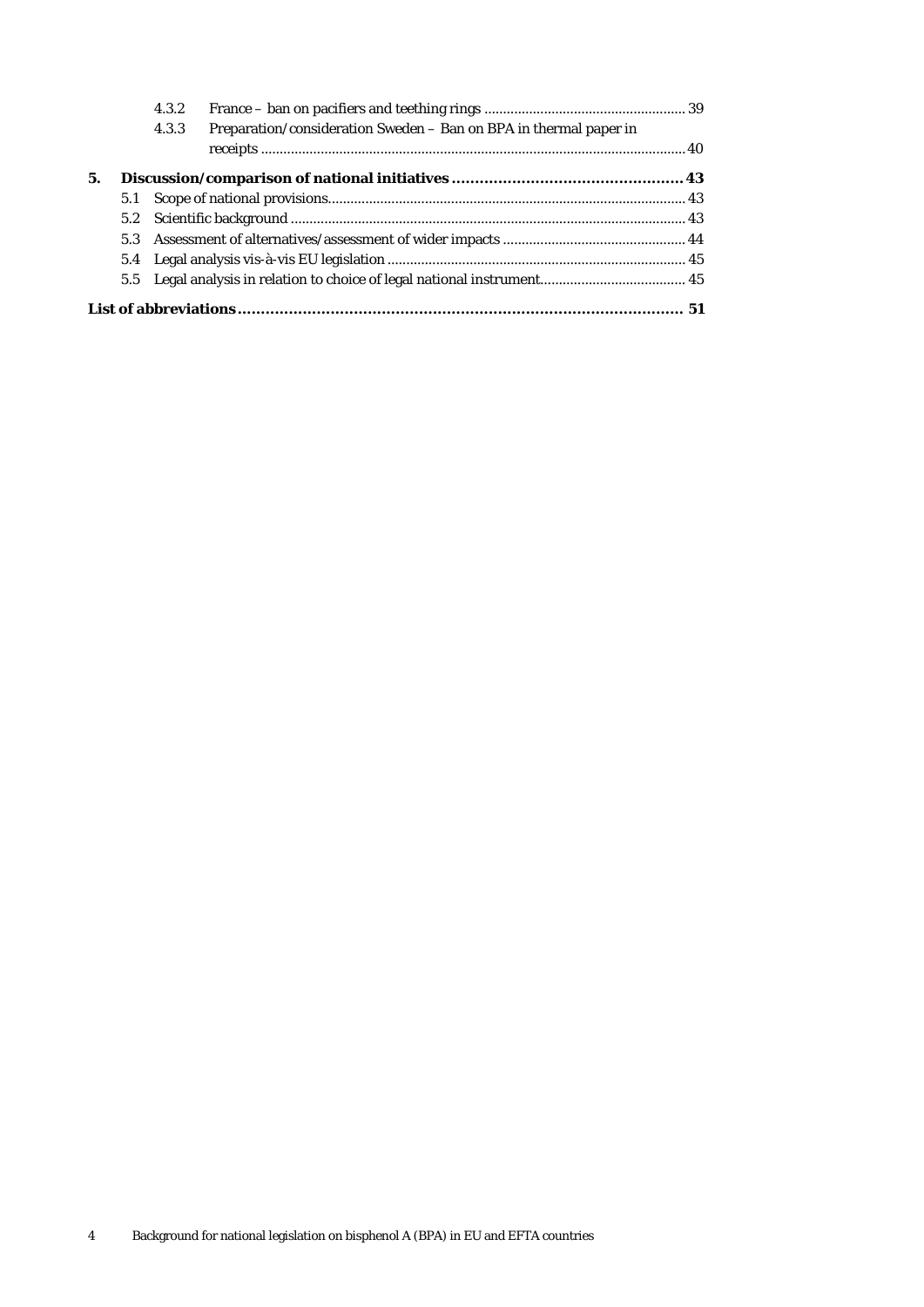## <span id="page-4-0"></span>**Preface**

Bisphenol A (BPA) is included in [the Danish Environmental Protection Agency's List of Undesirable](http://www.mst.dk/Virksomhed_og_myndighed/Kemikalier/Stoflister+og+databaser/listen_over_uoenskede_stoffer/listen_over_uoenskede_stoffer.htm)  [Substances](http://www.mst.dk/Virksomhed_og_myndighed/Kemikalier/Stoflister+og+databaser/listen_over_uoenskede_stoffer/listen_over_uoenskede_stoffer.htm) (LOUS), as it is i) included in the EU list of potential endocrine disruptors in category 1 and ii) classified for reproductive toxicity in category 2.

Therefore, BPA has been subject to a survey to provide basis for an assessment of whether there is a need for further information generation, legislation and/or other risk reduction measures[1.](#page-13-2)

Based on the survey, the Danish EPA has on 31 May 2013 issued a strategy for risk management of BPA in Denmark[2.](#page-4-1) One of the initiatives suggested in the BPA strategy is the present study seeking clarification of the differences in regulatory approaches in the EU and EFTA Member States and providing basis for an evaluation regarding future legislation on BPA in Denmark.

The Danish EPA has commissioned the study to COWI A/S having carried out the project during July-December 2013.

Danish EPA, December 2013

 <sup>1</sup> <http://www2.mst.dk/Udgiv/publications/2013/04/978-87-93026-14-8.pdf>

<span id="page-4-1"></span><sup>2</sup> <http://www.mst.dk/NR/rdonlyres/39F6C09F-EB54-4EFD-BC6B-7C893337D852/156361/3BPAstrategifinal1.pdf> (in Danish)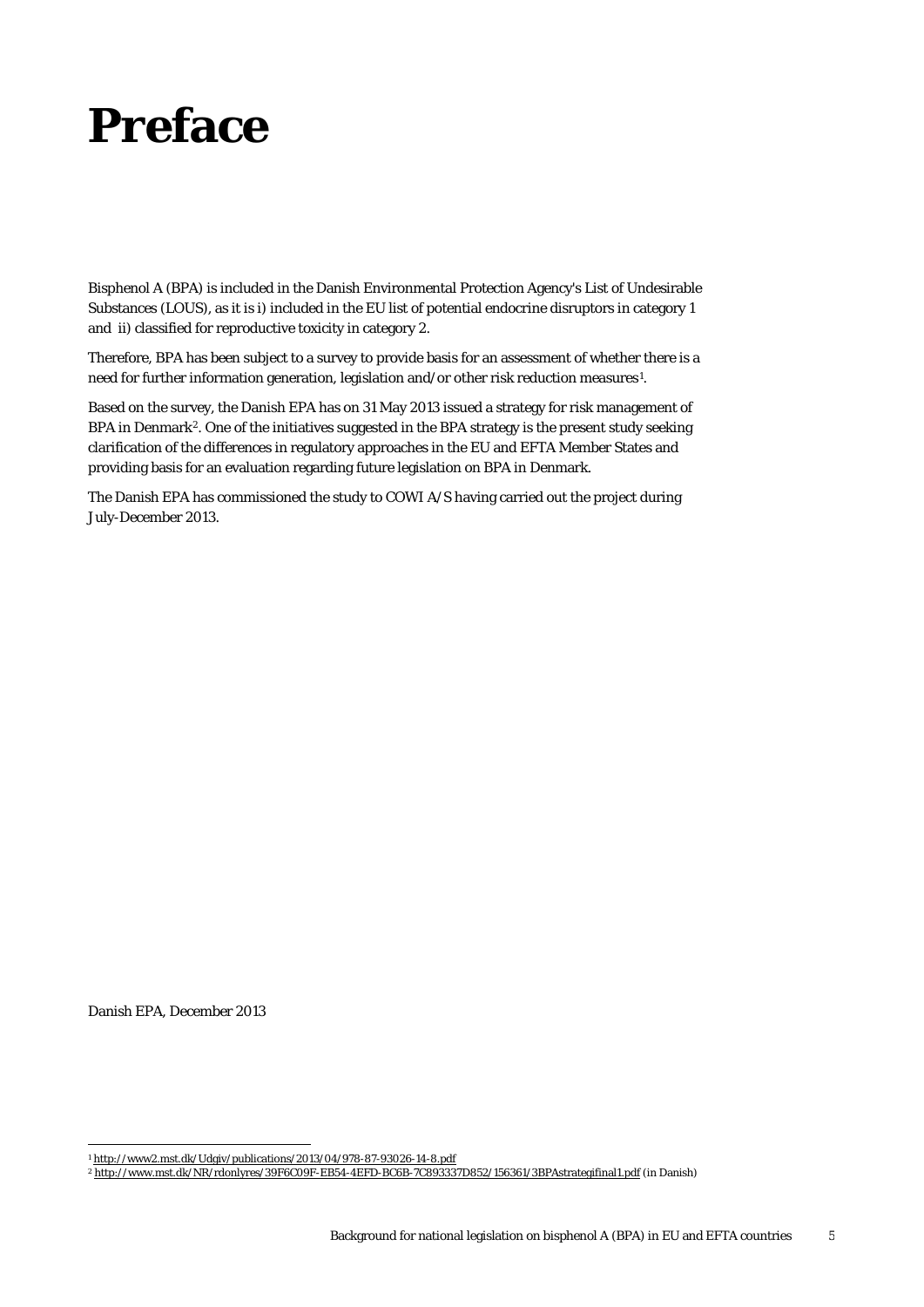## <span id="page-5-0"></span>**Executive summary**

### *Background*

Bisphenol A (BPA) is included in [the Danish Environmental Protection Agency's List of Undesirable](http://www.mst.dk/Virksomhed_og_myndighed/Kemikalier/Stoflister+og+databaser/listen_over_uoenskede_stoffer/listen_over_uoenskede_stoffer.htm)  [Substances](http://www.mst.dk/Virksomhed_og_myndighed/Kemikalier/Stoflister+og+databaser/listen_over_uoenskede_stoffer/listen_over_uoenskede_stoffer.htm) (LOUS), as it is i) included in the EU list of potential endocrine disruptors in category 1 and ii) classified for reproductive toxicity in category 2.

Based on a survey of BPA, the Danish EPA on 31 May 2013 issued a strategy for risk management of BPA in Denmark<sup>3</sup>, suggesting among others, the current study seeking clarification of the differences in regulatory approaches in the EU and EFTA Member States. This should provide an input to the basis for an evaluation regarding future legislation on BPA in Denmark.

BPA has been the subject of intense research and debate over the last decade, not least due to suspected low-dose effects (endocrine disrupting properties and developmental neurotoxicity) of the chemical and its presence in food contact materials resulting in exposure of vulnerable groups such as infants and young children.

The 2003 (updated in 2008) EU risk assessment under the Existing Chemicals programme concludes that there is no consumer risk associated with the use of BPA. The EFSA evaluation of 2006 established a Tolerable Daily Intake (TDI) of 0.05 mg/kg body weight/day based on "traditional" multigeneration toxicity studies. EFSA reviewed new scientific information on BPA in 2008, 2009, 2010 and 2011 and concluded on each occasion that they could not identify any new evidence which would lead them to revise the TDI. Based on this TDI, a migration level of 0.6 mg BPA/kg food is specified in the EU plastic food contact materials regulation. An EU Indicative Occupational Exposure Limit (IOEL) of 10 mg/m3 (inhalable dust), has been established based on an opinion from the Scientific Committee on Occupational Exposure Limits (SCOEL) opinion of 2004. SCOEL considers on the basis of an inhalation study from 2004 irritation to be the critical effect. SCOEL is currently updating its recommendation and the current draft suggests using a higher assessment factor in relation to the same inhalation study (a new OEL of 2 mg mg/m3 is suggested). Overall, existing EU authoritative assessments do not find the sufficient evidence for BPA low-dose effects in humans.

On the other side, some Member States find that the increase in data indicating low-dose effects of BPA is sufficient to take precautionary measures in relation to human exposure, in particular in relation to foetuses and exposure of small children. Partly triggered by pressure from Member States, an EU ban on BPA in baby bottles (already in place in several Member States) was introduced as an EU Commission regulation in 2011.

Some EU Member States keep pursuing (tighter) legislation on BPA via a number of activities:

- The national BPA legislations, which will be the subject of this report;
- A REACH Substance Evaluation, which might lead to further action at EU level (Germany is the rapporteur Member State);
- A recently suggested harmonised classification and labelling for BPA (Reprotoxic Category 1B) tabled by France, and
- A REACH restriction proposal, expected early 2014, aiming at limiting/banning BPA in thermal paper (France is the rapporteur Member State).

<span id="page-5-1"></span> <sup>3</sup> <http://www.mst.dk/NR/rdonlyres/39F6C09F-EB54-4EFD-BC6B-7C893337D852/156361/3BPAstrategifinal1.pdf> (in Danish)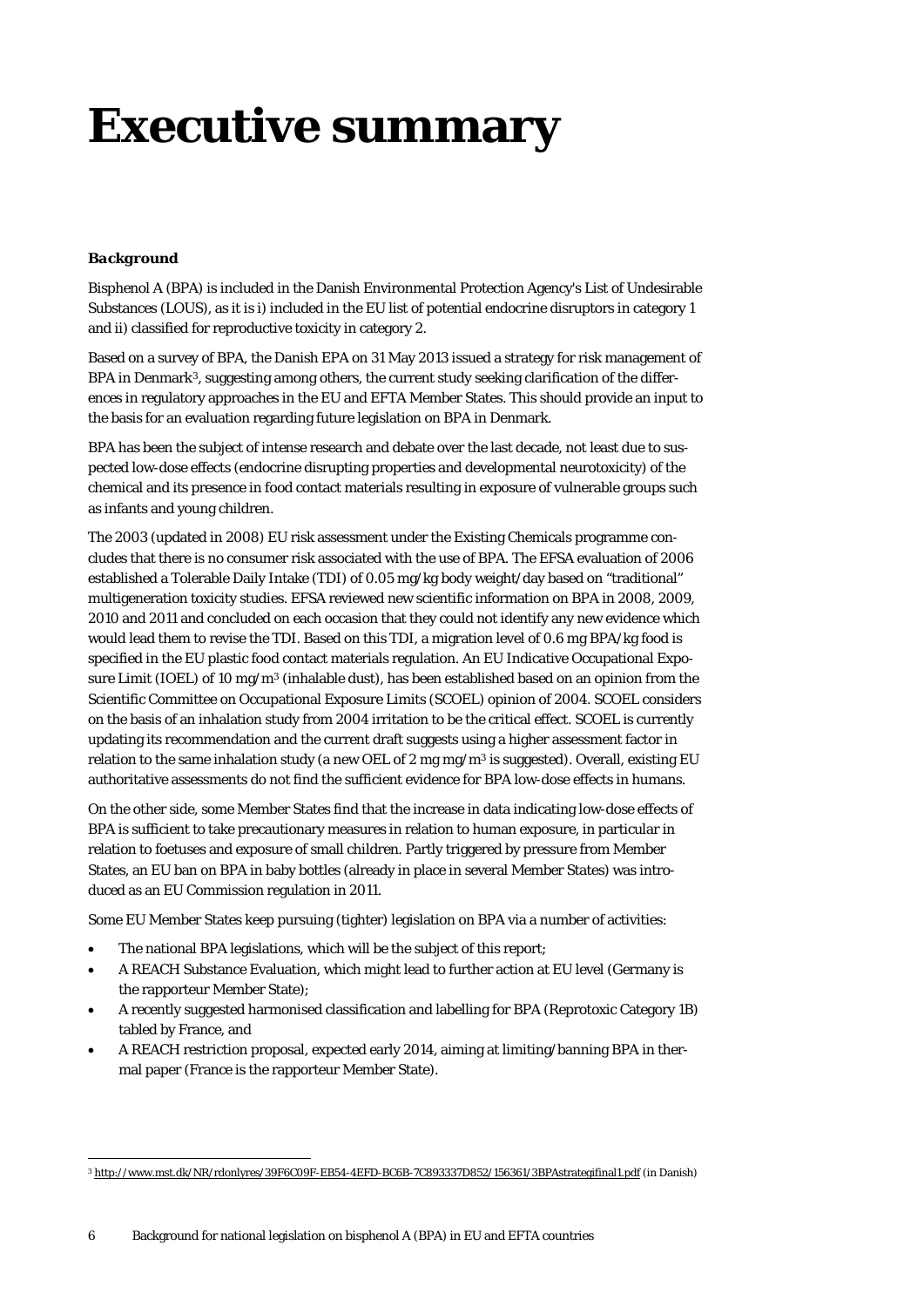Based on recent scientific findings and possibly triggered by several Member States aiming at further restrictions on the use of BPA in food contact materials, EFSA is currently undertaking a full re-evaluation of the human risks associated with exposure to BPA through the diet, also taking into consideration the contribution of non-dietary sources to the overall exposure to BPA. The exposure part of this re-evaluation was published as a draft opinion for public consultation on 25 July 2013 with a 15 September 2013 deadline for commenting<sup>4</sup>. The second part of the re-evaluation concerning health effects of bisphenol A is expected to be published for public consultation in December 2013. Adoption of the final risk assessment is expected by May 2014.

### *Objective*

The objective of this study is to seek clarification of the reasons behind the differences in national regulatory approaches to BPA in EU and EFTA Member States. The analysis should be based on evidence in exposure and risk assessments, alternatives/impact assessments, legal analyses, and other information used as background information/justifications for the national legislations.

### *Approach*

The following information sources, organisations and Member States were contacted in identifying national provisions and for collecting relevant background information:

- The European Commission web-portal for EU notifications of national legislation (TRIS);
- The European Food Safety Authority (EFSA), communication with desk officer;
- The European Chemicals Agency (ECHA), communication with desk officer;
- European Commission, DG SANCO[5](#page-6-0), communication with desk officer;
- DG SANCO web-site with "Legislative overview" (on EU and national laws);
- The Danish EPA, communication with desk officer;
- Danish Veterinary and Food Administration, communication with desk officer;
- European Commission Joint Research Centre, communication with desk officer;
- Direct request to the rapporteur member state for the REACH substance Evaluation (Germany) regarding possible legislative overviews generated;
- Direct request to the rapporteur member state preparing REACH Annex XV dossiers for harmonised EU classification and restriction proposal for BPA (France) regarding possible legislative overviews generated, and
- Competent authorities in relation to food contact material legislation, REACH and occupational exposure limits in Denmark, Sweden, Finland, Germany, Belgium, France, Austria and Switzerland as appropriate.

The above was supplemented with targeted Internet searches. As further specified in the report, these activities were designed to identify existing and possibly upcoming national BPA legislation. Main sources for identification/collection of background information were: i) the public version of the EU notification web-site, ii) a survey of national food contact material legislation conducted by the Danish Veterinary and Food Administration, iii) a survey of BPA legislation prepared for the German authorities preparing the REACH Substance Evaluation, and not the least iv) direct correspondence with the relevant competent authorities in the relevant Member States (Denmark, Sweden, Finland, Germany, Belgium, France, Austria and Switzerland).

### *Results and discussion*

### *Scope of national legislation – implemented or in the pipeline*

In relation to banning BPA in food contact materials, Denmark and Belgium generally bans BPA in food contact materials intended for the 0-3 year olds. Sweden has a narrower scope, banning BPA in varnish and coatings in food contact materials intended for the 0-3 year olds. France has implemented a general ban for all food contact materials (covering all ages) from January 2015, with a

 <sup>4</sup> <http://www.efsa.europa.eu/en/consultationsclosed/call/130725.htm>

<span id="page-6-0"></span><sup>5</sup> Directorate General for Health and Consumers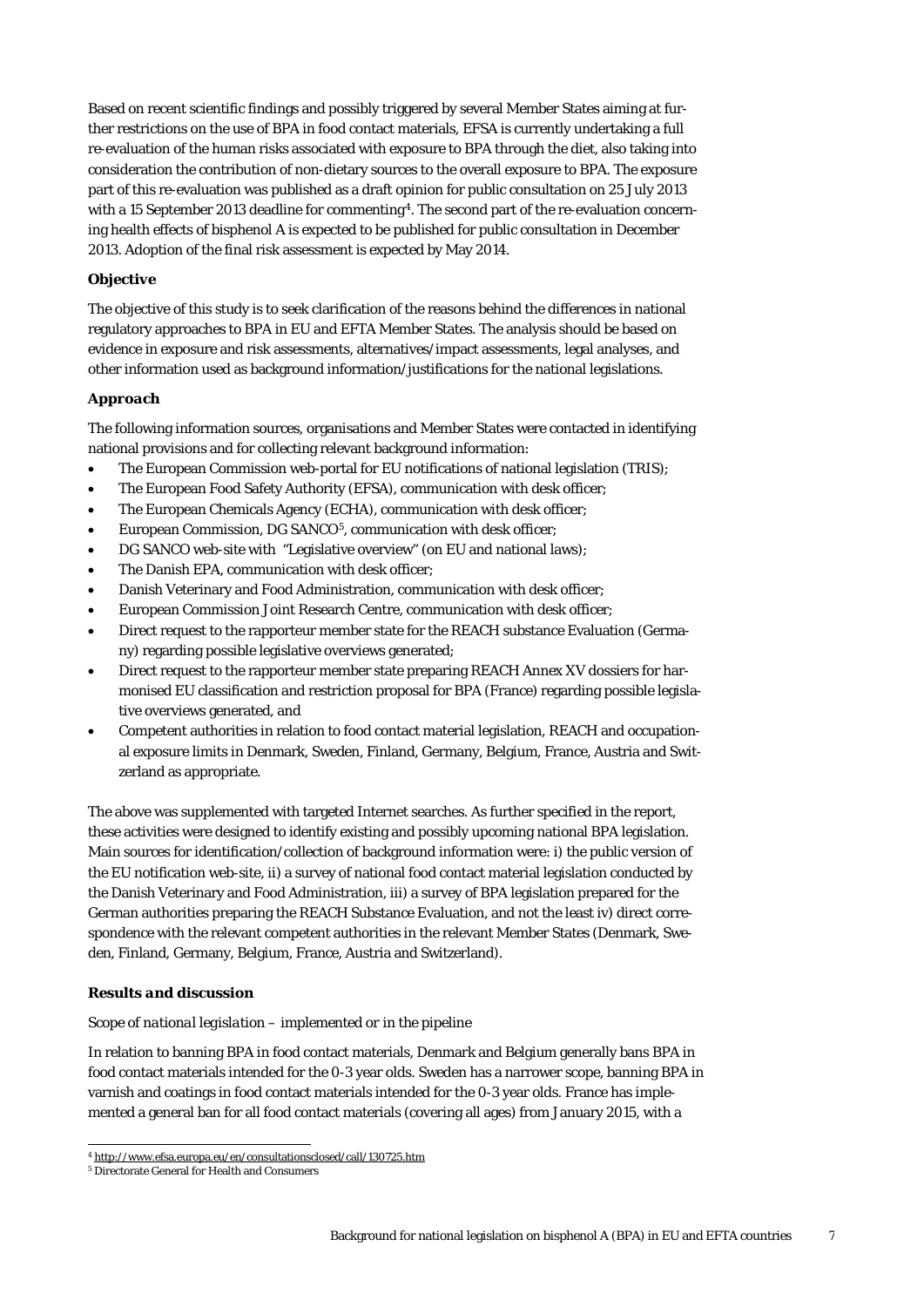two years earlier implementation for food contact materials intended for infants and small children. Until the ban enters into force, France has also implemented a provision for labelling food contact material packaging containing BPA with a health warning advising against their use by pregnant women, breastfeeding women, infants, and small children. However, a separate EU notification for the decree with the modalities for implementing this provision has been subject to a number of comments/opinions launched by the EU Commission and other Member States. France is therefore currently considering whether/how to proceed with this decree.

In relation to food contact materials, Germany has implemented (in a legally non-binding Recommendation) a migration limit for recycled fibres used for paper/cardboard food contact materials. The migration limit (0.6 mg BPA/kg food) is adopted from the harmonised EU migration limit in the plastic food contact material regulation.

Belgium is considering national measures to reduce BPA exposure to pregnant women, but is currently awaiting the upcoming EFSA re-evaluation foreseen early 2014. In direct oral correspondence, several Member States and EU institutions note that there is an implicit 'ceasefire' in relation to new national regulation in the food contact materials area, until EFSAs re-evaluation is tabled.

An EU Indicative Occupational Exposure Limit (IOEL) of 10 mg/m3 exists. A number of Member States operate with lower national OELs: Denmark  $(3 \text{ mg/m}^3)$ , Finland  $(5 \text{ mg/m}^3)$ , Germany  $(5 \text{ mg/m}^3)$ mg/m<sup>3</sup>), Austria (5 mg/m<sup>3</sup>) and Switzerland (5 mg/m<sup>3</sup>). It can be noted that, the EU Scientific Committee on Occupational Exposure Limits (SCOEL) in an on-going process has recommended lowering the EU OEL to 2 mg/m3.

France and Austria have implemented bans on BPA in pacifiers and teething rings with the slight difference that the Austrian ban addresses BPA in the manufacturing of such items.

Sweden has prepared national provisions for banning BPA in thermal paper for cash receipts, but is currently awaiting an EU REACH restriction proposal to be submitted by France on the same issue.

Sweden is in the early stages looking into BPA in tap water linings and France might at some point address BPA in medical devices.

### *Scientific background*

Bans of BPA in food contact materials, thermal paper, as well as pacifiers and teething rings are all by-and-large supported by the scientific argument that there are uncertainties related to the possible low-dose effects (endocrine disrupting properties/development neurotoxicity) of BPA, in particular in relation to infants/small children/pregnant women. The increasing evidence of such possible effects is used as the main argument for excluding/minimising exposure to BPA as a precautionary measure. In relation to the Swedish proposed ban on BPA in thermal paper, a quantitative risk assessment showing risks for dermal as well as oral exposure scenarios (reference dose based on low-dose effects). However, in general the scientific justifications for this type of legislation is driven by precaution rather than quantitative exposure/risk assessments.

The national OELs in Germany, Switzerland and Austria (all based on the German MAK<sup>[6](#page-6-0)</sup> documentation) are based on the same inhalation study as the EU IOEL showing irritation following inhalation (NOAEL 10 mg/m<sup>3</sup>). Although discussing the issue of endocrine/low-dose effects, the MAK documentation does not find sufficient evidence for these effects in humans. The Danish and Finnish deviations from the EU IOEL are partly based on the fact that the national OELs for biological dust are lower than the EU OEL for BPA and it is for precautionary reasons not found justified us-

<span id="page-7-0"></span> <sup>6</sup> Maximale Arbeitsplatz-Konzentration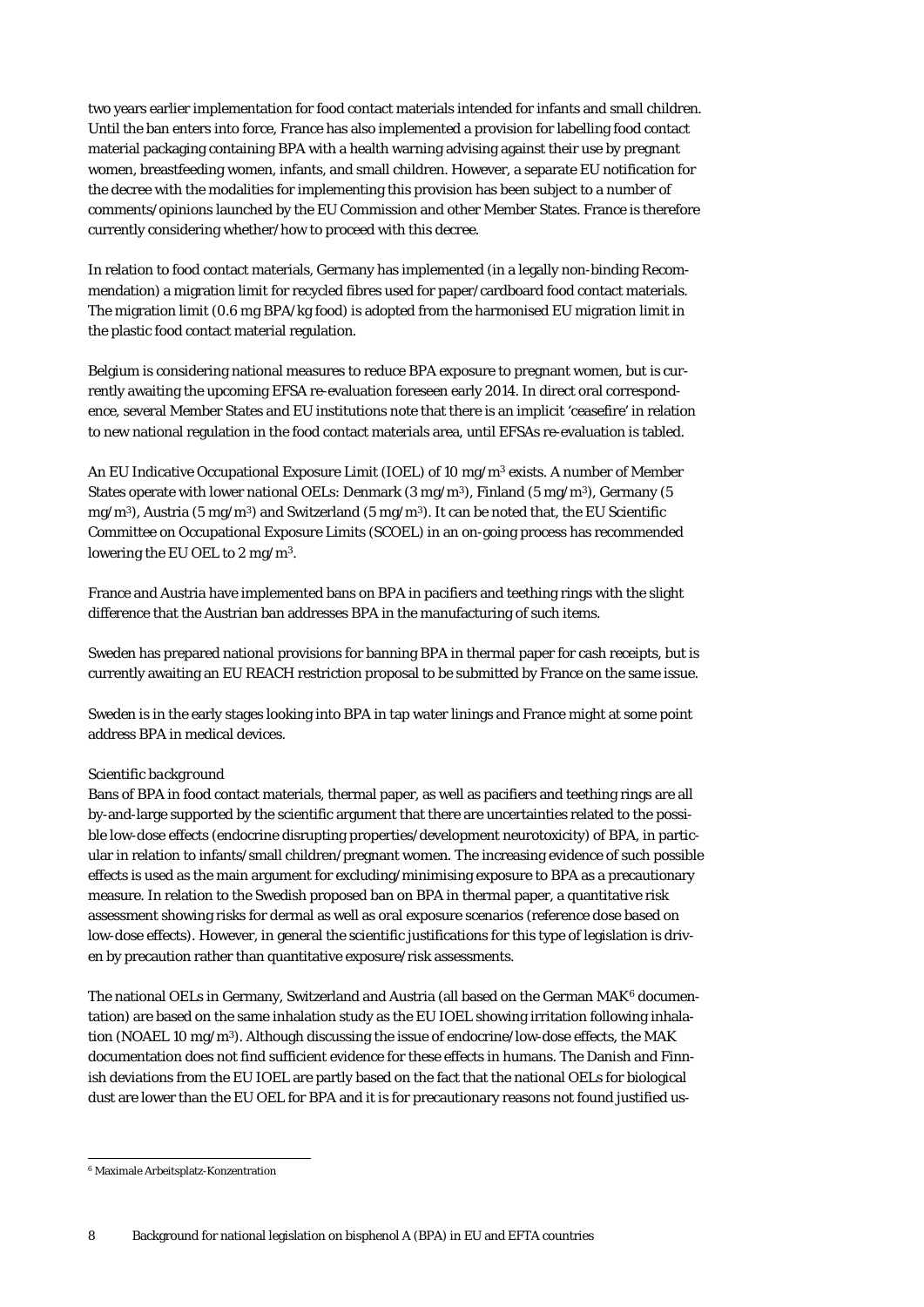ing higher OELs for BPA. Finland highlights the on-going discussions regarding possible low-dose effects of BPA and that their OEL will soon be re-evaluated.

#### *Assessment of alternatives/assessment of wider impacts*

The impression from identified background material is that alternatives and wider impacts are generally not addressed in great detail in relation to these national BPA provisions.

However, to this end, it should be stressed:

- Results from analyses/assessments might be available that have not been provided to the project;
- The project has not had access to the comments and opinions provided in response to the respective EU notifications, as well as responses to such comments/opinions and subsequent negotiations, and
- In relation to food contact materials, it seems that BPA for some applications is already substituted; e.g. as specified in relation to the Swedish ban on BPA in varnish and coatings, indicating that substitution has already taken place due to national provisions in other countries.

### *Legal analysis vis-à-vis EU legislation*

In line with the scientific background analysis, bans of BPA are largely justified by the will to reduce the BPA exposure as it is considered to possibly pose a fundamentally detrimental effect on health. In their argumentation for national legislation for BPA, Denmark and France explicitly refer to Article 9, Paragraph [7](#page-7-0) of the Information Procedure Directive (Directive 98/34/EC)<sup>7</sup>, whereas e.g. Sweden refers to several European court decisions.

Sweden also notes the difference of views between the European Commission and a number of Member States in relation to whether Member States can table national bans for applications/chemicals which fall under the scope of REACH.

No legal arguments supporting national deviations from the EU IOEL have been identified. This appears logic given Article 3 of Council Directive 98/24/EC on the protection of the health and safety of workers from the risks related to chemical agents at work, which provide justification for such deviations. In the same vein, no legal arguments has been identified in relation to the German non-legally binding migration limit for BPA in recycled fibres to be used for food packaging.

### *Legal analysis in relation to the choice of legal national instrument*

Background documents on this issue have generally not been identified/provided to the project, the only exemption being the background document on the proposed Swedish ban on BPA in thermal paper.

Possible reasons for this could be:

- such analyses have not been forwarded to the authors of the report, and
- in most cases, the national implementation seems rather logical/straightforward (OELs implemented in national OEL lists and BPA bans in food contact materials in national food contact materials legislation).

<span id="page-8-0"></span> <sup>7</sup> Providing for urgent national action in case of serious and unforeseeable circumstances relating e.g. to the protection of public health or safety.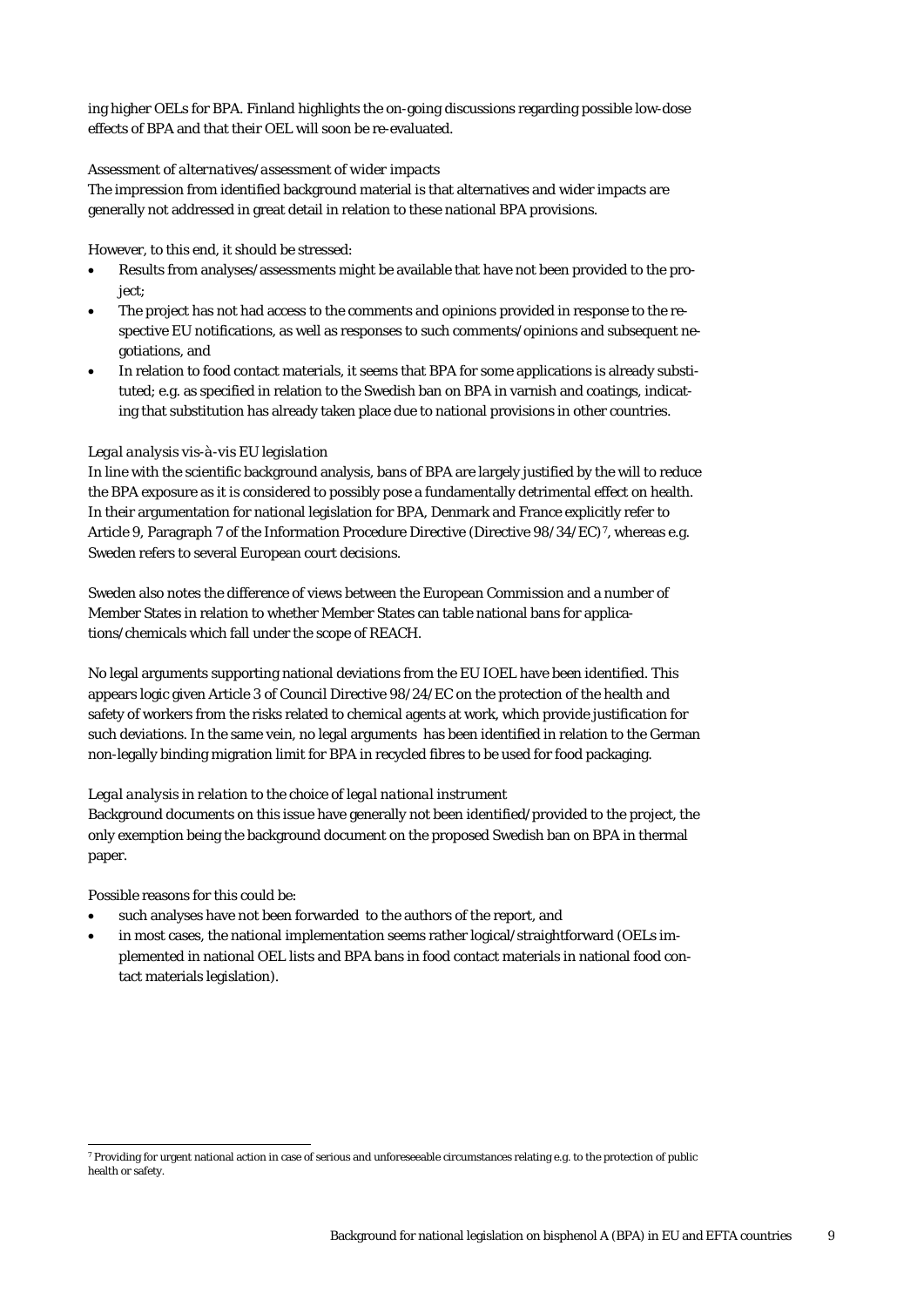# <span id="page-9-0"></span>**Sammenfatning**

### *Baggrund*

Bisphenol A (BPA) er inkluderet i Miljøstyrelsens liste over uønskede stoffer (LOUS ), fordi BPA: i) er optaget på EU's liste over potentielt hormonforstyrrende stoffer i kategori 1 og ii) klassificeret som reproduktionstoksisk i kategori 2.

Baseret på en kortlægning af BPA har Miljøstyrelsen den 31. maj 2013 udsendt en "Strategi for risikohåndtering i Danmark af bisphenol A (BPA)". En af strategiens anbefalinger er gennemførelse af nærværende projekt for at afklare forskellene i baggrunden for nationale reguleringer af BPA i EUog EFTA-medlemsstater. Dette skulle give input til en vurdering af fremtidig regulering af BPA i Danmark.

Bisphenol A (BPA) har været genstand for intens forskning og debat i det sidste årti, ikke mindst på grund af formodede lav-dosis effekter (hormonforstyrrende egenskaber og udviklingsmæssig neurotoksicitet) af kemikaliet og dets tilstedeværelse i fødevarekontaktmaterialer, der medfører eksponering af sårbare grupper, såsom spædbørn og små børn.

EU's risikovurdering fra 2003 (opdateret i 2008) under programmet for eksisterende kemikalier konkluderer, at der ikke er nogen risiko for forbrugere forbundet med anvendelsen af BPA. Den Europæiske Fødevareautoritets (EFSAs) vurdering af BPA fra 2006 fastsatte et tolerabel daglig indtag (TDI) på 0,05 mg/kg legemsvægt/dag baseret på "traditionelle" multigenerations toksicitetsundersøgelser. EFSA gennemgik nye videnskabelige oplysninger om BPA i 2008, 2009, 2010 og 2011 og konkluderede i alle tilfælde, at de ikke kunne identificeres ny evidens, som ville føre til en revision af den fastsatte TDI værdi. Baseret på denne TDI værdi specificerer EU's forordning om fødevarekontaktmaterialer af plast en migrationsgrænse på 0,6 mg BPA/kg fødevare. En vejledende EU grænseværdi for erhvervsmæssig eksponering (IOEL) på 10 mg/m3 er fastsat baseret på en udtalelse (opinion) fra 2004 fra Den Videnskabelige Komité for Grænseværdier for Erhvervsmæssig Eksponering (SCOEL). SCOEL anser på grundlag af et inhalationsstudie fra 2004 irritation som den kritiske effekt. SCOEL er for øjeblikket ved at revidere sin anbefaling, og det nuværende udkast foreslår at anvende en højere vurderings-faktor i forhold til det samme inhalationsstudium, som anbefalingen fra 2004 er baseret på (en ny grænseværdi på 2 mg/m3 er foreslået). Samlet set finder eksisterende EU autoritative vurderinger ikke tilstrækkelige beviser for lavdosis-effekter af BPA i mennesker.

På den anden side finder nogle medlemsstater, at den stigende evidens for lavdosis-effekter af BPA er tilstrækkelig til at tage forholdsregler i forhold til menneskers eksponering, især i forhold til eksponering af fostre og små børn. Delvist udløst af pres fra medlemsstaterne blev der i 2011 indført et EU- forbud mod BPA i sutteflasker i en Kommissions-forordning (et forbud som allerede eksisterede i flere medlemsstater).

Nogle EU-medlemsstater søger strammere regulering af BPA via en række aktiviteter:

- De nationale BPA-lovgivninger, som adresseret i denne rapport;
- En REACH stofvurdering, som kan føre til yderligere handling på EU-plan (Tyskland er 'rapporteur' medlemsstat);
- En nyligt foreslået harmoniseret klassificering for BPA (reproduktionstoksisk kategori 1B) fremsat af Frankrig, og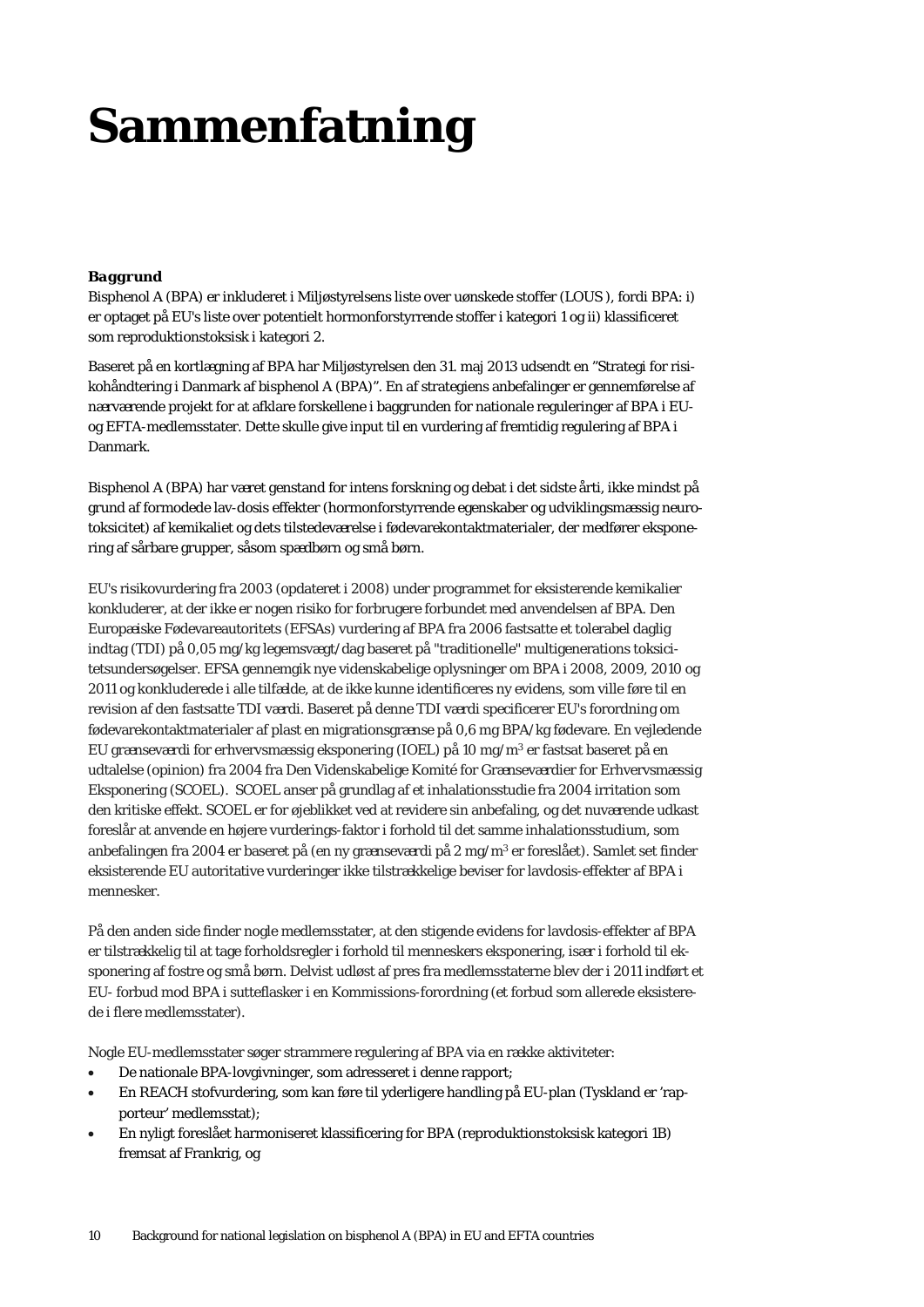• Et REACH anvendelsesbegrænsnings-forslag, som forventes i begyndelsen af 2014, og som sigter mod at begrænse/forbyde BPA i termopapir (Frankrig er 'rapporteur' medlemsstat).

Baseret på den seneste videnskabelige evidens, og muligvis udløst af flere medlemsstaters ønske om begrænsning af brugen af BPA i fødevarekontaktmaterialer, er EFSA i øjeblikket i gang med en fuldstændig revurdering af de humane risici forbundet med eksponering for BPA gennem kosten. Vurderingen tager også hensyn til bidraget fra andre (ikke-fødevare) kilder til den samlede eksponering for BPA. Eksponerings-delen af denne revurdering blev offentliggjort som et udkast til en udtalelse, som var i offentlig høring fra den 25. juli 2013 til den 15. september 2013. Anden del af revurderingen (farevurderingen) forventes publiceret og sendt i offentlig høring i december 2013. Vedtagelse af den endelige risikovurdering forventes i maj 2014.

### *Formål*

Formålet med dette projekt er en afklaring af baggrundene for de forskelle tilgange til national regulering af BPA i EU- og EFTA-medlemsstater. Analysen skal adressere eksponerings- og risikovurderinger, vurderinger af alternativer, konsekvensanalyser, juridiske analyser og andre oplysninger, der bruges som baggrundsinformation/begrundelser for de nationale lovgivninger.

### *Tilgang og metode*

Følgende informationskilder, organisationer og medlemsstater blev kontaktet for at identificere de nationale bestemmelser og for at indsamle relevante baggrundsoplysninger:

- Europa-Kommissionens web-portal for EU-notifikationer af national lovgivning (TRIS);
- Den Europæiske Fødevareautoritet (EFSA), kommunikation med sagsbehandler;
- Det Europæiske Kemikalieagentur (ECHA), kommunikation med sagsbehandler;
- Europa-Kommissionen, DG SANCO, kommunikation med sagsbehandler;
- DG SANCOs website med "Legislative overview" (over EU og national lovgivning);
- Miljøstyrelsen, kommunikation med sagsbehandler;
- Fødevarestyrelsen, kommunikation med sagsbehandler;
- Europa-Kommissionens Fælles Forskningscenter (JRC), kommunikation med sagsbehandler;
- Direkte anmodning til 'rapporteur' medlemsstat for stofevalueringen af BPA under REACH (Tyskland) vedrørende eventuel genereret oversigt over BPA lovgivning;
- Direkte anmodning til 'rapporteur' medlemsstat for forberedelse af anvendelsesbegrænsningsforslag under REACH og harmoniseret EU-klassificering for BPA (Frankrig) vedrørende eventuel genereret oversigt over BPA lovgivning, og
- De relevante kompetente myndigheder i relation til fødevarekontaktmaterialer, REACH og grænseværdier i Danmark, Sverige, Finland, Tyskland, Belgien, Frankrig, Østrig og Schweiz.

Ovenstående blev suppleret med målrettede søgninger på internettet. Som yderligere uddybet i rapporten blev disse aktiviteter designet til at identificere eksisterende og eventuelt kommende nationale reguleringer af BPA. Vigtigste kilder til identifikation/indsamling af baggrundsoplysninger var: i) den offentlige version af EU's notificerings-website, ii) en undersøgelse af de nationale lovgivninger vedr. fødevarekontaktmaterialer gennemført af Fødevarestyrelsen, iii) en undersøgelse af BPA-lovgivning udarbejdet for de tyske myndigheder, der forbereder stofvurderingen under REACH, og ikke mindst iv) direkte korrespondance med de relevante kompetente myndigheder i Danmark, Sverige, Finland, Tyskland, Belgien, Frankrig, Østrig og Schweiz.

### *Resultater og diskussion*

### *Omfanget af nationale lovgivninger - gældende eller i støbeskeen*

Hvad angår forbud mod BPA i fødevarekontaktmaterialer, er der i Danmark og Belgien forbud mod BPA i fødevarekontaktmaterialer beregnet til de 0-3 årige. Sverige har et mere snævert anvendelsesområde, idet der i Sverige er forbud mod BPA i 'varnish og coatings' i fødevarekontaktmaterialer beregnet til de 0-3 årige. Frankrig har gennemført et generelt forbud mod BPA i alle fødevarekontaktmaterialer (for alle aldre), som træder i kraft to år tidligere for fødevarekontaktmaterialer be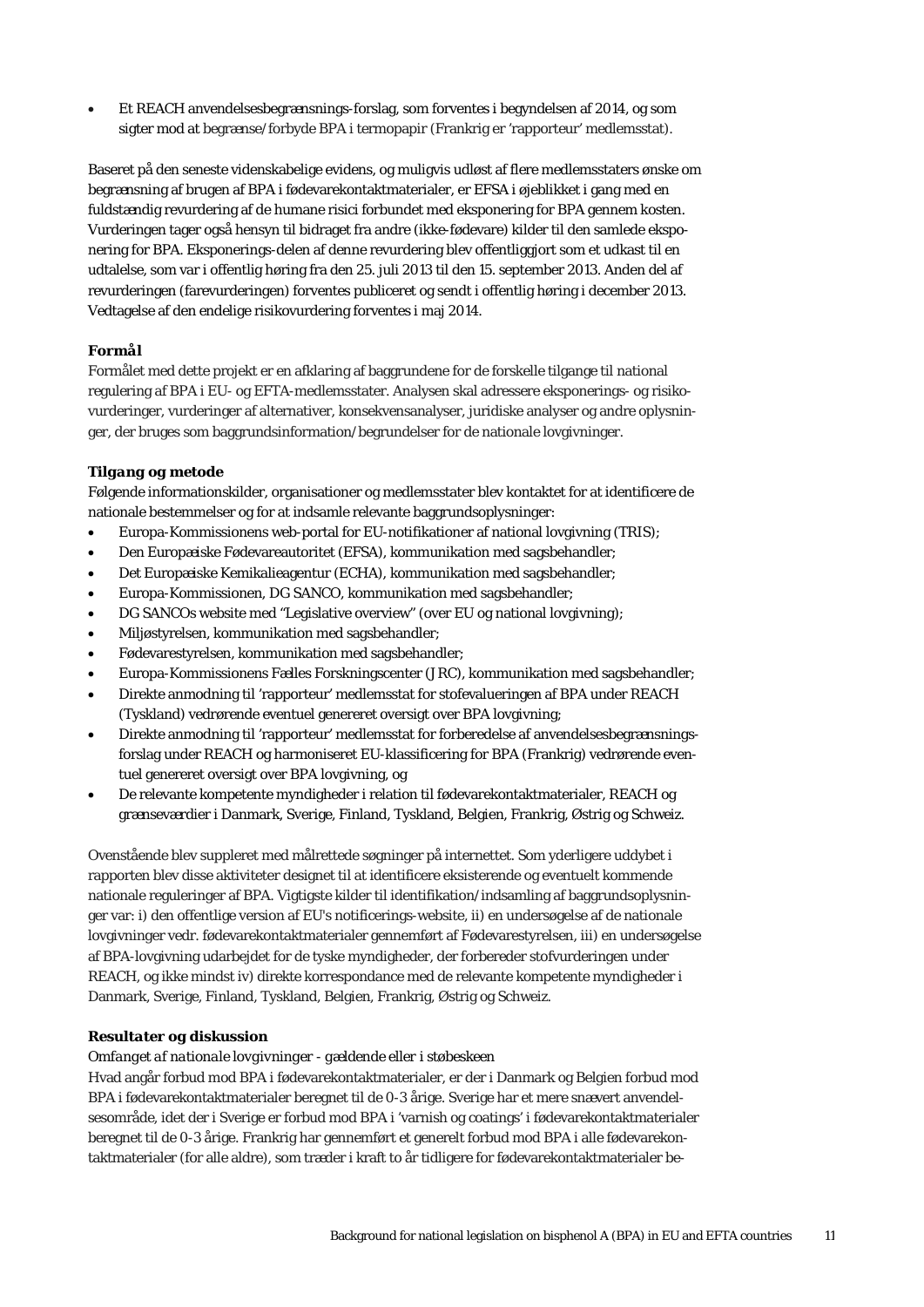regnet til spædbørn og små børn. Indtil forbuddet træder i kraft har Frankrig også indført en bestemmelse om mærkning af fødevarekontaktmaterialer med en helbredsadvarsel, der fraråder gravide, ammende kvinder, spædbørn og små børn at anvende sådanne materialer. Imidlertid har en efterfølgende særskilt EU-notificering af bekendtgørelsen med de konkrete bestemmelser for gennemførelse af mærkningen været genstand for en række bemærkninger/udtalelser fra Europa-Kommissionen og de øvrige medlemsstater. Frankrig overvejer således i øjeblikket, hvordan de kommer videre med denne bekendtgørelse.

Tyskland har endvidere gennemført en migrationsgrænse for genanvendte fibre, der anvendes til papir/pap til fødevarekontaktmaterialer. Migrationsgrænsen er angivet i en juridisk ikke-bindende henstilling/bestemmelse. Der anvendes samme migrationsgrænse (0,6 mg BPA/kg fødevare) som den harmoniserede EU migrationsgrænse i forordningen for fødevarekontaktmaterialer af plastik.

Belgien overvejer nationale foranstaltninger for at reducere BPA-eksponeringen af gravide, men afventer i øjeblikket den kommende revurdering fra EFSA, som forventes i begyndelsen af 2014. Flere medlemsstater og EU-institutioner bemærker i forbindelse med direkte mundlig korrespondance, at der er en implicit 'våbenhvile' i relation til ny national regulering af fødevarekontaktmaterialer indtil EFSAs revurdering foreligger.

Der foreligger en vejledende EU grænseværdi for erhvervsmæssig eksponering (IOEL) på 10 mg/m3. En række medlemsstater opererer med lavere nationale grænseværdier: Danmark (3 mg/m3), Finland (5 mg/m3), Tyskland (5 mg/m3), Østrig (5 mg/m3) og Schweiz (5 mg/m3). Det skal bemærkes, at EUs Videnskabelige Komité for Grænseværdier for Erhvervsmæssig Eksponering (SCOEL) i en igangværende revurdering anbefaler at sænke EU grænseværdien til 2 mg/m3.

Frankrig og Østrig har gennemført forbud mod BPA i sutter og bideringe med den lille forskel, at det Østrigske forbud vedrører brugen af BPA i fremstillingen af sådanne produkter.

Sverige har udarbejdet nationale bestemmelser om forbud mod BPA i termisk papir til kasseboner, men afventer i øjeblikket et fransk anvendelsesbegrænsnings-forslag under REACH (for hele EU) om samme emne.

Sverige gennemfører forberedende studier vedr. BPA i foringer i drikkevandsledninger og Frankrig vil muligvis på et tidspunkt lave lovgivning vedrørende BPA i medicinsk udstyr.

#### *Videnskabelig baggrund*

Forbud mod BPA i fødevarekontaktmaterialer, termisk papir samt sutter og bideringe er alle stort set støttet af det videnskabelige argument, at der er usikkerhed forbundet med mulige lavdosiseffekter af BPA (hormonforstyrrende egenskaber /neurotoksicitet), især i forhold til spædbørn, små børn og gravide. Den stigende evidens for sådanne mulige effekter bruges som det vigtigste argument for at udelukke/minimere eksponeringen for BPA som en forebyggende foranstaltning. I forhold til det svenske udkast til forbud mod BPA i termisk papir foreligger der desuden en kvantitativ risikovurdering, der viser risiko ved dermal og oral eksponering (baseret på lavdosis-effekter). Generelt er de videnskabelige begrundelser for disse typer af regulering dog udelukkende drevet af forsigtighed snarere end kvantitative eksponerings- og risikovurderinger.

De nationale grænseværdier i Tyskland, Schweiz og Østrig (alle baseret på den tyske MAK- /grænseværdi-dokumentation) er baseret på den samme inhalationsstudie som EU's vejledende grænseværdi (IOEL), der viser irritation efter inhalation (NOAEL 10 mg/m3). Baggrundsdokumentationen berører spørgsmålet om hormonforstyrrende/lavdosis-effekter, men finder ikke tilstrækkelige evidens for disse effekter i mennesker. De danske og finske afvigelser fra EU's IOEL er delvist baseret på den kendsgerning, at de nationale grænseværdier for biologisk støv er lavere end EU's IOEL for BPA, og det er af forsigtighedsgrunde ikke fundet berettiget at fastsætte højere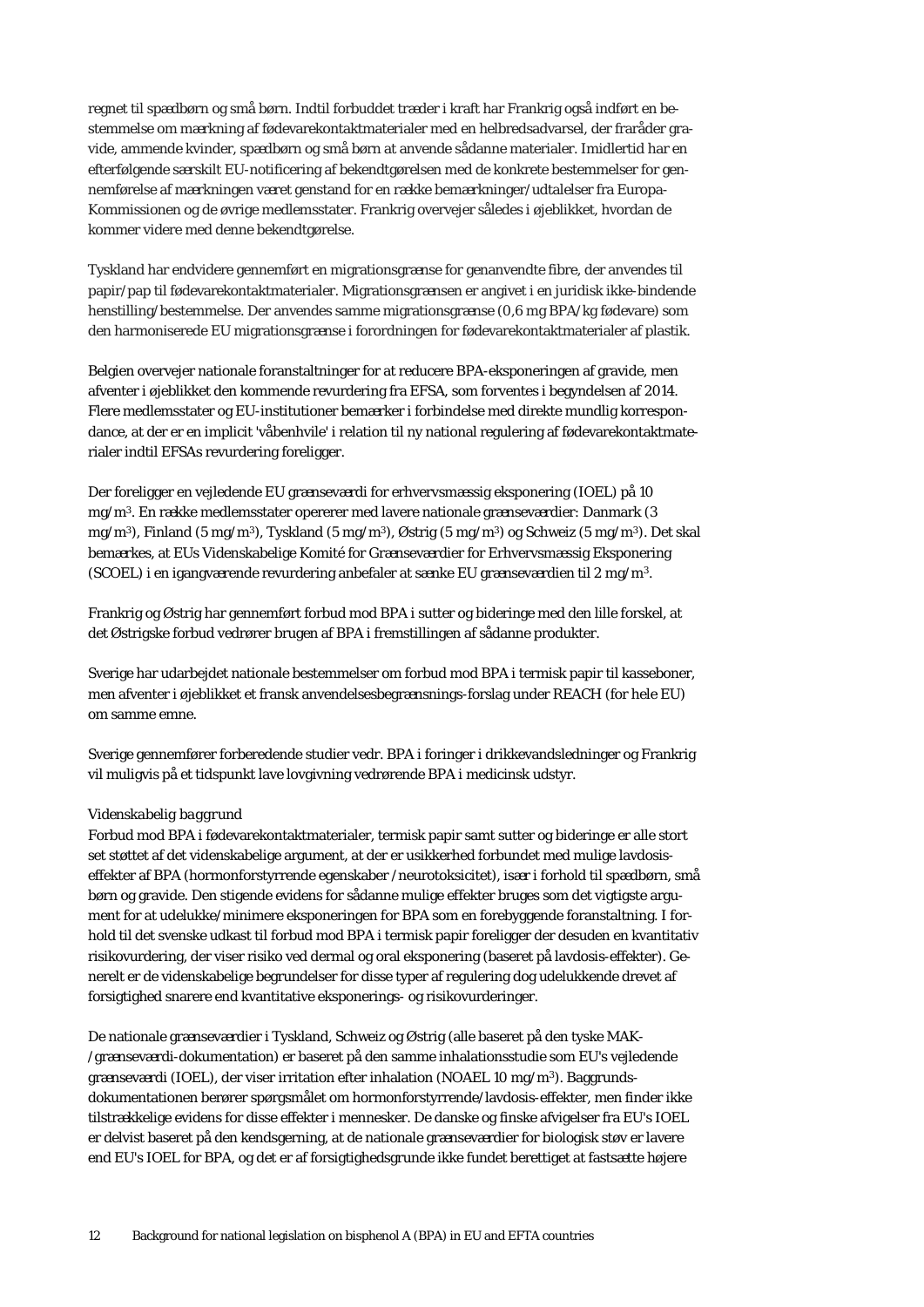grænseværdier for BPA. Finland fremhæver de igangværende drøftelser om mulige lavdosisvirkninger af BPA, og at den finske OEL snart vil blive revurderet.

### *Vurdering af alternativer / vurdering af videre konsekvenser*

Indtrykket fra det identificerede baggrundsmateriale er, at alternativer og videre konsekvenser generelt ikke behandles i detaljer i forhold til de adresserede nationale BPA bestemmelser.

Det skal dog understreges at:

- der kan forefindes analyser/vurderinger, som ikke har været tilgængelige for projektet;
- projektet har ikke haft adgang til de kommentarer og udtalelser som svar på de respektive EUnotificeringer, samt svar på sådanne bemærkninger/udtalelser og efterfølgende forhandlinger, og
- i forhold til fødevarekontaktmaterialer forekommer det, at BPA i nogen omfang allerede er substitueret, som f.eks. specificeret i relation til det svenske forbud vedr. 'varnish og coatings', hvor det indikeres, at substitution allerede har fundet sted på grund af de nationale bestemmelser i andre lande.

### *Juridisk analyse vis-à-vis EU-lovgivning*

I tråd med den videnskabelige baggrundsanalyse er forbud mod BPA i høj grad begrundet i viljen til at reducere BPA eksponeringen, da den anses for muligvis at kunne have en grundlæggende skadelig virkning på helbredet. I deres argumentation for national regulering af BPA henviser Danmark og Frankrig eksplicit til artikel 9, paragraf 7 i informationsproceduredirektivet (direktiv 98/34/EF [\)8](#page-8-0), mens f.eks. Sverige henviser til flere afgørelser fra EU-domstolen.

Sverige noterer desuden den uenighed, der eksisterer mellem Europa-Kommissionen og en række medlemsstater i relation til, om medlemsstaterne kan indføre nationale forbud for anvendelser/kemikalier, der falder ind under anvendelsesområdet for REACH.

Der er ikke fundet juridiske argumenter til støtte for nationale afvigelser fra EUs IOEL. Dette synes logisk da nationale afvigelser tillades via Artikel 3 i Rådets direktiv 98/24/EF om beskyttelse af arbejdstagernes sikkerhed og sundhed under arbejdet mod risici i forbindelse med kemiske agenser. I tråd med dette, er der ikke blevet fundet juridiske argumenter for den tyske ikke-juridisk bindende migrationsgrænse for BPA i genbrugsfibre, der skal anvendes til fødevareemballager.

### *Juridisk analyse i relation til valg af nationalt lovgivnings-instrument*

Baggrundsdokumenter om dette spørgsmål er generelt ikke blevet identificeret med undtagelse af baggrundsdokumentet for det foreslåede svenske forbud mod BPA i termisk papir.

Mulige årsager til dette kan være:

- sådanne analyser er ikke blevet delt med forfatterne af denne rapport, og
- i de fleste tilfælde synes den nationale gennemførelse logisk og ligetil (grænseværdier implementeres i de nationale grænseværdi-lister og forbud mod BPA i fødevarekontaktmaterialer implementeres i national lovgivning vedrørende fødevarekontaktmaterialer).

<span id="page-12-0"></span> <sup>8</sup> Som åbner mulighed for uopsættelige nationale initiativer i tilfælde af alvorlige og ikke forudsebare omstændigheder, f.eks. relateret til beskyttelse af befolkningens sikkerhed og sundhed.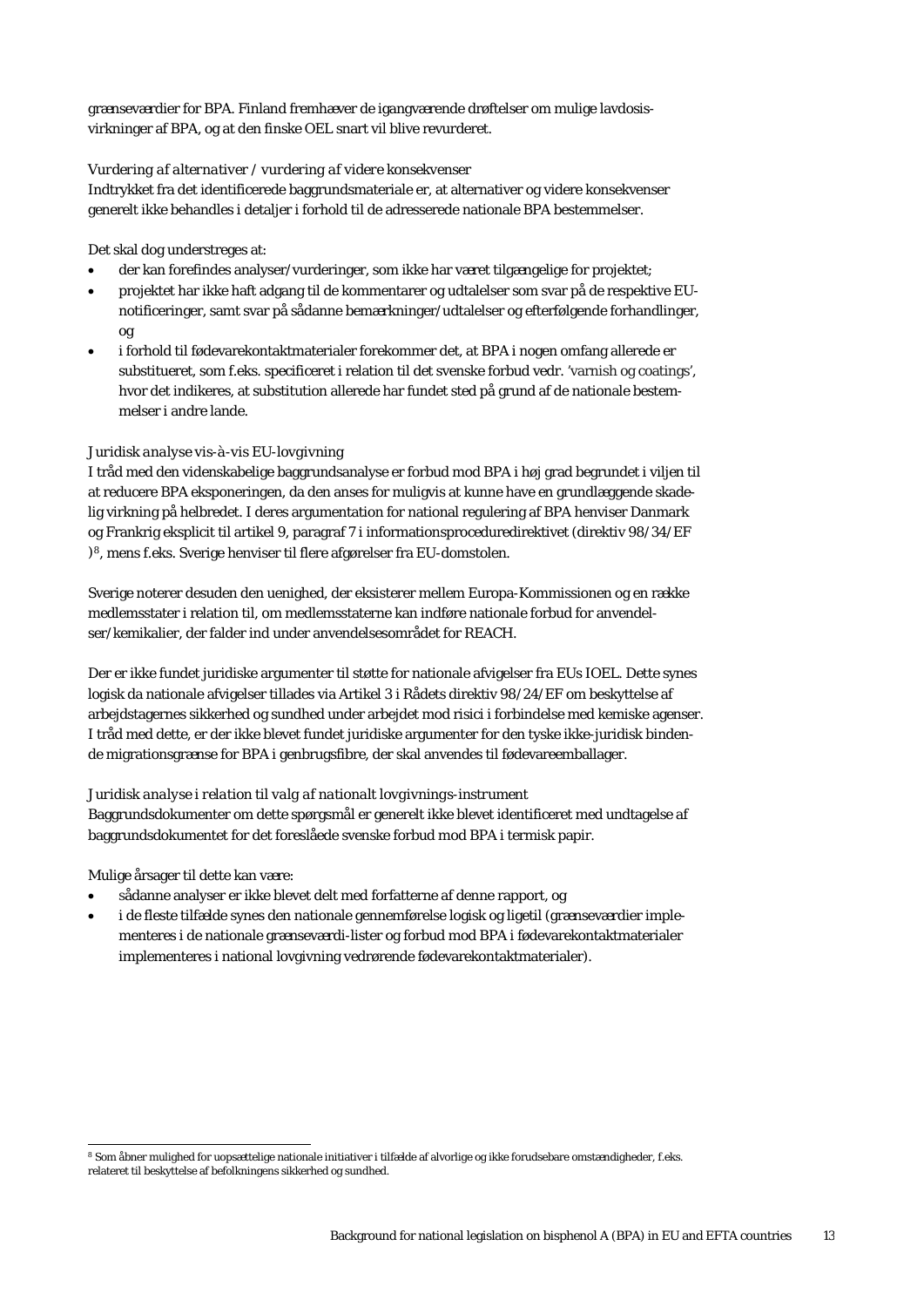# <span id="page-13-0"></span>**1. Introduction**

## <span id="page-13-1"></span>**1.1 Background**

Bisphenol A (BPA) has been the subject of intense research and debate over the last decade, not least due to suspected endocrine disrupting properties of the chemical and its presence in food contact materials resulting in exposure of vulnerable groups such as infants and children. Scientific discussions are on-going specifically regarding the reliability and relevance of studies reporting effects at low doses and their use in risk assessments.

As BPA is included in the EU list of potential endocrine disruptors in category 1 covering substances for which endocrine activity has been documented in at least one study of a living organism<sup>[9](#page-12-0)</sup> and classified for reproductive toxicity in category 2, it included in [the Danish Environmental Protection](http://www.mst.dk/Virksomhed_og_myndighed/Kemikalier/Stoflister+og+databaser/listen_over_uoenskede_stoffer/listen_over_uoenskede_stoffer.htm)  [Agency's List of Undesirable Substances](http://www.mst.dk/Virksomhed_og_myndighed/Kemikalier/Stoflister+og+databaser/listen_over_uoenskede_stoffer/listen_over_uoenskede_stoffer.htm) (LOUS)<sup>[10](#page-13-3)</sup>.

Substances on LOUS are in the period 2012-2015 subject to surveys to provide basis for an assessment of whether further information generation, legislation and/or other risk reduction measures should be undertaken. BPA was included in the first round of surveys and DEPA has on 31 May 2013 issued a strategy for risk management of BPA in Denmark<sup>11</sup>. One of the initiatives suggested in the BPA strategy is the present study seeking clarification of the differences in regulatory approaches in the EU and EFTA Member. It is foreseen that a possible new restriction in Denmark should be risk-based.

In 2010 Denmark decided to invoke the principle of precaution and introduce a temporary national ban on BPA in materials in contact with food for children aged 0 – 3 years (infant feeding bottles, feeding cups and packaging for baby food). Other Member States (Belgium, France, Sweden and Austria) have also notified national legislation to the 98/34-procedure outlined in Directive 98/34/EC, from now on referred to as the "EU notification procedure".

In the EU, a range of activities addressing BPA have taken place. An EU risk assessment under the existing substances programme was published in 2003, concluding a.o. that "There is need for fur-ther information and/or testing" for developmental toxicity<sup>[12](#page-13-5)</sup>. A 2-generation study in mice according to OECD 416 (with some specific modifications) was requested. When the results of this study were made available in 2008, the human health part of the risk assessment was updated<sup>[13](#page-13-6)</sup>. This concluded the need for risk reduction for workers (manufacture of epoxy resins and other occupational work with the potential for direct skin contact). At the same time, the risk assessment concluded that there is no risk for consumers, a conclusion which is still being debated. For example, with reference to the available data regarding development neurotoxic effects, Denmark, Norway and Sweden did not agree with the EU risk assessment conclusion<sup>[14](#page-13-2)</sup>.

<span id="page-13-7"></span>Under REACH, BPA is currently subject to a REACH substance evaluation with Germany as the rapporteur Member State. This activity may lead to proposals for further action at the EU level. France has recently suggested harmonised classification and labelling for BPA (Reprotoxic Category 1B) and France is also working on a REACH restriction proposal expected early 2014, aiming at limiting/banning BPA in thermal paper.

 <sup>9</sup> [http://www.mst.dk/English/Chemicals/endocrine\\_disruptors/the\\_EU\\_list\\_of\\_potential\\_endocrine\\_disruptors/](http://www.mst.dk/English/Chemicals/endocrine_disruptors/the_EU_list_of_potential_endocrine_disruptors/)

<span id="page-13-3"></span><sup>10</sup> [http://www.mst.dk/English/Chemicals/assessment\\_of\\_chemicals/lous\\_list\\_undesirable\\_substances\\_2009/](http://www.mst.dk/English/Chemicals/assessment_of_chemicals/lous_list_undesirable_substances_2009/)

<span id="page-13-4"></span><sup>11</sup> <http://www.mst.dk/NR/rdonlyres/39F6C09F-EB54-4EFD-BC6B-7C893337D852/156361/3BPAstrategifinal1.pdf> (in Danish)

<sup>12</sup> [http://esis.jrc.ec.europa.eu/doc/risk\\_assessment/REPORT/phenolreport060.pdf](http://esis.jrc.ec.europa.eu/doc/risk_assessment/REPORT/phenolreport060.pdf)

<span id="page-13-6"></span><span id="page-13-5"></span><sup>13</sup> <http://publications.jrc.ec.europa.eu/repository/bitstream/111111111/15069/1/lbna24589enn.pdf>

<span id="page-13-2"></span><sup>14</sup> For further details[: http://www.mst.dk/Publikationer/Publications/2013/April/978-87-93026-14-8.htm](http://www.mst.dk/Publikationer/Publications/2013/April/978-87-93026-14-8.htm)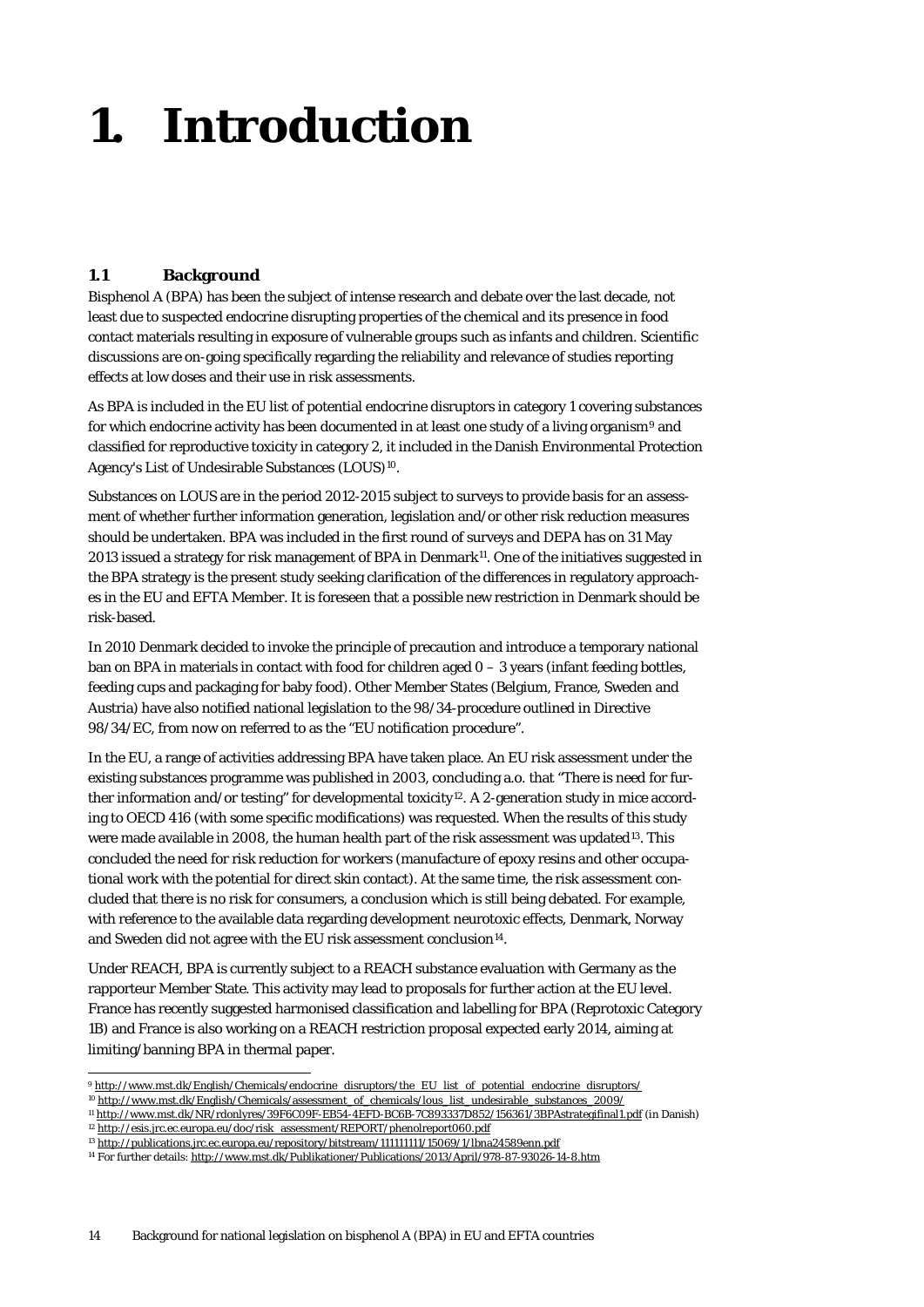If the French classification proposal is adopted (Reprotoxic Category 1B), BPA could be included in the candidate list<sup>[15](#page-13-7)</sup> based on this property. Alternatively, a Member State might suggest inclusion in the candidate list based on properties of 'equivalent level of concern' "such as endocrine disrupting properties" (REACH article 57(f)).

EFSA completed its full risk assessment of BPA in 2006[16](#page-14-0) setting a Tolerable Daily Intake (TDI) of 0.05 milligrams/kilogram of body weight (mg/kg bw/day), derived by applying a 100-fold uncertainty factor to an overall NOAEL of 5 mg/kg bw/day. This NOEAL is based on a NOAEL of 5 mg BPA/kg bw/day (liver effects) in a two-generation reproductive toxicity study in mice following OECD test guideline 416 and performed under GLP (Tyl et al., 2006<sup>17</sup>) and a NOAEL of 5 mg BPA/kg bw/day (reductions in adult bodyweight and pup body and organ weights) from a 'compre-hensive' three-generation study in the rat (Tyl et al., 2002<sup>[18](#page-14-2)</sup>). EFSA reviewed new scientific information on BPA in 2008, 2009, 2010 and 2011: EFSA's experts concluded on each occasion that they could not identify any new evidence which would lead them to revise the TDI for BPA of 0.05 mg/kg bw/day[19](#page-14-3).

Based on new scientific findings and possibly triggered by several Member States aiming at further restrictions on the use of BPA in food contact materials, EFSA is currently undertaking a full reevaluation of the human risks associated with exposure to BPA through the diet, also taking into consideration the contribution of non-dietary sources to the overall exposure to BPA. The exposure part of this re-evaluation was published as a draft opinion for public consultation on 25 July 2013 with a 15 September [20](#page-14-4)13 deadline for commenting<sup>20</sup>. The second part of the re-evaluation concerning health effects of bisphenol A is expected to be published for public consultation in December 2013. Adoption of the final risk assessment is expected by May 2014.

In recognition of the uncertainty as to the effect associated with possible low-dose exposure of BPA and following pressure from several Member States, an EU ban prohibiting the use of BPA for the manufacture of polycarbonate infant feeding bottles was adopted in January 2011 (Commission Directive 2011/8/EU); a ban which was already implemented in national legislation in various EU member states.

In general however, BPA is permitted for use in food contact materials in the European Union (EU) under Regulation 10/2011/EU, relating to plastic materials and articles intended to come into contact with foodstuffs (from now on "the plastic food contact material regulation"). Annex 1 of the regulation specifies a maximum migration limit of 0.6 mg BPA/kg food (this migration value is derived from the TDI of 0.05 mg/kg bw/day established in the EFSA opinion).

A European Indicative Occupational Exposure Limit (IOEL) of 10 mg/m3 (8-hour TWA[21;](#page-14-5) as inhalable dust) is in place based on a SCOEL (Scientific Committee on Occupational Exposure Limits) recommendation from 2004 (SCOEL/SUM/113, May 2004).

SCOEL arrived at the recommended OEL based on the foll0wing:

an observed NOAEL of 10 mg/m<sup>3</sup> from a 13 weeks inhalation study in rats (Nitschke et al 1985b, 1988)<sup>[22](#page-14-6)</sup>

 <sup>15</sup> http://echa.europa.eu/da/candidate-list-table

<sup>16</sup> http://www.efsa.europa.eu/en/efsajournal/doc/428.pdf

<span id="page-14-1"></span><span id="page-14-0"></span><sup>17</sup> Tyl RW, Myers CB, Marr MC. 2006. Draft Final Report: Two-generation reproductive toxicity evaluation of Bisphenol A (BPA; CAS No. 80-05-7) administered in the feed to CD-1® Swiss mice (modified OECD 416). RTI International Center for life Sciences and Toxicology, Research Triangle Park, NC, USA.

<span id="page-14-2"></span><sup>18</sup> Tyl RW, Myers CB, Marr MC, Thomas BF, Keimowitz AR, Brine DR, Veselica MM, Fail PA, Chang TY, Seely JC, Joiner RL, Butala JH, Dimond SS, Cagen SZ, Shiotsuka RN, Stropp GD, Waechter JM. 2002. Three-generation reproductive toxicity study of dietary bisphenol A in CD Sprague-Dawley rats. Toxicol Sci 68, 121-46. <sup>19</sup> http://www.efsa.europa.eu/en/topics/topic/bisphenol.htm

<span id="page-14-4"></span><span id="page-14-3"></span> $^{\rm 20}\,$  http://www.efsa.europa.eu/en/consultations<br>closed/call/130725.htm

<span id="page-14-5"></span><sup>&</sup>lt;sup>21</sup> Time Weighted Average

<span id="page-14-6"></span><sup>22</sup> Referred to as follows in the SCOEL documentation:

Nitschke K.D, Quast J.F, Schuetz D.J and Wolfe E.L (1985b) Bisphenol-A: 2 week

aerosol toxicity study with Fischer 344 rats. Dow Chemical Company unpublished

report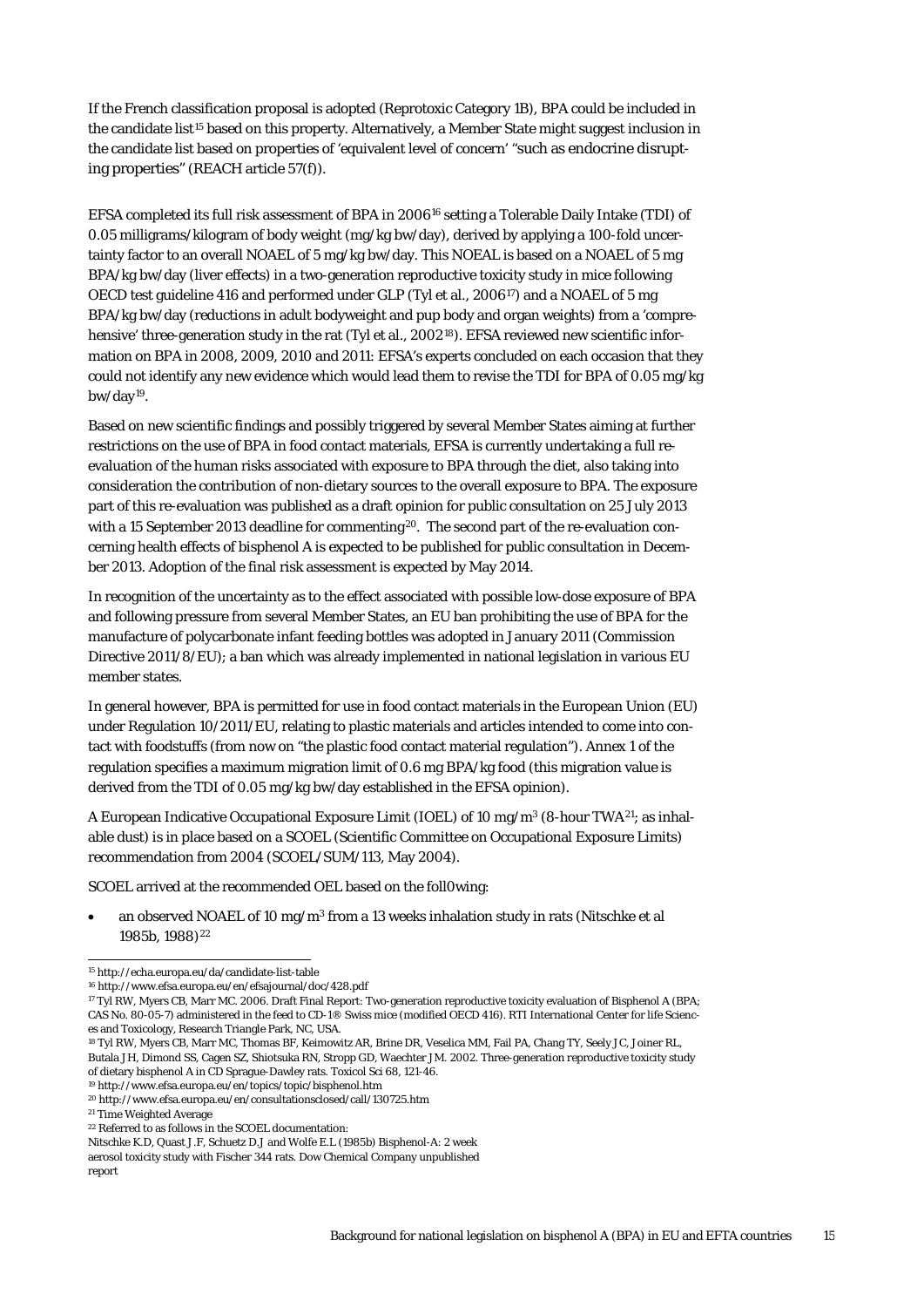- mild nasal olfactory epithelium inflammation observed at 50 mg/m<sup>3</sup> in the same study
- the prediction that humans could be less sensitive than rats to this effect
- a 50/kg/day NOAEL established in a standard (oral) multigeneration study in rats (although noting the dispute relating to possible developmental toxicity/endocrine-modulating activity of BPA, SCOEL regarded this NOAEL as the most appropriate)
- worst case calculations showing that inhaling 10  $\text{m}^3/\text{day}$  of BPA with a concentration of 10 mg/m3 (repeated inhalation NOAEL) and considering 100% absorption would lead to a body burden of 1 mg/kg/day, which is well below the NOAEL of 50 mg/kg/day from the multigeneration study

Recently, SCOEL has updated its recommendation and recommends an OEL of 2 mg/m3 for BPA (8-hour TWA; as inhalable dust) in a draft document which was for consultation until September 2013 (SCOEL/SUM/113; March 2013).

This new recommended OEL is based on:

- the same NOAEL of 10 mg/m<sup>3</sup> as in the 2004 recommendation
- dividing this NOAEL with as assessment factor of 3 (to cover the uncertainties related to the inter-species extrapolation) resulting in an OEL of 3 mg/m3, which is in turn rounded to 2  $mg/m<sup>3</sup>$
- the consideration that there is no need for specific adjustment for inter-species differences in toxicokinetics<sup>[23](#page-14-4)</sup>
- the notion that the 2 mg/m<sup>3</sup> leaves almost a 25-fold safety margin to the systemic liver effects seen in rats at the oral dose levels of > 5 mg/kg bw/day (the NOAELs used as the starting point by EFSA for setting an oral reference dose. In that study mild liver hypertrophy, increased liver weights and reductions in weight gain are seen at 50 mg/kg bw/day for mice and rats)
- that there is currently no concluding evidence showing that suggested "low-dose effects" (developmental neurotoxicity/possible prostate effects) are real and relevant for humans

Further details on Danish and EU legislation for BPA can be found in the Survey of Bisphenol-A and Bisphenol A diglycidylether polymer<sup>[24](#page-15-1)</sup>.

### <span id="page-15-0"></span>**1.2 Scope and objective**

As already noted, one of the initiatives suggested in the Danish EPA BPA strategy is to seek clarification of the reasons behind the differences in national regulatory approaches of BPA in EU and EFTA Member States.

Thus, the overall objective of this study is to identify the specific national regulatory initiatives pertaining to BPA in the EU Member States, and to provide insight into the scientific and legal background behind these initiatives. To the extent possible, it will also be attempted to identify other/upcoming activities or draft legislations, which may come into effect at a later stage. The ambition level for upcoming activities will merely be to provide a status and overall risk considerations as available.

In Member States where national regulatory initiatives are taken, the aim is to identify and describe possible risk assessments carried out, the background for the risk assessment, the NO-AELs/LOAELs that have been used and how the exposure has been calculated. If restrictions are suggested on the basis of the precautionary principle, the reasoning behind the initiative and the

Nitschke K.D, Lomax L.G, Schuetz D.J, Hopkins P.J and Weiss S.W (1988)

Company unpublished report

Bisphenol-A: 13 week aerosol toxicity study with Fischer 344 rats. Dow Chemical

<sup>&</sup>lt;sup>23</sup> "Enterohepatic circulation in rats results in a longer half-life of BPA in rats when compared to that in humans. On the other hand, the glucuronidation rate in rats is higher than in humans. Regardless of these apparent differences in BPA toxicokinetics, it has been noted that internal exposures to free BPA are rather similar in rodents and humans reducing the need for allometric scaling" (WHO, 2011. Toxicological and health aspects of bisphenol-A. Report of joint FAO/WHO expert meeting, 2-5 November, 2010.)

<span id="page-15-2"></span><span id="page-15-1"></span><sup>24</sup> http://www.mst.dk/Publikationer/Publications/2013/April/978-87-93026-14-8.htm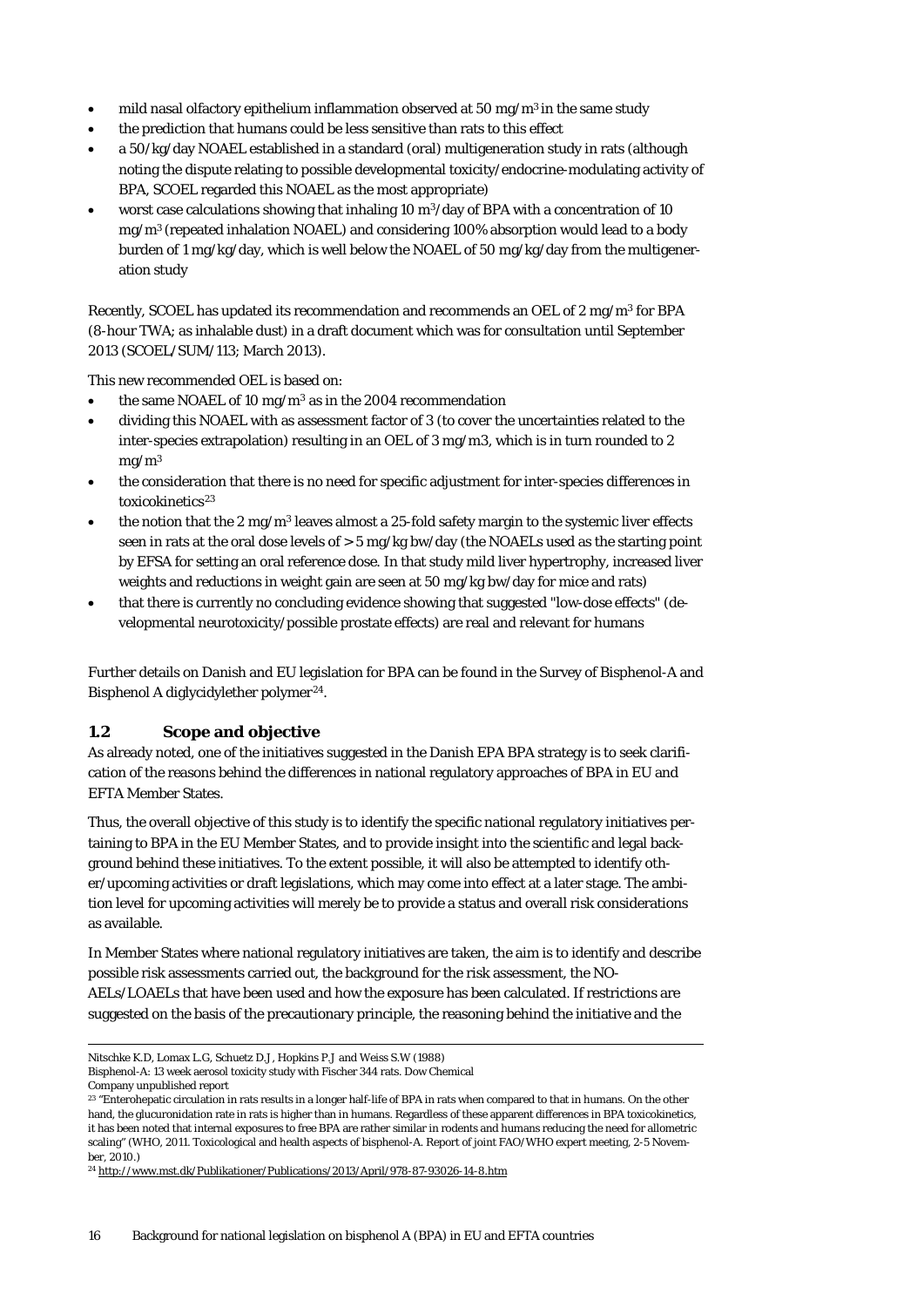use of the precautionary principle must be described, to the extent the principle is revoked. In addition to scientific justifications provided, justifications for choice of legal instrument and justifications vis-à-vis EU legislation will be analysed where available.

The aim is also to clarify whether differences in approaches to regulating BPA in Member States are due to different assessments of an identical scientific documentation or if differences arise from use and assessment of different information, e.g. national surveys, assessments and monitoring programmes.

Where national restrictions have been adopted, the legal basis must be identified and it must be specified whether national restrictions are notified according to the *Directive 98/34/EC laying down a procedure for the provision of information in the field of technical standards and regulations*. Notifications can be searched in the 98/34 Database<sup>25</sup>.

<span id="page-16-2"></span>Furthermore, it will be noted if there as part of the EU notification process were comments launched by the European Commission or other Member States. Due to confidentiality, the content of such comments cannot be addressed in this report. This is of course a limitation in the applicability of the study, since discussions regarding the legal basis and/or clarifications of the justifications for national provisions following the EU notifications are thus not part of the analysis presented in this report.

## <span id="page-16-0"></span>**1.3 Approach**

The project has been carried out on the basis of the following partly overlapping activities:

- Identification of national BPA legislation and initiatives;
- Collection of relevant background information;
- Analysis of the scientific and legal background behind national BPA legislation and initiatives, and
- Discussion/comparison of national initiatives.

### <span id="page-16-1"></span>**1.3.1 Identification of national BPA legislation**

The objective of this phase was to identify existing and upcoming national EU and EFTA Member State legislation and initiatives regarding risk reduction of BPA.

The following organisations and information sources have been consulted:

- The European Commission web-portal for EU notifications of national legislation<sup>25</sup>;
- The European Food Safety Authority (EFSA), communication with desk officer;
- The European Chemicals Agency (ECHA), communication with desk officer;
- European Commission, DG SANCO[26](#page-16-3), communication with desk officer;
- DG SANCO web-site with "Legislative overview" (on EU and national laws);
- The Danish EPA, communication with desk officer;
- Danish Veterinary and Food Administration, communication with desk officer;
- European Commission Joint Research Centre, communication with desk officer;
- Direct request to the rapporteur member state for the REACH substance Evaluation (Germany) regarding possible legislative overviews generated, and
- Direct request to the rapporteur Member States preparing REACH Annex XV dossiers for harmonised EU classification and restriction proposal for BPA (France) regarding possible legislative overviews generated.

<span id="page-16-4"></span> <sup>25</sup> <http://ec.europa.eu/enterprise/tris/pisa/app/search/index.cfm?lang=EN>

<span id="page-16-3"></span><sup>26</sup> Directorate General for Health and Consumers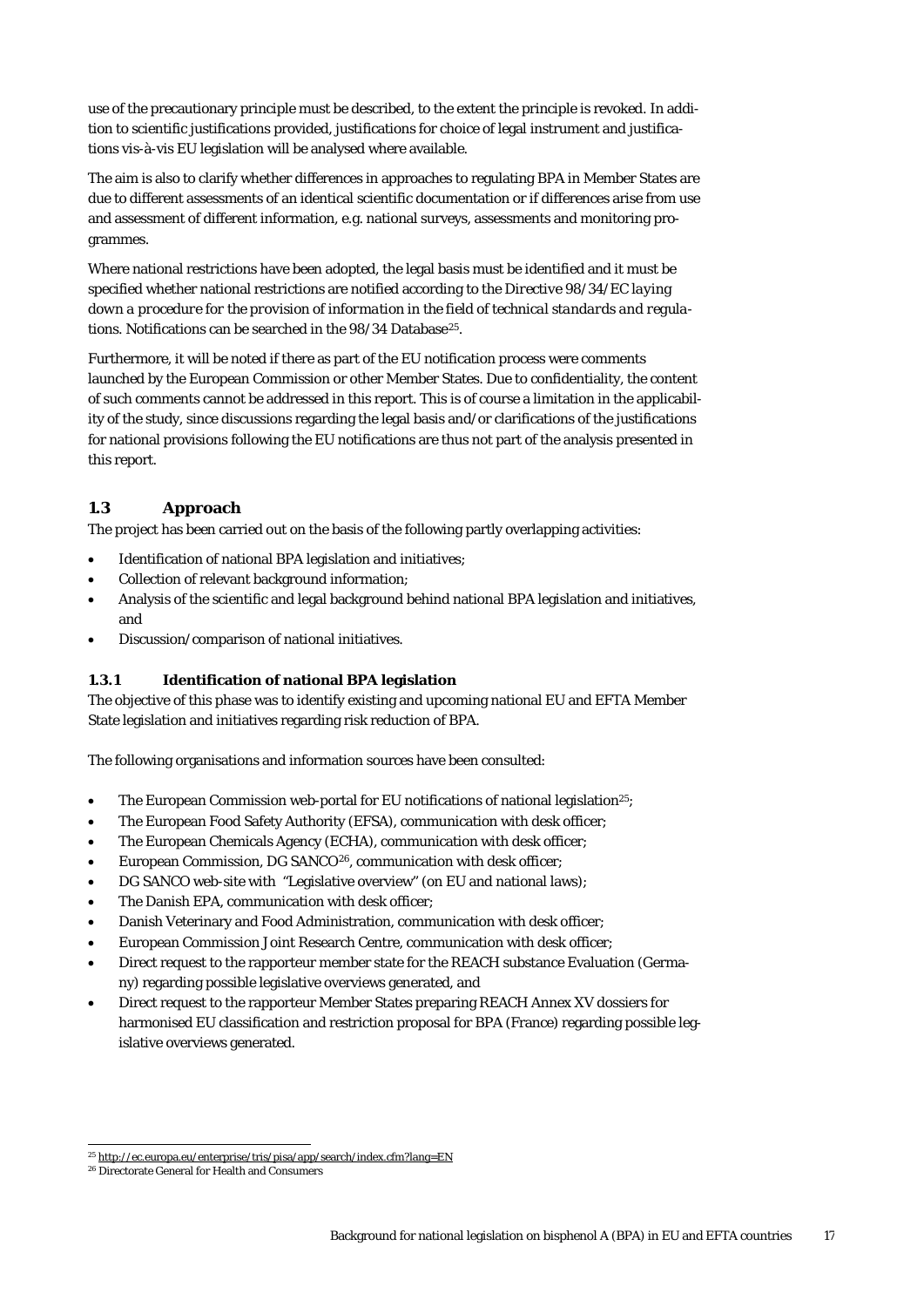This was where relevant complemented with targeted Internet searches, primarily in relation to national Occupational Exposure Limits (OELs) for BPA, which were not believed to be comprehensively covered by information from the above sources.

It was originally planned to consult all national food and REACH competent authorities, including stakeholder observers to the competent authority groups, with a general request/questionnaire regarding national BPA legislation.

It was however agreed with the Danish EPA to skip these requests for the following reasons:

- Since BPA is in regulatory focus, there have been numerous questionnaires circulated to national competent authorities in relation to various projects;
- Such requests generally give a rather low response rate, which would likely also be the case here (in particular considering the fatigue triggered by the numerous previous BPA questionnaires).

As will be evident from the results chapter, it was during the process of the project assessed that the project had by-and-large captured national BPA legislation without the need to contact all Member States.

### <span id="page-17-0"></span>**1.3.2 Collection of relevant background information**

Based on the identified national BPA legislations and activities, the following activities were undertaken:

- For legislation where notifications have been filed, relevant documents from the EU notification web-site were downloaded;
- The web-sites of the relevant national authorities/agencies were searched in order to identify any relevant material (legislation, assessments, impact assessments, stakeholder comments), and
- Direct focused follow-up questions via phone and e-mail to these national authorities (this turned out to be necessary in all cases to request and/or acquire all relevant information, which could be made available to the project).

### <span id="page-17-1"></span>**1.3.3 Scientific and legal background of national BPA legislation and initiatives**

The background information collected was analysed and a summary for each identified legal provision was prepared. The summary addressed to the extent possible scientific reasoning, alternatives/impact assessment, legal analyses and other justifications based on the collected information.

### <span id="page-17-2"></span>**1.3.4 Discussion/comparison of national initiatives**

Based on the analysis of the background information for each national provision, a comparative analysis/discussion was undertaken.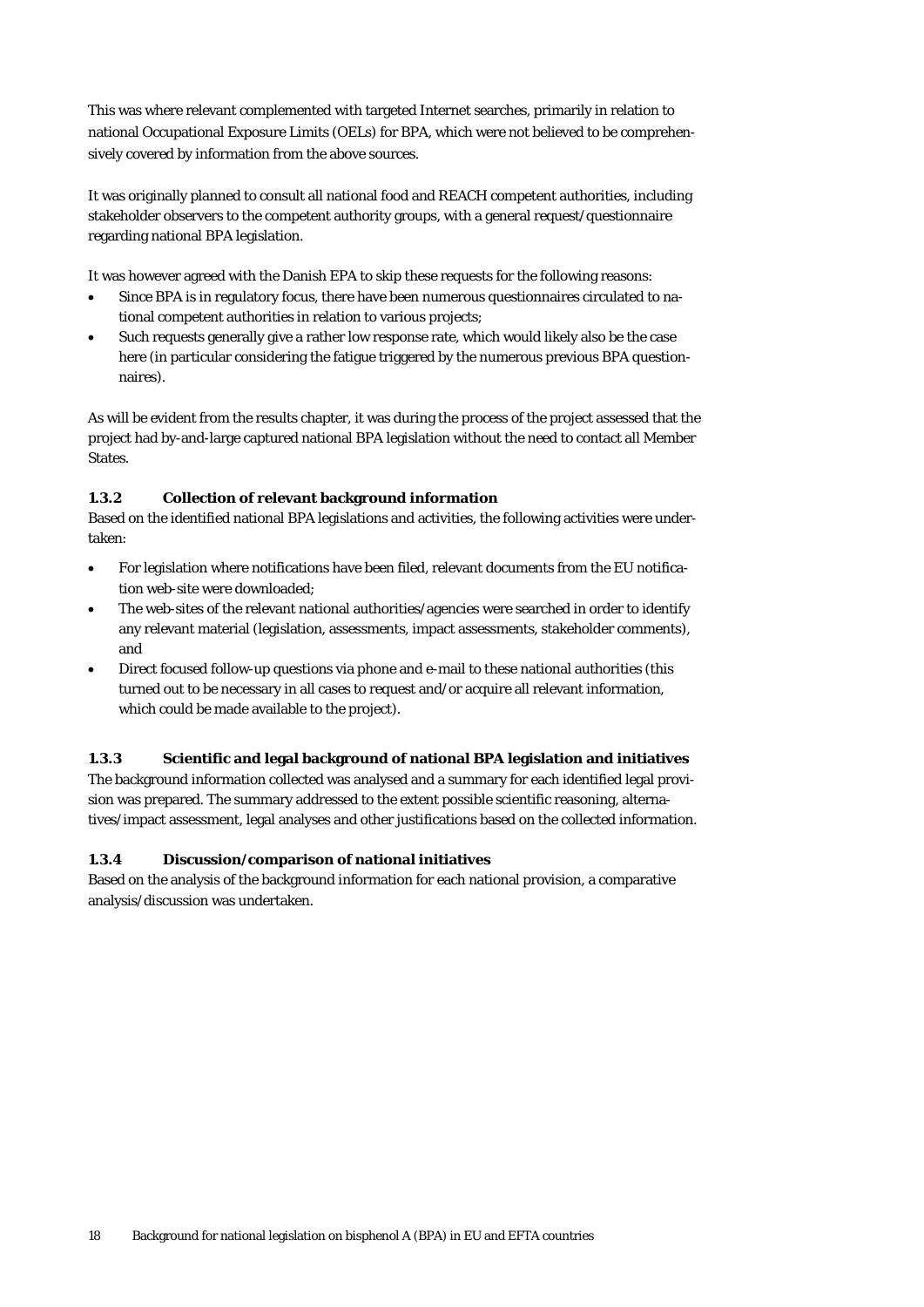## <span id="page-18-0"></span>**2. Identification of national BPA legislation and initiatives**

This chapter focuses on existing and proposed/upcoming national legal provisions on BPA. Please refer to Chapter [1](#page-13-0) for an overview of existing EU legislation. Where relevant, national provisions will be compared/related to the EU provision(s).

### <span id="page-18-1"></span>**2.1 Food contact materials**

Prior to the EU provisions banning BPA in baby bottles, several member states had introduced national bans, e.g. Denmark and France. However, as this is currently implemented in EU law, it has not been the aim of the current project to identify such historical provisions.

### <span id="page-18-2"></span>**2.1.1 National legislation in place**

The following main sources provided an initial overview of information on food contact material legislation in place: i) a recent survey on this issue conducted by the Danish Veterinary and Food Administration (provided directly to the project) and ii) the public access to EU notifications<sup>27</sup>. Subsequent correspondence with European institutions (EFSA, ECHA, Joint Research Centre and DG SANCO) involved in BPA research, assessment and legislation, as well as consultation of a review of national BPA provisions prepared for the German authorities conducting the BPA REACH substance evaluation (provided by Germany), did not identify any further national BPA legislation in place. Altogether, we are therefore confident that we have identified relevant national food contact material provisions and these are listed in [Table 1](#page-20-2) in Section [3.1.](#page-20-1)

### <span id="page-18-3"></span>**2.1.2 National provisions in the pipeline**

Two proposed and/or upcoming national provisions have been identified; a French initiative on modalities for labelling food contact materials containing BPA (until a ban is fully implemented by 1. January 2015) and Belgian considerations regarding measures for the protection of pregnant women, see [Table 1](#page-20-2) in Section [3.1.](#page-20-1) These were identified through the EU notification web-site and via direct dialogue with the EU institutions and the Member States most active in the area (Austria, France, Germany, Sweden, Denmark, and Belgium). We cannot exclude that other Member States have activities on-going that could lead to national BPA legislation, but as we have been in direct dialogue with the most active Member States, we assume that we have good coverage. Further, several Member States and EU institutions note that in the food/food contact materials area there is an implicit agreement, a "ceasefire", that no new national legal provisions are tabled before the updated EFSA opinion is in place (draft opinion expected beginning 2014, see Introduction).

### <span id="page-18-4"></span>**2.2 Occupational Exposure Limits**

A European Indicative Occupational Exposure Limit (IOEL) of 10 mg/m<sup>3</sup> (8-hour TWA<sup>28</sup>; as inhalable dust) is in place based on a SCOEL (Scientific Committee on Occupational Exposure Limits) recommendation from 2004 (SCOEL/SUM/113, May 2004). Recently, SCOEL has updated its rec-

<span id="page-18-6"></span> <sup>27</sup> <http://ec.europa.eu/enterprise/tris/pisa/app/search/index.cfm?lang=EN>

<span id="page-18-5"></span><sup>28</sup> Time Weighted Average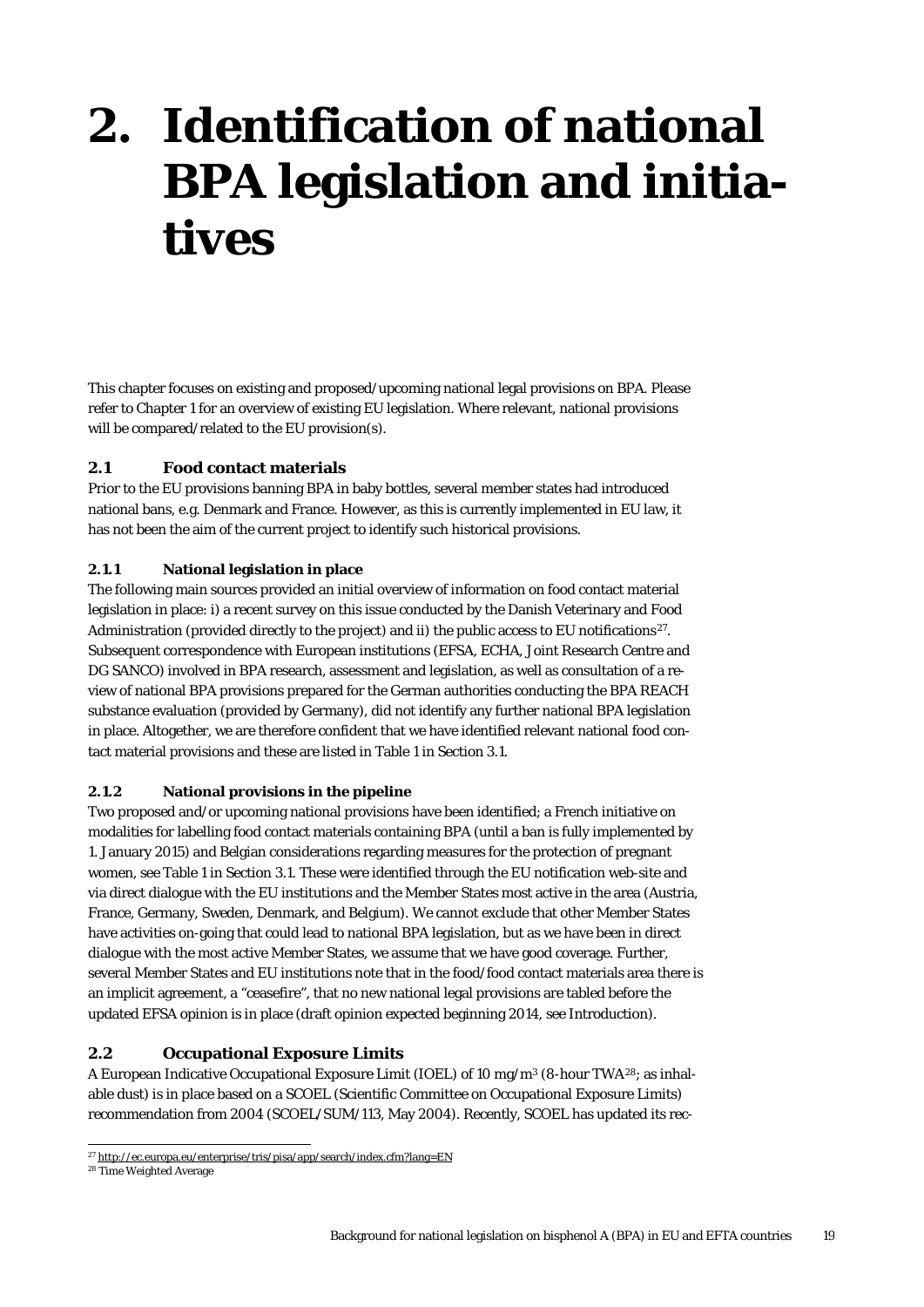ommendation and recommends an OEL of 2 mg/m3 for Bisphenol A (8-hour TWA; as inhalable dust) in a draft document which was for consultation until September 2013 (SCOEL/SUM/113; March 2013).

Via the legislative overview prepared in support of the German REACH substance evaluation and via searches on the Internet, including the IFA web-site<sup>[29](#page-18-6)</sup>, it was identified that a number of countries deviate from the current EU IOEL of 10 mg/m3, se[e Table 2](#page-24-1) in Section [3.2.](#page-24-0)

### <span id="page-19-0"></span>**2.3 Other national legislation**

From consultation and direct contact with the information sources outlined in Section [1.3.1,](#page-16-1) the Austrian and French provisions regarding pacifiers and teething rings have been identified.

In addition - based on the sources outlined in Section [1.3.1,](#page-16-1) Internet searches and direct follow-up contact with Member States already addressing BPA in national legislation - a number of upcoming/on-going activities have been identified. Overall, we assess that this gives a comprehensive overview of possibly upcoming areas within which national BPA legislation may appear at a later stage. However, we cannot exclude that other activities are on-going in other Member States. [Table](#page-26-1)  [3](#page-26-1) in Sectio[n 3.3](#page-26-0) provides an overview of identified other national legislation (in place and possibly upcoming).

<span id="page-19-1"></span> <sup>29</sup> IFA - Institut für Arbeitsschutz der Deutschen Gesetzlichen Unfallversicherung. GESTIS International Limit Values. Available at[: http://limitvalue.ifa.dguv.de/Webform\\_gw.aspx](http://limitvalue.ifa.dguv.de/Webform_gw.aspx) (last accessed September 2013).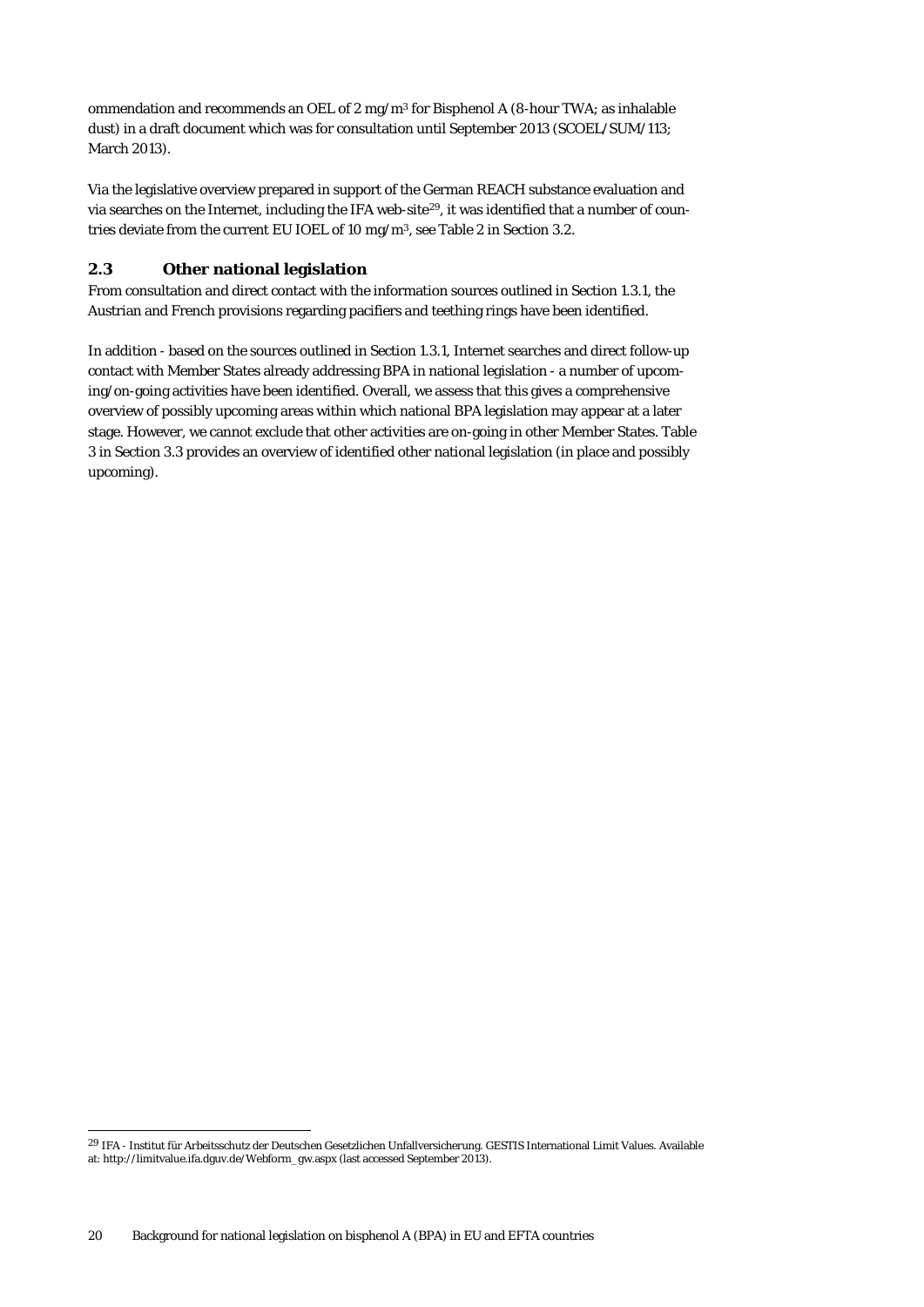# <span id="page-20-0"></span>**3. Collection of relevant background information**

The aim of this section is to provide an overview of what information has been collected. This is done in table format for food contact materials, OELs and other legislation, respectively, outlining what legislation is in place or possibly upcoming and what background material has been identified/acquired.

### <span id="page-20-1"></span>**3.1 Food contact materials**

#### <span id="page-20-2"></span>**TABLE 1**

IDENTIFIED EXISTING AND POSSIBLE FUTURE NATIONAL FOOD CONTACT MATERIAL LEGISLATION REGARDING BPA AND OVERVIEW OF BACKGROUND INFORMATION ACQUIRED

| <b>Country</b> | Legal<br><b>Act/Provision</b>                                                                                                                                                                                                                                         | <b>Scope</b>                                                                                                    | <b>Notified with the</b><br><b>EU</b> (File number)<br><b>Responses to EU</b><br>notification from<br><b>Commission</b><br>and/or Member<br><b>States</b>                                                                                                                          | <b>Background in-</b><br>formation collect-<br>ed                                                                                                                                                                                                                                                | <b>Comments</b> |
|----------------|-----------------------------------------------------------------------------------------------------------------------------------------------------------------------------------------------------------------------------------------------------------------------|-----------------------------------------------------------------------------------------------------------------|------------------------------------------------------------------------------------------------------------------------------------------------------------------------------------------------------------------------------------------------------------------------------------|--------------------------------------------------------------------------------------------------------------------------------------------------------------------------------------------------------------------------------------------------------------------------------------------------|-----------------|
| <b>Denmark</b> | <b>Statutory Order on</b><br>food contact mate-<br>rials No. 822 June<br>26th 2013<br>(Bekendtgørelse<br>om fødevarekon-<br>taktmaterialer nr<br>822 af<br>26/06/2013)<br><b>Formerly Statutory</b><br>Order No. 579<br>June 1th 2011<br>(BEK nr 579 af<br>01/06/2011 | Ban on BPA in<br>food contact mate-<br>rials intended to<br>come into contact<br>with food for 0-3<br>year olds | Yes $(2010/294/DK)$<br>No comments from<br>the European Com-<br>mission or other EU<br>member States pro-<br>vided in response to<br>the Danish notifica-<br>tion.<br>However, subsequent-<br>ly an opinion from the<br>Commission was<br>received by the Dan-<br>ish authorities. | 1. Evaluation from the<br><b>National Food Insti-</b><br>tute (DTU Food). This<br>evaluation was pro-<br>vided as "Impact<br>assessment" as part of<br>the EU notification<br>2. The EU notification<br>"message" summaris-<br>ing context and justi-<br>fication of the national<br>legislation |                 |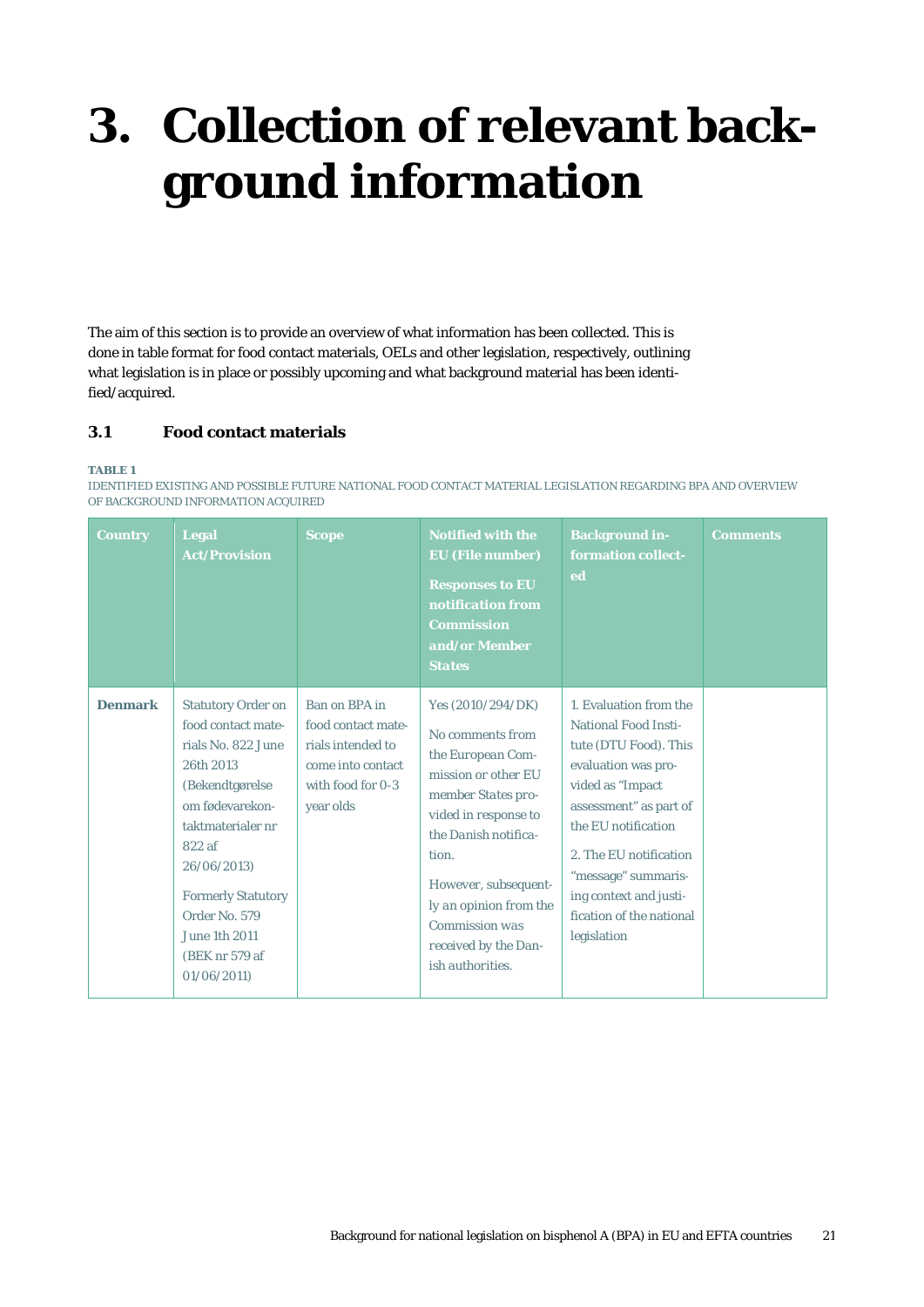| <b>Country</b> | <b>Legal</b><br><b>Act/Provision</b>                                                                                                                                                                                                                                                                                                                                                                                                                                                                    | <b>Scope</b>                                                                                                    | <b>Notified with the</b><br><b>EU</b> (File number)<br><b>Responses to EU</b><br>notification from<br><b>Commission</b><br>and/or Member<br><b>States</b> | <b>Background in-</b><br>formation collect-<br>ed                                                                                                                                                                                                                                                                                    | <b>Comments</b> |
|----------------|---------------------------------------------------------------------------------------------------------------------------------------------------------------------------------------------------------------------------------------------------------------------------------------------------------------------------------------------------------------------------------------------------------------------------------------------------------------------------------------------------------|-----------------------------------------------------------------------------------------------------------------|-----------------------------------------------------------------------------------------------------------------------------------------------------------|--------------------------------------------------------------------------------------------------------------------------------------------------------------------------------------------------------------------------------------------------------------------------------------------------------------------------------------|-----------------|
| <b>Belgium</b> | Law of 4 Septem-<br>ber 2012 modify-<br>ing the Law of 24<br>January 1977<br>concerning protec-<br>tion of consumers<br>in relation to BPA<br>in food contact<br>materials<br>(4 Septembre<br>2012.-Loi modifi-<br>ant la loi du 24<br>janvier 1977 rela-<br>tive à la protection<br>de la santé des<br>consommateurs en<br>ce qui concerne les<br>denrées alimen-<br>taires et les autres<br>produits, visant à<br>interdire le<br>bisphénol A dans<br>les contenants de<br>denrées alimen-<br>taires) | Ban on BPA in<br>food contact mate-<br>rials intended to<br>come into contact<br>with food for 0-3<br>year olds | Yes (2012/141/B)<br>Issue of comments by:<br>The Commission,<br><b>Italy</b><br>Issue of a detailed<br>opinion by: Czech<br>Republic, United<br>Kingdom   | 1. Belgian health<br>scientific committee<br>opinion<br>(CSS_BPA_8697_avis<br>_2010). "Bisphenol A"<br>(Submitted from<br><b>Belgian authorities</b><br>and also available on<br>EU notification web-<br>site)<br>2. The EU notification<br>"message" summaris-<br>ing context and justi-<br>fication of the national<br>legislation |                 |
| <b>Sweden</b>  | <b>Swedish Food</b><br>Decree (2006:813)<br>(Livsmedelsför-<br>ordning<br>(2006:813))                                                                                                                                                                                                                                                                                                                                                                                                                   | Ban on BPA in<br>varnish and coat-<br>ing in the packa-<br>ging of food in-<br>tended for 0-3 year<br>olds      | Yes (2012/241/S)<br>Issue of comments by:<br>The Commission<br>Issue of a detailed<br>opinion by: Czech<br>Republic, Spain,<br><b>United Kingdom</b>      | 1. An Impact assess-<br>ment available on the<br>EU notification web-<br>site<br>2. Supplemented by<br>an e-mail from the<br>Swedish authorities<br>3. The EU notification<br>"message" summaris-<br>ing context and justi-<br>fication of the national<br>legislation                                                               |                 |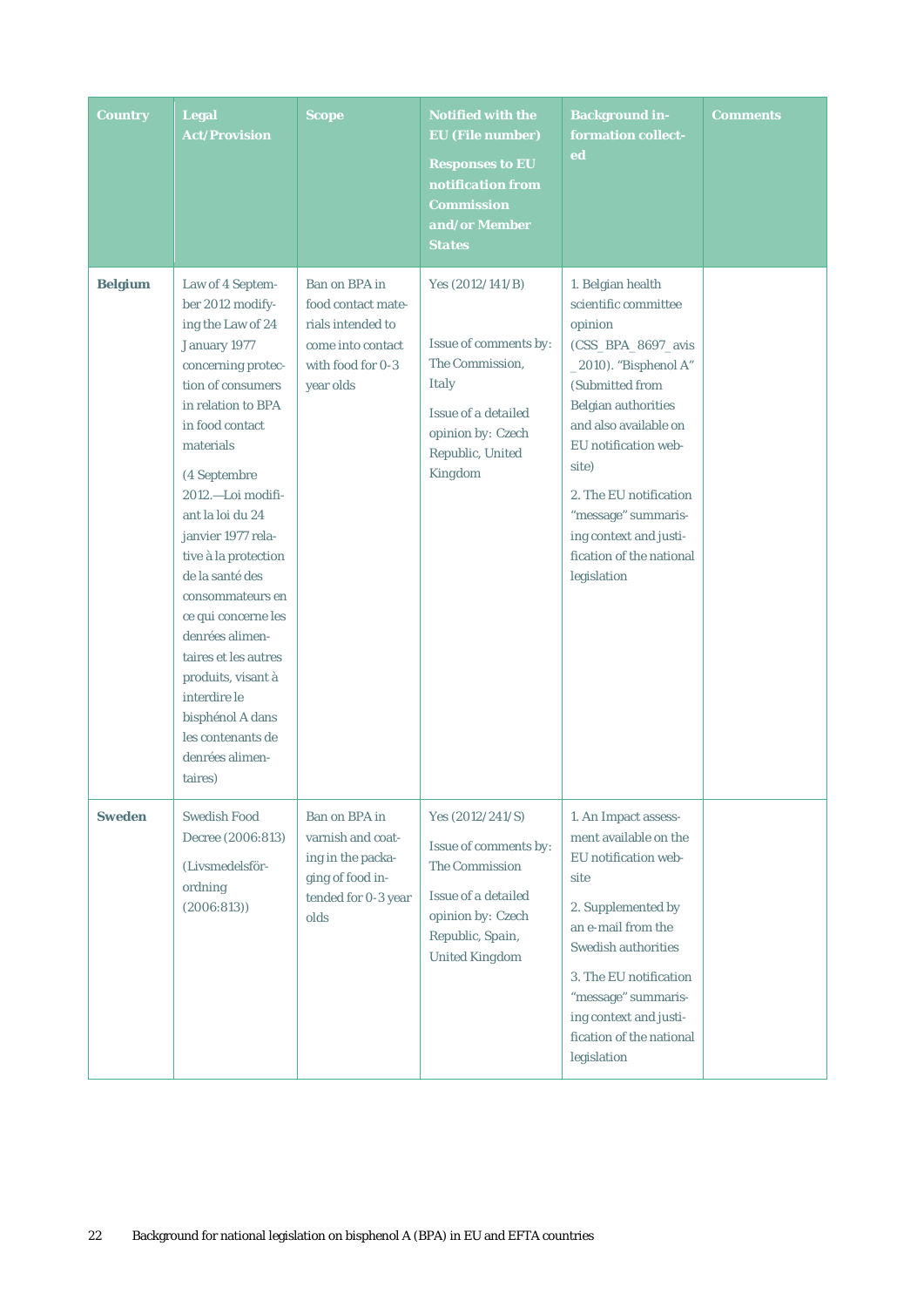| <b>Country</b> | <b>Legal</b><br><b>Act/Provision</b>                                                                                                                                                                                                                                                                                                                               | <b>Scope</b>                                                                                                                                                                                                                                                                                                                                                                                                                                                                                                                                                                                                                                                                                                                                                                                        | <b>Notified with the</b><br><b>EU</b> (File number)<br><b>Responses to EU</b><br>notification from<br><b>Commission</b><br>and/or Member<br><b>States</b>                               | <b>Background in-</b><br>formation collect-<br>ed                                                                                                                                                                                                                                                                                                                                                                                                                                                                     | <b>Comments</b> |
|----------------|--------------------------------------------------------------------------------------------------------------------------------------------------------------------------------------------------------------------------------------------------------------------------------------------------------------------------------------------------------------------|-----------------------------------------------------------------------------------------------------------------------------------------------------------------------------------------------------------------------------------------------------------------------------------------------------------------------------------------------------------------------------------------------------------------------------------------------------------------------------------------------------------------------------------------------------------------------------------------------------------------------------------------------------------------------------------------------------------------------------------------------------------------------------------------------------|-----------------------------------------------------------------------------------------------------------------------------------------------------------------------------------------|-----------------------------------------------------------------------------------------------------------------------------------------------------------------------------------------------------------------------------------------------------------------------------------------------------------------------------------------------------------------------------------------------------------------------------------------------------------------------------------------------------------------------|-----------------|
| <b>France</b>  | Law 2012-1442 of<br>24 December 2012<br>on the suspension<br>of BPA in food<br>contact materials<br>(LOI n° 2012-1442)<br>du 24 décembre<br>2012 visant à la<br>suspension de la<br>fabrication, de<br>l'importation, de<br>l'exportation et de<br>la mise sur le<br>marché de tout<br>conditionnement à<br>vocation alimen-<br>taire contenant du<br>bisphénol A) | <b>Banning BPA</b> in<br>any food packaging<br>by 1 January 2015<br><b>Banning BPA</b> in<br>food packaging for<br>infants and young<br>children by 1.<br>January 2013<br>Also provides for<br>labelling/warning<br>advising against<br>the use by preg-<br>nant women,<br>breastfeeding<br>women and infants<br>and young children<br>of the above pack-<br>ing until such<br>packaging is sus-<br>pended from the<br>market (NB! The<br>decree with modal-<br>ities for imple-<br>menting this provi-<br>sion is discussed<br>further down in<br>this table)<br>Finally, also BPA<br>in pacifiers and<br>teething is banned<br>via this legislation.<br>As this provisions<br>is not related to<br>food contact mate-<br>rials, it is ad-<br>dressed under<br>"Other legislation",<br>see Table 3 | Yes $(2011/529/F)$<br>Issue of comments by:<br>The Commission,<br>Italy, Slovenia<br>Issue of a detailed<br>opinion by: Czech<br>Republic, Spain, The<br>Netherlands, United<br>Kingdom | 1. Opinion published<br>by French Agency for<br>Food, Environmental<br>and Occupational<br><b>Health &amp; Safety</b><br>(ANSES): Health<br>effects of Bisphenol A.<br><b>Collective Expert</b><br>Report. Request nos.<br>2009-SA-0331 and<br>2010-SA-0197<br>2. An alternatives/<br>impact assessment<br>referred to as part of<br>the EU notification<br>(identified via Internet<br>search)<br>3. The EU notification<br>"message" summaris-<br>ing context and justi-<br>fication of the national<br>legislation |                 |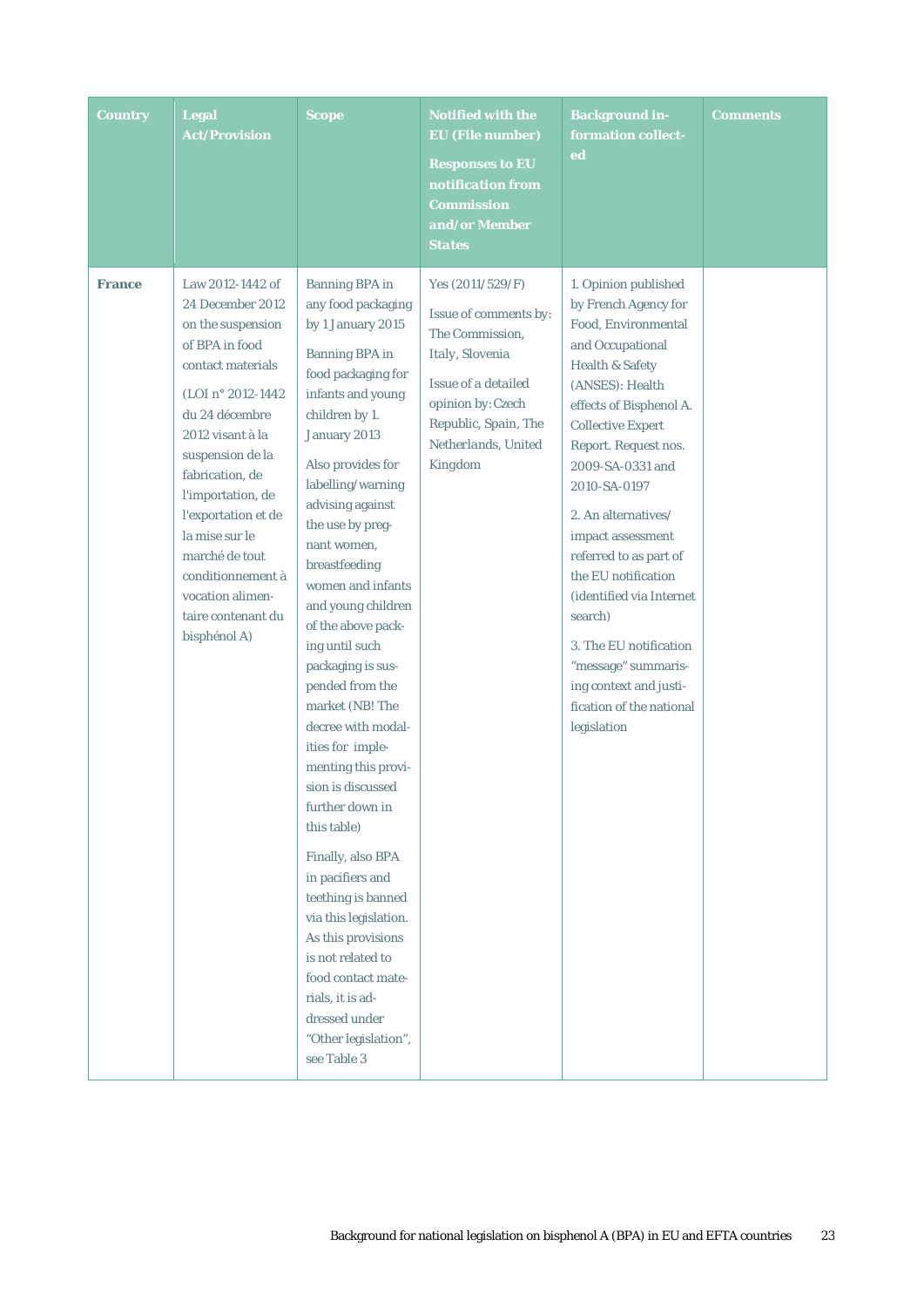| <b>Country</b> | Legal<br><b>Act/Provision</b>                                                                                                                                                                                                                                                                                                      | <b>Scope</b>                                                                                                                                                                             | <b>Notified with the</b><br><b>EU</b> (File number)<br><b>Responses to EU</b><br>notification from<br><b>Commission</b><br>and/or Member<br><b>States</b>                                                     | <b>Background in-</b><br>formation collect-<br>ed                                                                  | <b>Comments</b>                                                                                                                                                                                  |
|----------------|------------------------------------------------------------------------------------------------------------------------------------------------------------------------------------------------------------------------------------------------------------------------------------------------------------------------------------|------------------------------------------------------------------------------------------------------------------------------------------------------------------------------------------|---------------------------------------------------------------------------------------------------------------------------------------------------------------------------------------------------------------|--------------------------------------------------------------------------------------------------------------------|--------------------------------------------------------------------------------------------------------------------------------------------------------------------------------------------------|
| <b>Germany</b> | Recommendation<br><b>XXXVI</b> (Paper and<br>board for food<br>contact) from the<br><b>Federal Institute</b><br>for Risk Assess-<br>ment<br>(BfR* Empfehlung<br>XXXVI. Papiere,<br>Kartons und Pap-<br>pen für den Leben-<br>smittelkontakt<br>(Stand vom<br>$01.06.2013)$ .<br>*BfR: Bundesinsti-<br>tut für Risikobew-<br>ertung | Migration limit of<br>$0.6 \ \mathrm{mg/kg}$ food-<br>stuff for recycled<br>fibres used as raw<br>materials for the<br>production of<br>paper and board<br>for food contact<br>materials | Notification not re-<br>quired as such a "Rec-<br>ommendation (Em-<br>phelung)" is not legal-<br>ly binding <sup>30</sup> .                                                                                   | Justification provided<br>in an e-mail from the<br>German authorities                                              |                                                                                                                                                                                                  |
|                | <b>National legislation in pipeline</b>                                                                                                                                                                                                                                                                                            |                                                                                                                                                                                          |                                                                                                                                                                                                               |                                                                                                                    |                                                                                                                                                                                                  |
| <b>France</b>  | In prepara-<br>tion/consideration<br>Proposed to be<br>implemented as a<br>decree, specifying<br>the modalities for<br>affixing the health<br>warnings as speci-<br>fied in Article 2 of<br>the LOI n° 2012-<br>1442 (see above)                                                                                                   | Concerning health<br>warnings against<br>the use of packag-<br>ing containing<br>bisphenol A in-<br>tended to enter<br>into direct contact<br>with foodstuffs                            | Yes $(2013/230/F)$<br>Issue of comments by:<br><b>Denmark</b><br>Issue of a detailed<br>opinion by: Belgium,<br>Czech Republic, the<br>Commission, Spain,<br>Italy, The Nether-<br>lands, United King-<br>dom | 1. The EU notification<br>"message" summaris-<br>ing context and justi-<br>fication of the national<br>legislation | In e-mail corre-<br>spondence with the<br>French authorities,<br>it is stated in rela-<br>tion to the EU<br>notification: "We<br>received many<br>comments and<br>need to think of all<br>of it" |

<span id="page-23-0"></span> <sup>30</sup> See e.g[. http://www.packaginglaw.com/3214\\_.shtml,](http://www.packaginglaw.com/3214_.shtml) stating: "*The German BfR Recommendations are not legally binding. They are, however, widely respected by industry throughout the European Union (EU), particularly in areas where harmonized EU legislation has not yet occurred, such as the regulation of paper and paperboard for food contact.*"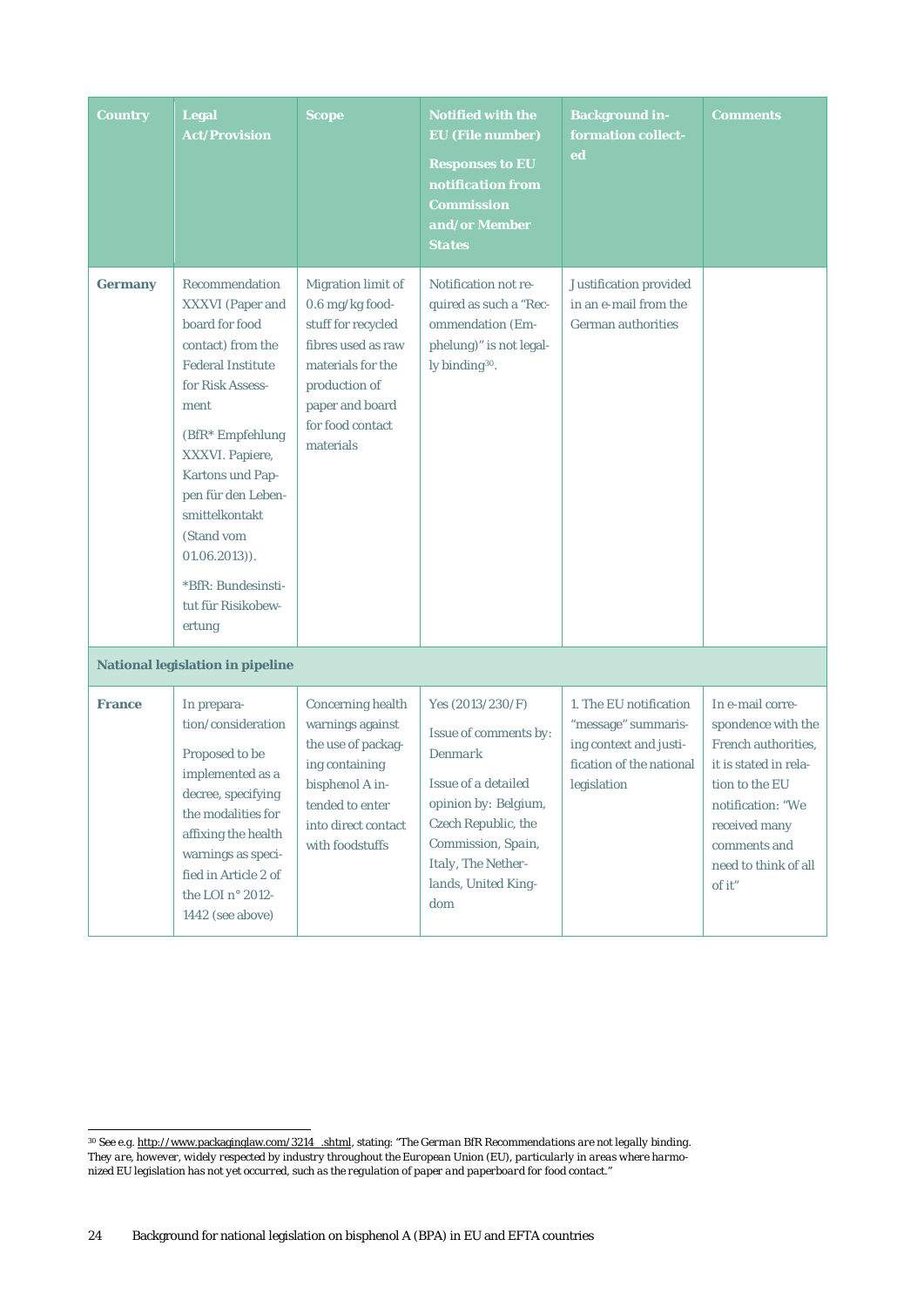| <b>Country</b> | <b>Legal</b><br><b>Act/Provision</b> | <b>Scope</b>                                                     | <b>Notified with the</b><br><b>EU</b> (File number)<br><b>Responses to EU</b><br>notification from<br><b>Commission</b><br>and/or Member<br><b>States</b> | <b>Background in-</b><br>formation collect-<br>ed                                                                                  | <b>Comments</b>                                                                                                                                                                                                                                 |
|----------------|--------------------------------------|------------------------------------------------------------------|-----------------------------------------------------------------------------------------------------------------------------------------------------------|------------------------------------------------------------------------------------------------------------------------------------|-------------------------------------------------------------------------------------------------------------------------------------------------------------------------------------------------------------------------------------------------|
| <b>Belgium</b> | In prepara-<br>tion/consideration    | "Some measures<br>for the protection<br>of pregnant wom-<br>en'' | Not applicable                                                                                                                                            | <b>Belgian Health Scien-</b><br>tific opinion 8732,<br>2012 "Bisphenol $A -$<br>dietary and non-<br>dietary routes of<br>exposure" | Belgian authorities<br>note that legal<br>action will proba-<br>bly await the up-<br>dated EFSA opin-<br>ion (expected early<br>2014)<br>These possible<br>upcoming provi-<br>sions will thus not<br>be addressed<br>further in this<br>report. |

## <span id="page-24-0"></span>**3.2 Occupational Exposure Limits**

As set out in the Introduction, an EU Indicative Occupational Exposure Limit (IOEL) of 10 mg/m<sup>3</sup> exists. As member states are allowed to deviate from IOELs, no EU notification is required for such deviations. This notification column is therefore taken out of the table.

#### <span id="page-24-1"></span>**TABLE 2**

IDENTIFIED OCCUPATIONAL EXPOSURE LIMITS FOR BPA AND OVERVIEW OF BACKGROUND INFORMATION ACQUIRED

| <b>Country</b> | <b>Legal Act/Provision</b>                                                                                                                                                  | <b>Scope</b>                                                                            | <b>Background information</b><br><b>collected</b>                                                                                         | <b>Comments</b> |
|----------------|-----------------------------------------------------------------------------------------------------------------------------------------------------------------------------|-----------------------------------------------------------------------------------------|-------------------------------------------------------------------------------------------------------------------------------------------|-----------------|
| <b>Denmark</b> | Statutory order 507 of<br>17/05/2011<br>(Bekendtgørelse om græn-<br>seværdier for stoffer og<br>materialer, nr. 507 af den<br>17. maj 2011 med senere<br><i>andringer</i> ) | <b>National OEL:</b><br>$3 \text{ mg/m}^3$ (8h TWA, as<br>inhalable dust frac-<br>tion) | No background document<br>available, but justification<br>provided in E-mail from the<br><b>Danish Working Environ-</b><br>ment Authority |                 |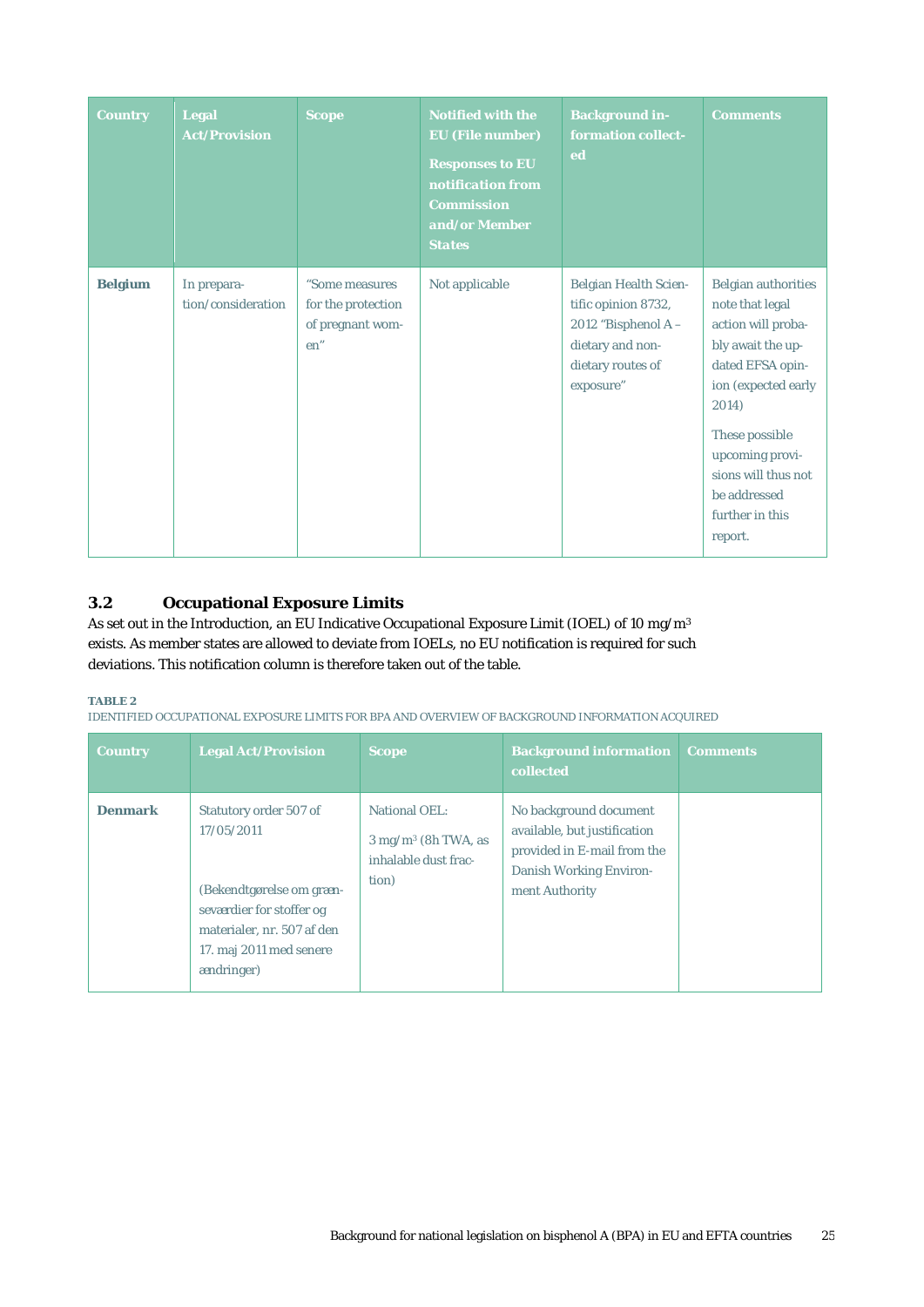| <b>Country</b>     | <b>Legal Act/Provision</b>                                                                                                                                                                                                                                                                                                                                                       | <b>Scope</b>                                                                                                                                           | <b>Background information</b><br>collected                                                                                                                                    | Comments                                                                                                                                                                                                                                                  |
|--------------------|----------------------------------------------------------------------------------------------------------------------------------------------------------------------------------------------------------------------------------------------------------------------------------------------------------------------------------------------------------------------------------|--------------------------------------------------------------------------------------------------------------------------------------------------------|-------------------------------------------------------------------------------------------------------------------------------------------------------------------------------|-----------------------------------------------------------------------------------------------------------------------------------------------------------------------------------------------------------------------------------------------------------|
| <b>Germany</b>     | <b>Standards for Hazardous</b><br>Substances (TRGS* 900)<br>(Arbeitsplatzgrenzwerte<br>$(TRGS*900)$<br>TRGS: Technischen Regeln<br>für Gefahrstoffe                                                                                                                                                                                                                              | National OEL (MAK*):<br>$5 \text{ mg/m}$ $3 \text{ (8h TWA, as)}$<br>inhalable dust frac-<br>tion)<br>*MAK: Maximale<br>Arbeitsplatz-<br>Konzentration | <b>MAK</b> documentation for<br>Bisphenol A (4,4'-<br>Isopropylidenediphenol)<br>from 1996<br>(http://onlinelibrary.wiley.c<br>om/doi/10.1002/352760041<br>8.mb8005e0013/pdf) | <b>Amendment of the</b><br><b>MAK</b> documentation<br>in 2011 did not lead to<br>any change in the<br>value as no new BPA<br>inhalation studies<br>were available<br>Germany notes the on-<br>going SCOEL re-<br>evaluation of the EU<br><b>BPA IOEL</b> |
| <b>Austria</b>     | Austrian OEL regulation as<br>adapted in 2011 (GKV 2011)<br>(Verordnung des Bundes-<br>ministers für Arbeit,<br>Soziales und Konsumen-<br>tenschutz über Grenzwerte<br>für Arbeitsstoffe sowie über<br>krebserzeugende und über<br>fortpflanzungsgefährdende<br>(reproduktionstoxische)<br>Arbeitsstoffe<br>(Grenzwerteverordnung<br>2011 - GKV 2011 - BGBI II<br>Nr. 429/2011)) | National OEL (MAK):<br>$5 \text{ mg/m}$ $3 \text{ (8h TWA, as)}$<br>inhalable dust frac-<br>tion)<br>$( = German MAK)$                                 | Austrian authorities note<br>that that value is based on<br>the German MAK documen-<br>tation, see under "Germany"                                                            |                                                                                                                                                                                                                                                           |
| <b>Finland</b>     | Act 1213\2011 (Social- och<br>hälsovårdsministeriets<br>förordning om koncentrati-<br>oner som befunnits skadli-<br>ga, 1213/2011)                                                                                                                                                                                                                                               | <b>National OEL:</b><br>$5 \text{ mg/m}$ $3 \text{ (8h TWA, as)}$<br>inhalable dust frac-<br>tion)                                                     | Justification given in a note<br>provided in response to<br>request                                                                                                           | <b>Finland awaits the</b><br>outcome of the current<br><b>SCOEL</b> re-evaluation<br>of the EU BPA IOEL,<br>whereafter the Finnish<br>OEL will be re-<br>evaluated                                                                                        |
| <b>Switzerland</b> | Fact sheet - Swiss occupa-<br>tional exposure limits<br>(latest edition: January<br>2013)<br>(Grenzwerte am Ar-<br>beitsplatz" (German) or<br>"Valeurs limites d'exposi-<br>tions aux postes de travail"<br>(French), according to<br>Article 50, §3 VUV (Ordi-<br>nance regulating accident<br>prevention and occupa-<br>tional diseases))                                      | National OEL (MAK):<br>$5$ mg/m $3$ (8h TWA, as<br>inhalable dust frac-<br>tion)<br>$( = German MAX)$                                                  | Swiss authorities note that<br>that value is based on the<br>German MAK documenta-<br>tion, see under "Germany"                                                               |                                                                                                                                                                                                                                                           |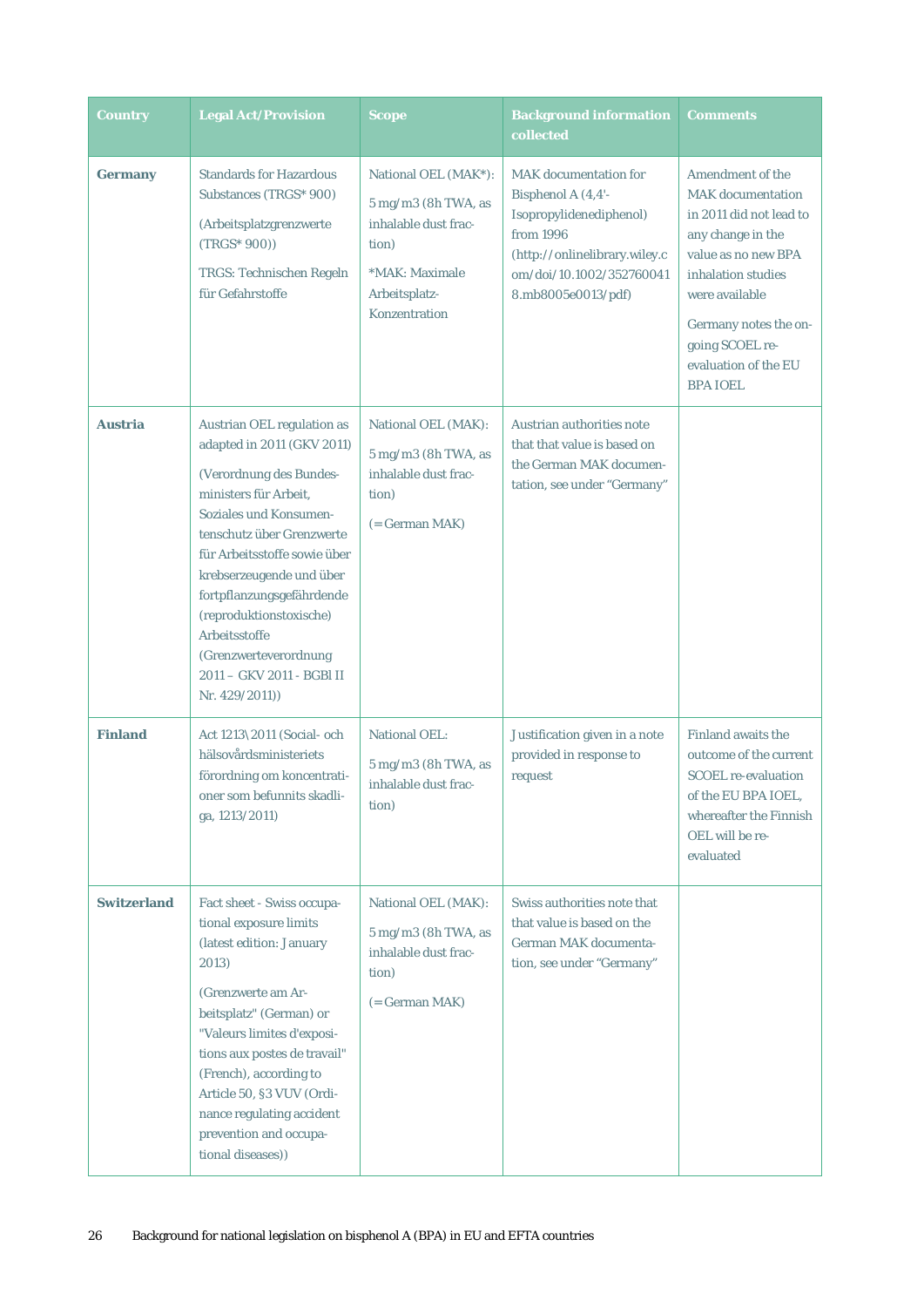## <span id="page-26-0"></span>**3.3 Other legislation**

### <span id="page-26-1"></span>**TABLE 3**

OTHER IDENTIFIED EXISTING AND POSSIBLY UPCOMING NATIONAL LEGSILATION REGARDING BPA AND OVERVIEW OF BACKGROUND INFORMATION ACQUIRED

| <b>Country</b> | <b>Legal Act/Provision</b>                                                                                                                                                                                                                                                                                                                                                                                                                                                                                                | <b>Scope</b>                                                           | <b>Notified with</b><br>the EU (File<br>number)<br><b>Comments to</b><br>proposal?                                                                                             | <b>Background infor-</b><br>mation collected                                                                                                                                                                                                                                                                                | <b>Comments</b>                                                                                                                                                                                                                                                                                                |
|----------------|---------------------------------------------------------------------------------------------------------------------------------------------------------------------------------------------------------------------------------------------------------------------------------------------------------------------------------------------------------------------------------------------------------------------------------------------------------------------------------------------------------------------------|------------------------------------------------------------------------|--------------------------------------------------------------------------------------------------------------------------------------------------------------------------------|-----------------------------------------------------------------------------------------------------------------------------------------------------------------------------------------------------------------------------------------------------------------------------------------------------------------------------|----------------------------------------------------------------------------------------------------------------------------------------------------------------------------------------------------------------------------------------------------------------------------------------------------------------|
| <b>Austria</b> | Federal law gazette -<br>Part II No 327/2011<br>(Bundesgesetzblatt für<br>die republic Österreich<br>- Teil II - Ausgegeben<br>am 6. Oktober 2011)<br>(BGBl. II Nr.<br>327/2011)                                                                                                                                                                                                                                                                                                                                          | Ban on BPA in<br>the manufacture<br>of pacifiers and<br>teething rings | Yes $(2011/50/A)$<br>Issue of com-<br>ments by: The<br>Commission<br>Issue of a de-<br>tailed opinion<br>by: Czech Re-<br>public, The<br>Netherlands,<br><b>United Kingdom</b> | 1. Risk assessment<br>provided under confi-<br>dentiality<br>2. An Impact assess-<br>ment available on the<br>EU notification web-<br>site (among others<br>summarising the<br>above risk assessment)<br>3. The EU notification<br>"message" summaris-<br>ing context and justifi-<br>cation of the national<br>legislation | In a recommendation<br>of the Austrian Codex-<br>Commission one can<br>find information on<br>how to (analytical)<br>verify that BPA was not<br>used in the manufac-<br>ture of these products.<br>http://www.bmgf.gv.at<br>/cms/home/attachmen<br>ts/3/5/2/CH1252/CM<br>S1167208341459/gg_b<br>isphenol_a.pdf |
| <b>France</b>  | Law 2012-1442 of 24<br>December 2012 on the<br>suspension of BPA in<br>food contact materials<br>specifying that Article<br>L.5231-2 from the<br><b>Code of Public Health</b><br>should be adapted<br>(LOI n° 2012-1442 du<br>24 décembre 2012<br>visant à la suspension<br>de la fabrication, de<br>l'importation, de<br>l'exportation et de la<br>mise sur le marché de<br>tout conditionnement<br>à vocation alimentaire<br>contenant du<br>bisphénol A<br>and<br>Code de la santé<br>publique - Article<br>$L5231-2)$ | <b>Banning BPA</b> in<br>pacifiers and<br>teething rings               | See Table 1<br>(Implemented<br>as part of law<br>already ad-<br>dressed in Table<br>1)                                                                                         | See Table 1 (Imple-<br>mented as part of law<br>already addressed in<br>Table 1)                                                                                                                                                                                                                                            |                                                                                                                                                                                                                                                                                                                |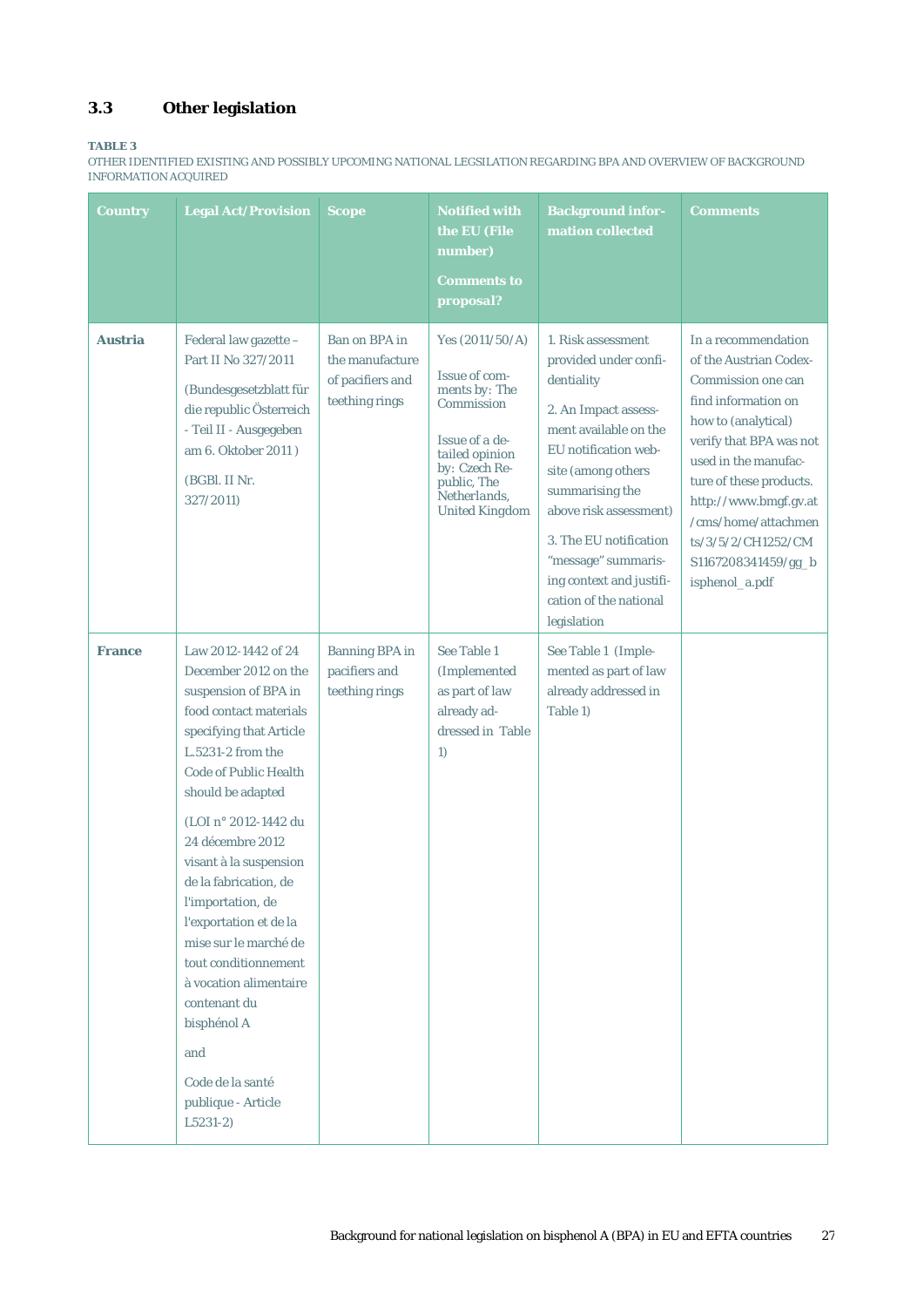| <b>Country</b> | <b>Legal Act/Provision</b>                                                                                                                                                                                                                                                                                       | <b>Scope</b>                                    | <b>Notified with</b><br>the EU (File<br>number)<br><b>Comments to</b><br>proposal? | <b>Background infor-</b><br>mation collected                                                                                                                                                                                                                                                                                                            | <b>Comments</b>                                                                                                                                                                                                                  |
|----------------|------------------------------------------------------------------------------------------------------------------------------------------------------------------------------------------------------------------------------------------------------------------------------------------------------------------|-------------------------------------------------|------------------------------------------------------------------------------------|---------------------------------------------------------------------------------------------------------------------------------------------------------------------------------------------------------------------------------------------------------------------------------------------------------------------------------------------------------|----------------------------------------------------------------------------------------------------------------------------------------------------------------------------------------------------------------------------------|
|                | <b>National legislation in pipeline</b>                                                                                                                                                                                                                                                                          |                                                 |                                                                                    |                                                                                                                                                                                                                                                                                                                                                         |                                                                                                                                                                                                                                  |
| <b>Sweden</b>  | In prepara-<br>tion/consideration.<br>Suggested to be im-<br>plemented in the<br><b>Swedish Environmen-</b><br>tal Code 1998:808<br>(Miljöbalken - SFS<br>1998:808)<br>Proposal for legal text<br>on p. 48 of the back-<br>ground report men-<br>tioned in the column<br>"Background infor-<br>mation collected" | <b>Ban of BPA in</b><br>Thermal paper           | Not applicable                                                                     | <b>Background report</b><br>prepared by the Swe-<br>dish Chemicals Agency<br>(KEMI) with health,<br>environmental and<br>alternatives considera-<br>tions (Bisfenol A i<br>kassakvitton-rapport<br>från ett regeringsupp-<br>drag)<br>(http://www.kemi.se/<br>Docu-<br>ments/Publikationer/<br>Trycksa-<br>$sa-$<br>ker/Rapporter/Rappo<br>$rt4_12.pdf$ | The Swedish authori-<br>ties state that the<br>proposal is on hold<br>awaiting the French<br><b>REACH Restriction</b><br>proposal on this issue<br>- expected early 2014                                                         |
| <b>France</b>  | In prepara-<br>tion/consideration                                                                                                                                                                                                                                                                                | <b>BPA</b> in medical<br>devices                | Not applicable                                                                     | <b>French authorities</b><br>state: "French law<br>mentions the need for<br>studying the alterna-<br>tives before taking<br>interdiction measures"                                                                                                                                                                                                      | These possible upcom-<br>ing provisions will not<br>be addressed further in<br>this report.                                                                                                                                      |
| Sweden         | In prepara-<br>tion/consideration<br>(early phase)                                                                                                                                                                                                                                                               | <b>BPA</b> in relining<br>of tap water<br>pipes | Not applicable                                                                     | Not (yet) available                                                                                                                                                                                                                                                                                                                                     | The Swedish Chemicals<br>Agency (KEMI) is<br>currently working on a<br>commission from the<br>Government on this<br>issue.<br>These possible upcom-<br>ing provisions will thus<br>not be addressed fur-<br>ther in this report. |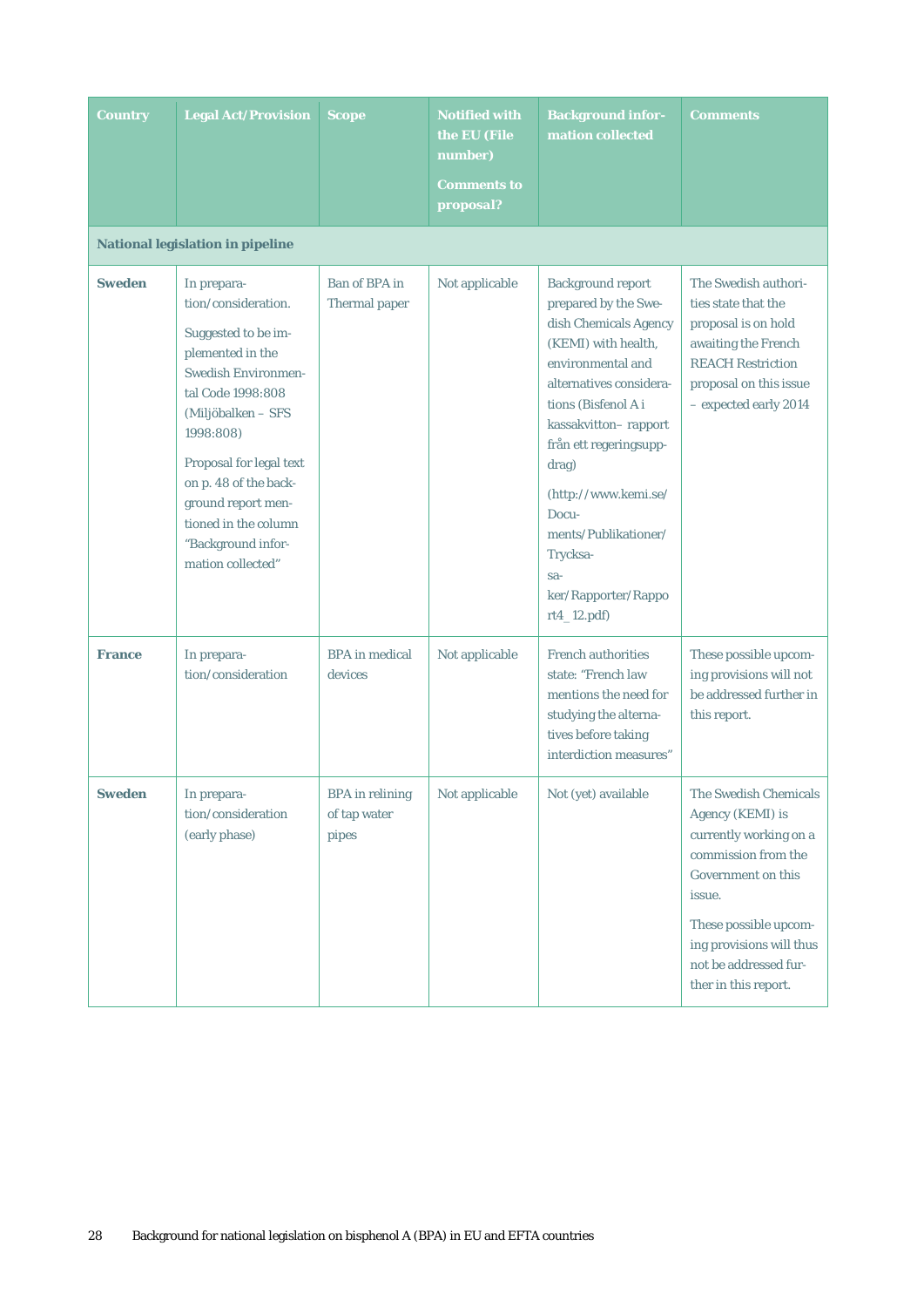## <span id="page-28-0"></span>**4. Scientific and legal background behind national BPA legislation and initiatives**

### <span id="page-28-1"></span>**4.1 Food contact materials**

### <span id="page-28-2"></span>**4.1.1 Denmark – Ban on BPA in food contact materials intended to come into contact with food for 0-3 year olds**

The scientific background for the Danish national ban on BPA in food contact materials intended to come into contact with food for 0-3 year olds is an assessment from the Danish National Food Institute, Technical University of Denmark (NFI, 2010). This assessment was also provided as the "Impact Assessment" in support of the EU notification. The assessment specifically assesses a by then new developmental neurotoxicity study in rats (According to OECD Test Guideline 426) provided by the industry in response to the increasing concern related to possible low-dose effects of BPA on the development of the nervous system or behaviour (Stump, 2009<sup>31</sup>; Stump et al. 2010<sup>32</sup>). The assessment discusses the new study in relation to other studies addressing developmental neurotoxicity of low-dose exposure to BPA.

The assessment identifies several weaknesses in the industry study, including: "*A very significant weakness of the study is that it has not been designed based on the observations of harmful effects of BPA, at low doses, on the development of the nervous system or behaviour, as found in previous limited experiments, such as effects on some aspects of learning and memory (avoidance learning, schedule-controlled behaviour and impulsiveness), anxiety-related behaviour and gender-specific behaviour. As a result of this, the study cannot clarify the uncertainty with respect to such effects on the development of the nervous system.*"

Overall, it is therefore concluded that the industry study: "*…does not clarify or change the uncertainty with respect to BPA's effects on development of the nervous system or behaviour of rodents at low dosages of BPA.*"

Based on this assessment, the following 'Statement of grounds' was provided as part of the Danish EU notification message: "*The regulations prohibiting Bisphenol A in all products specifically for 0-3 year olds are issued as a result of new, extensive rat experiments on the substance. The exper-*

 <sup>31</sup> Stump (2009) study report. A Dietary Developmental Neurotoxicity Study of Bisphenol A in rats. October 2009. Submitted by Polycarbonate/BPA Global Group American Chemistry Council, Arlington, VA, USA. (NB! Later published as Stump et al., 2010).

<span id="page-28-3"></span><sup>32</sup> Stump DG, Beck MJ, Radovsky A, Garman RH, Freshwater L, Sheets LP, Marty MS, Waechter JM, Dimond SS, Van Miller JP, Shiotsuka RN, Beyer D, Chappelle AH and Hentges SG. 2010. Developmental neurotoxicity study of dietary bisphenol A in Sprague-Dawley rats. Toxicological Sciences 115, 167-182.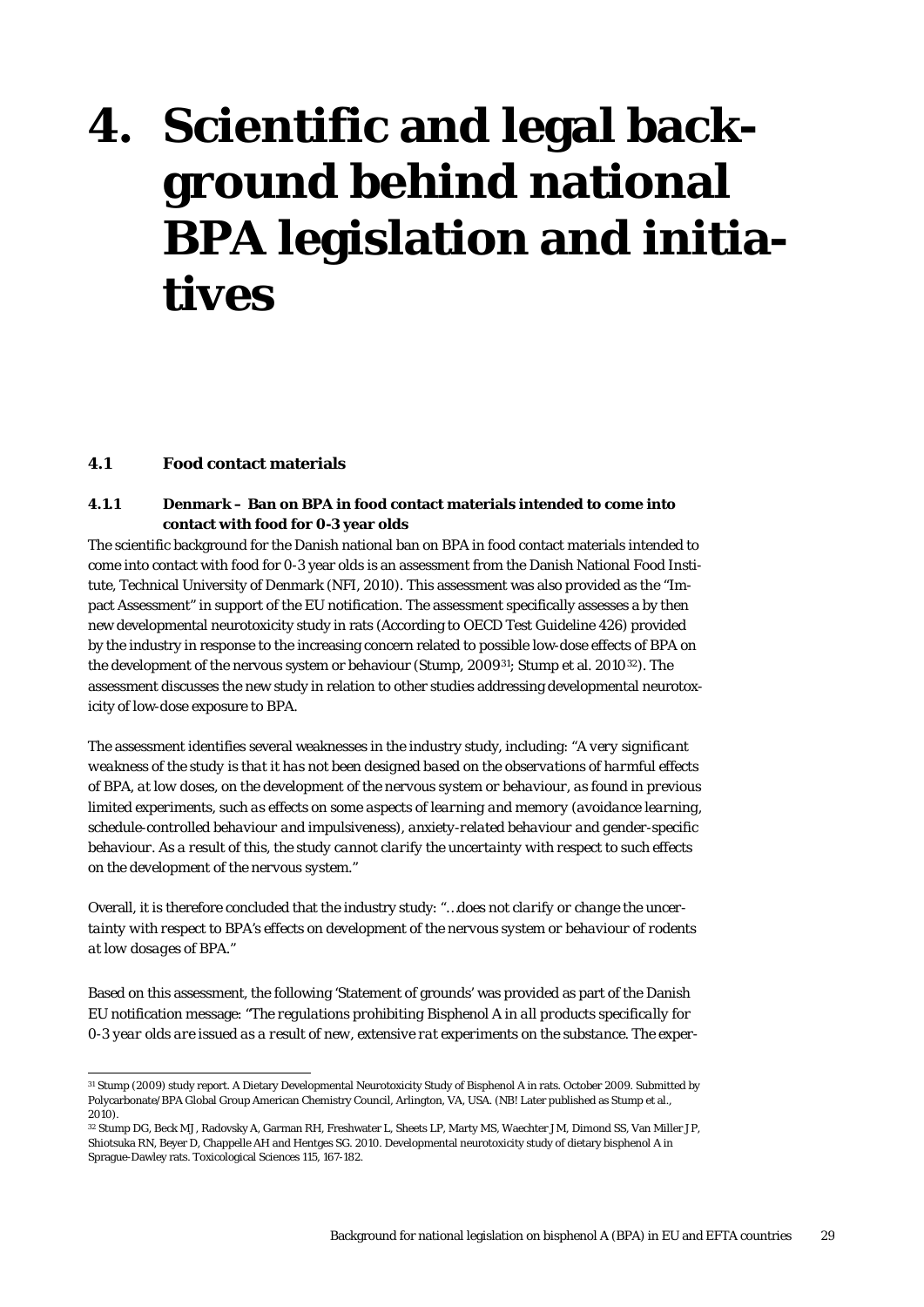*iments have been assessed by The Ministry of Food's adviser on risk evaluations, The National Food Institute, The Technical University of Denmark. The Institute considers that findings of impaired learning capacity in young males at low dosages can be an indication of a low dosage effect, but can also be an incidental finding. The new investigations are therefore considered to raise uncertainties with respect to the harmful effects in particular on children. Ensuring acceptable safety levels is very important, in particular for the section of the population that is as vulnerable as small children. A prohibition of the use of the substance Bisphenol A in materials which come into contact with food which are marketed in particular for 0-3 year olds, or which are already in contact with food particularly destined for babies and small children has therefore been prepared.* 

*Evaluations show that other substances will be able to replace Bisphenol A in materials which come into contact with food."*

Thus, the justification for implementing a national BPA legislation is based on uncertainty with regard to the effect in the hazard data base and does not explicitly address exposure or quantitative risk characterisation.

An assessment addressing wider impacts has not been identified in/provided to the project.

The EU notification lists the following 'Grounds of the Emergency' for implementing national legislation: "*Article 9, Paragraph 7 of the Information Procedure Directive, opens the opportunity for a Member State, on the grounds of urgency due to a serious, unpredictable situation which relates to the protection of human health, etc., to not be required to postpone the implementation of a technical regulation, but to adopt the regulation immediately. The enclosed impact analysis from the Technical University of Denmark, cf. point 15, concludes that there can be a serious, health threatening effect which the authorities do not dare ignore. The evaluation points to the possibility of an effect which can threaten the health of one of the most vulnerable groups in society*".

No justification for the choice of legal instrument has been identified. However, the provision seems logically implemented in the Statutory Order concerning food contact materials No. 822 June 26th 2013[33](#page-28-3) (formerly Statutory Order No. 579 of June 1th 2011). Article 7(3) states: "Bisphenol A and all compounds in which it is embedded must not be used in materials, which are intended to come into contact with food specifically intended for 0-3 year olds"[34.](#page-29-1)

The EU notification web-site does not list comments or opinions from the European Commission or other Member States. However, in March 2011 the EU Commission sent a detailed opinion to the Danish food authorities[35](#page-29-2). The details of the opinion are confidential, but the European Commission generally questioned the timing and justification of the Danish restriction. In response, the Danish authorities point out that dead-lines and notification procedures have been adhered to and that the scientific analysis provided by The National Food Institute, The Technical University of Denmark is still valid and thus that the legislation is justified. Further correspondence is not available and the file is now indicated as "Closed".

### <span id="page-29-0"></span>**4.1.2 Belgium - Ban on BPA in food contact materials intended to come into contact with food for 0-3 year olds**

<span id="page-29-3"></span>The scientific background to the national legislation is based on an opinion launched by the Belgian Superior Health Council (CSS) from October 2010. The CSS is composed from experts within gen-

 <sup>33</sup>Bekendtgørelse om fødevarekontaktmaterialer nr 822 af 26/06/2013

<span id="page-29-1"></span><sup>34</sup>Own translation. Original Danish text: "Bisphenol A og alle de forbindelser, det indgår i, må ikke anvendes i materialer, der er beregnet til at komme eller være i kontakt med fødevarer specielt rettet mod 0-3 årige".

<span id="page-29-2"></span><sup>35</sup> <http://www.euo.dk/dokumenter/efdomstolen/aabn/aabnanl/2011/0422/> (in Danish)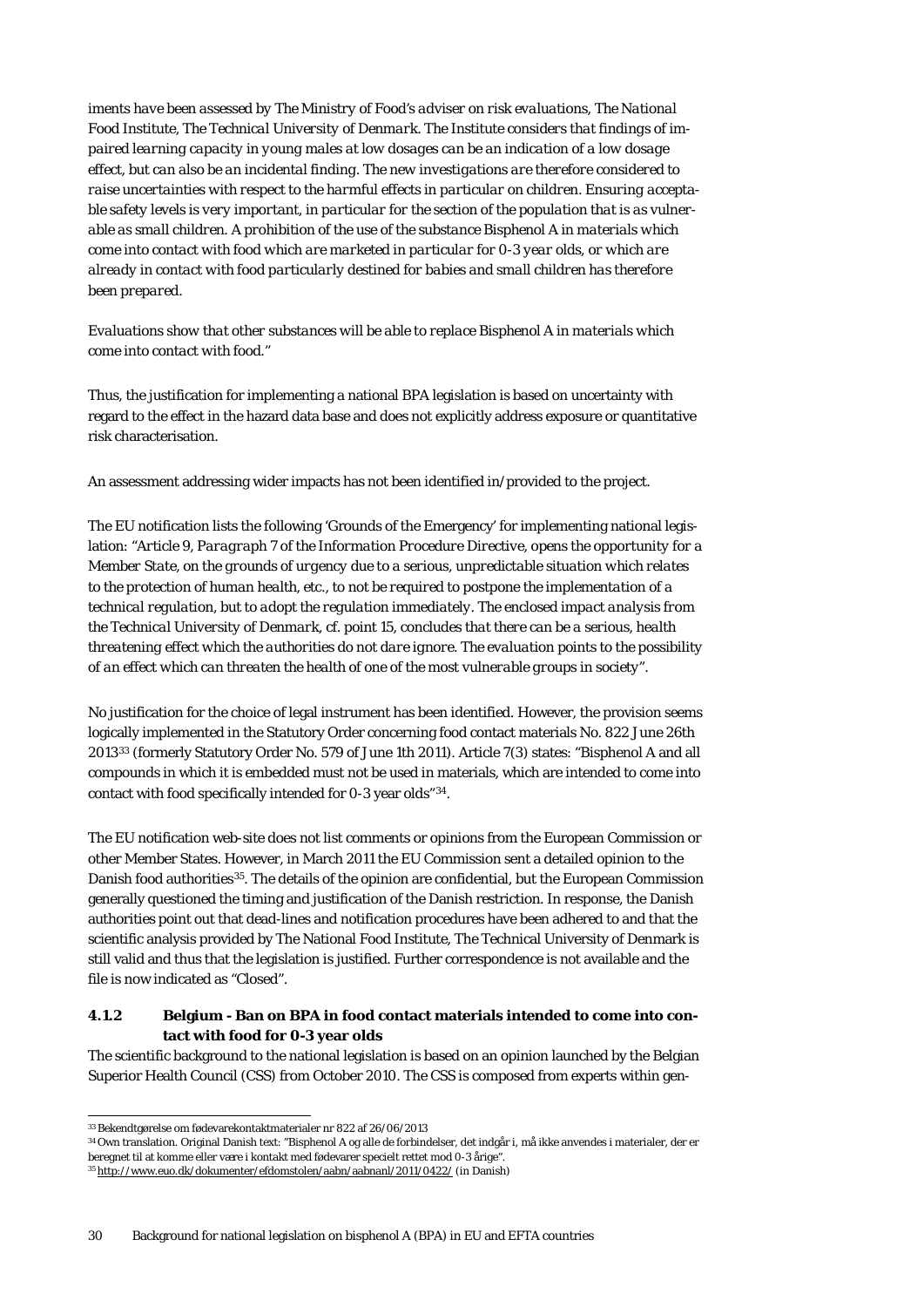eral and paediatric nutrition, general chemistry and medicinal chemistry, physiology and pathophysiology of nutrition, food science, toxicology, additives, residues, contaminants, industrial microbiology and technology, preventive medicine and public health. They analyse scientific opinions issued from various national and international bodies and base their opinion on the results from these analyses. The scientific opinions reviewed in this context by CSS were:

- Scientific Committee for Food (SCF) and the European Food Safety Authority (EFSA): Scientific Opinion on Bisphenol A: Evaluation of a study investigating its neurodevelopmental toxicity, review of recent scientific literature on its toxicity and advice on the Danish risk assessment of Bisphenol A. EFSA Journal 8(9):1829 (2010)
- French Agency for Food Safety (AFSSA[36\)](#page-29-3): Opinion of the French Food Safety Agency on the critical analysis of the results of a study of the toxicity of bisphenol A on the development of the nervous system together with other recently-published data on its toxic effects (2010)
- Bundesinstitut für Risikobewertung (BfR): Bisphenol A: Studies by Stump et al. (2010)[37](#page-30-0) and Ryan et al. (2010)[38](#page-30-1) provide no indications for adverse effects on neurological development and behaviour. BfR Opinion No. 035/2010 (2010)
- Santé Canada (SC) (Health Canada): Health Canada. Assessment of health risks associated with BPA in food packaging (2008)
- Japanese national Institute of Advanced Industrial Science and Technology (AIST): Bisphenol A (BPA) Risk Assessment Document. AIST Research Center for Chemical Risk Assessment (2005)
- National Toxicology Program Center for the Evaluation of Risks to Human Reproduction (NTP – CERHR) (USA): NTP - CERHR Monograph on the Potential Human Reproductive and Developmental Effects of Bisphenol A. No. 08-5994 (2008).
- International Food Safety Authorities Network (INFOSAN): Bisphenol A (BPA) Current state of knowledge and future actions by WHO and FAO. INFOSAN Information Note No. 5/2009 (2009)

The CSS opinion includes summaries/assessments of each of the above mentioned international scientific opinions, which all address the issue of low-dose effects.

The CSS opinion does not conduct its own exposure assessment, but refer, as an example, to TDI data from the National Toxicological Programme (NTP) (2008).

The opinion does address specific Belgian exposures or risks.

At the end of the opinion, alternatives to BPA are very briefly addressed. This focuses on BPA in baby bottles (banned in the EU after this opinion). CSS points out that polycarbonate bottles may be replaced with polypropylene or polyether sulfone bottles. Glass bottles are, however, mentioned as the best alternative to BPA. BPA in other plastics/food contact materials is not addressed.

In conclusion, the CSS opinion states that the published opinions (listed above) indicate that the exposure of the population, including small children, to BPA does not seem to cause health concerns. However, since the same opinions agree, that there are still uncertainties concerning the neurotoxicity of BPA, the toxicokinetics, the effects at low doses, the effects on the immune system, the effect on development, and the possibility of an increased risk of cancer in the mammary glands following exposure in the uterus or during lactation, CSS recommends, based on the precautionary principle, that the exposure of young children to BPA should be as low as possible.

 <sup>36</sup> Now ANSES (French Agency for Food, Environmental and Occupational Health & Safety)

<span id="page-30-0"></span><sup>37</sup> Stump DG, Beck MJ, Radovsky A, Garman RH, Freshwater L, Sheets LP, Marty MS, Waechter JM, Dimond SS, Van Miller JP, Shiotsuka RN, Beyer D, Chappelle AH and Hentges SG. 2010. Developmental neurotoxicity study of dietary bisphenol A in Sprague-Dawley rats. Toxicological Sciences 115, 167-182

<span id="page-30-2"></span><span id="page-30-1"></span><sup>38</sup> Ryan BC, Hotchkiss AK, Crofton KM, Gray Jr. LE. 2010. In Utero and Lactational Ex-posure to Bisphenol A, in contrast to Ethinyl Estradiol, Does not Alter Sexually Dimorphic Behavior, Puberty, Fertility and Anatomy of Female LE Rats. Toxicol. Sci. 114(1), 133-148.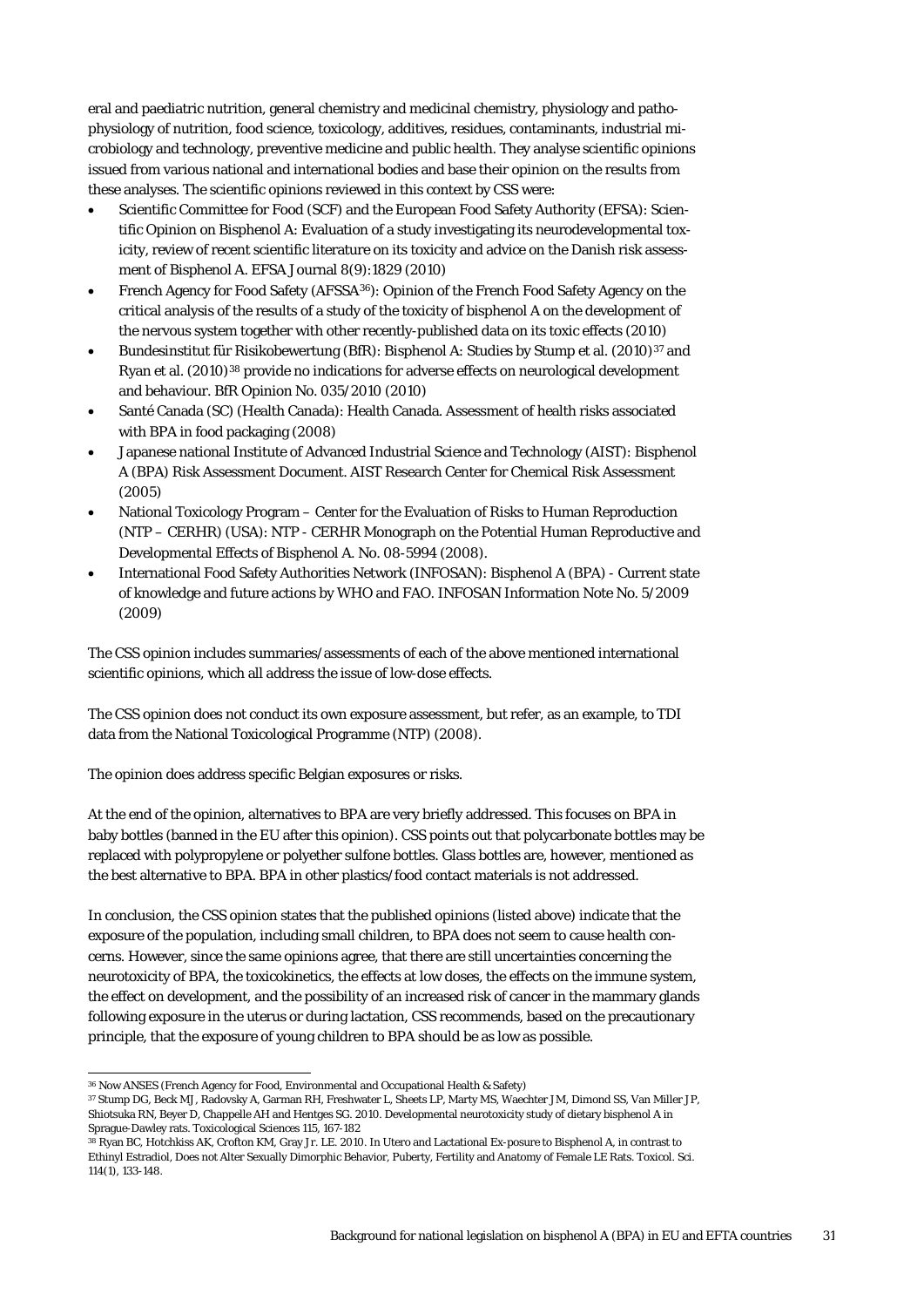Thus, the justification for implementing a national ban is based on hazard uncertainties and consequently the wish to minimise exposure.

An impact assessment addressing wider impact has not been identified in/provided to the project.

A legal analysis vis-à-vis EU law has not been identified/provided and no legal analysis for the choice of legal instrument has been found. However, we assess that the provision is logically implemented in the Belgian Law on consumer health protection with regard to foodstuff and other products (Act of 24 January 1977, last amended by the Act of 19 May 2010). It states that a new article (3/1) is added, saying that "sale or placement on the market and manufacture of materials which are intended to hold foodstuffs for children of 0 to3 years old and containing bisphenol A are prohibited"[39](#page-30-2)

As can be seen from [Table 1,](#page-20-2) comments to the Belgian EU notification were received from the Commission and Italy, and detailed opinions were launched by the Czech Republic and the UK.

### <span id="page-31-0"></span>**4.1.3 Sweden - Ban on BPA in varnish and coating in the packaging of food intended for 0-3 year olds**

No actual risk assessment has been identified /provided for the Swedish ban on BPA in food contact materials intended for 0-3 year olds.

However, the Impact Assessment submitted as part of the EU notification of the Swedish national legislation highlights (without going into detail) the uncertainties related to the possible toxic effects of BPA, in particular for children as a sensitive group.

It is noted that the EU prohibition of BPA in baby bottles is based on this uncertainty and it is stated: "*It is therefore appropriate and justified to adopt, as a preventive measure, rules which prohibit the use of BPA in baby food packaging and thus to reduce the exposure of small children as far as possible.*"

In direct correspondence with the Swedish Ministry for Rural Affairs, Animal and Food Division, it is further stated that: "*The ban of BPA in the packaging of food intended for small children is in line with the Swedish national action plan for a toxic-free everyday environment. The goal is to ensure that BPA is not present in such packaging and thereby minimising the exposure for small children.*"

<span id="page-31-1"></span>Thus, the national Swedish legislation is based on preventing exposure based on uncertainty as to the effect of exposure in the hazard data base and does not explicitly address exposure levels or quantitative risk assessment/characterisation.

The impact assessment considers the impacts on industry and concludes that the proposed ban will not entail any additional costs or other unwanted consequences for industry as substitution has already taken place on the Swedish market. It is noted that this substitution was triggered by the similar Danish ban in 2010 (addressed in Section [4.1.1\)](#page-28-2).

The impact assessment goes on with addressing the scope for national legislation vis-à-vis EU legislation. It recognises that there is no legal scope for issuing national bans or other restrictions on BPA in plastic products which fall within the field of application of the plastics food contacts regulation (10/2011/EU), but notes that: "…*in the field of varnish and coating there is a lack of detailed EU legislation, and consequently this field is not regarded as being fully harmonised. This means that there is legal scope for taking national measures if the prerequisite conditions for this are* 

 <sup>39</sup> Own translation. French text: "Art. 3/1. Le commerce ou mise dans le commerce et la fabrication de contenants destinés aux denrées alimentaires pour les enfants de 0 à 3 ans et contenant le bisphénol A sont interdits".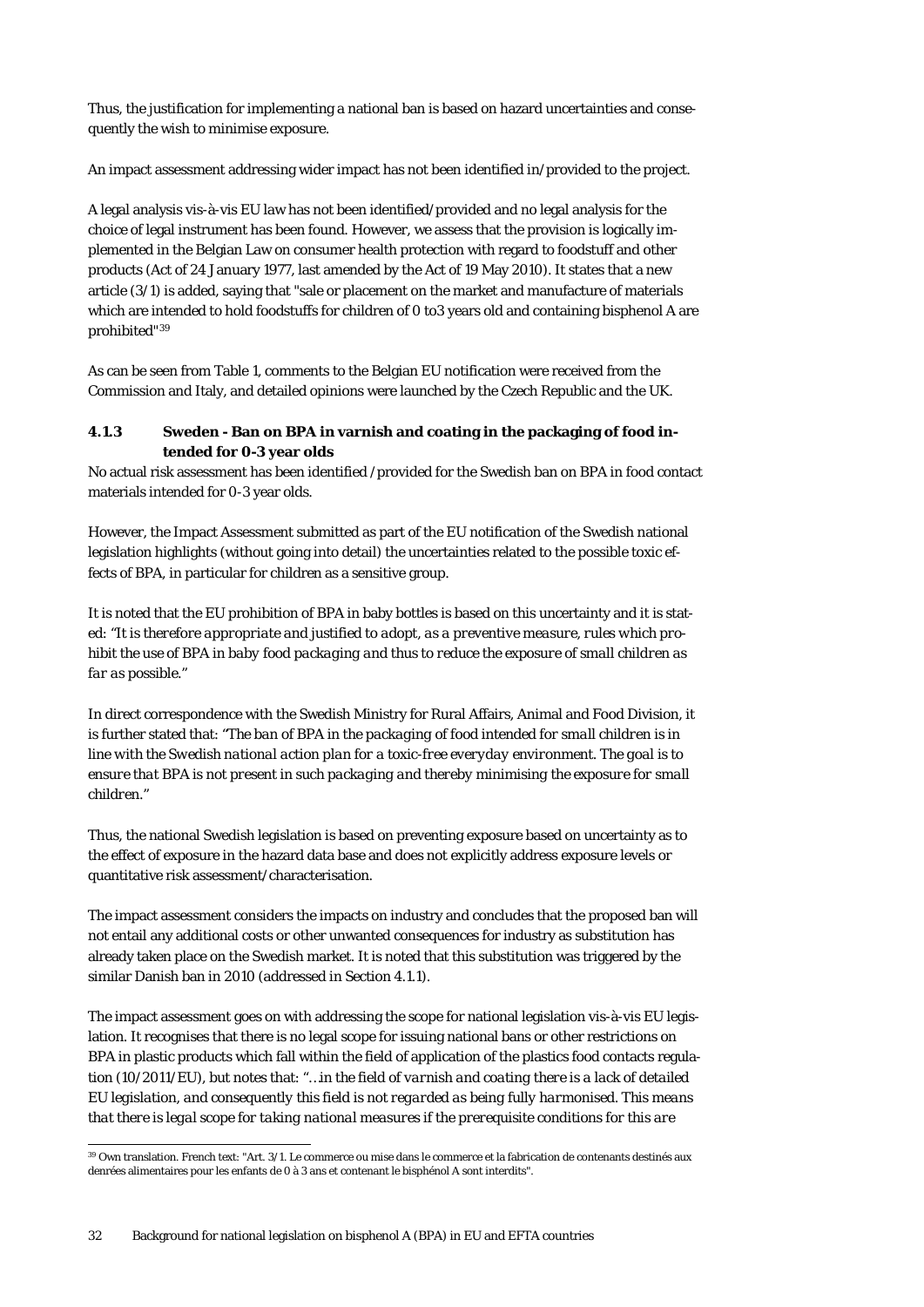*judged to be in place. Any national measures must meet the requirements set in the common foodstuffs legislation and in the treaties*".

No legal analysis regarding choice of legal instrument has been identified. However, we assess that the provision is logically implemented in the Swedish Food Decree (2006:813). Article 6b states: "Bisphenol A, and compounds containing bisphenol A, must not be used in varnish and coating in the packaging of food particularly intended for children between 0 and 3 years of age." <sup>[40](#page-31-1)</sup>

It is interesting to note that this scope is more limited than e.g. the Danish ban on BPA in food contact materials intended for the 0-3 year olds.

As can be seen from [Table 1,](#page-20-2) comments to the Swedish EU notification were received from the Commission and detailed opinions launched by the Check Republic, Spain and the UK.

### <span id="page-32-0"></span>**4.1.4 France - Ban on BPA in food contact materials**

The scientific background for the national suspension of the manufacture, import, export and placement of the market of all food packaging products containing BPA is a report published in 2011 by the French National Agency for Food Safety and Occupational and Environmental Health (ANSES, 2011[41](#page-32-1)). The report was prepared upon request from the French Directorate General for Health (DGS), requesting an expert assessment on BPA, taking into account all types of toxic effects (not only reprotoxic effects and/or effects related to endocrine disruption).

The report was drawn up by a working group of experts appointed by ANSES. The assessment relied on the review of publications made by national and international expert assessment authorities (EU-RAR, (2002-2008)[42](#page-32-2), JRC (2010)[43,](#page-32-3) NTP-CERHR (2008)[44,](#page-32-4) Health Canada (2008)[45](#page-32-5), OEHHA (2009)[46,](#page-32-6) AFSSA (2010)[47,](#page-32-7) INSERM (2010)[48\)](#page-32-8) and by 'Expert panels' such as Chapel Hill (2007)[49.](#page-32-9)

Original research papers that were considered as key studies for certain types of effects linked to BPA were also analysed by the working group, with particular focus on epidemiological studies and experimental animal studies conducted using low doses of BPA. "*The experts especially focused on studies assessing the effects of BPA at doses lower than the NOAEL of 5 mg/kg/day, which was used to establish EFSA's current Tolerable Daily Intake (TDI) (0.05 mg/kg/day) (2006, confirmed in 2010).*" (ANSES, 2011).

 <sup>40</sup> Own translation. Original Swedish text: "Bisfenol A, och föreningar där bisfenol A ingår, får inte användas i lack och ytskikt i förpackningar för sådana livsmedel som är särskilt avsedda

för barn mellan 0 och 3 år.

<span id="page-32-1"></span><sup>41</sup> ANSES (2011): Health effects of Bisphenol A. Collective Expert Report. Request nos. 2009-SA-0331 and 2010-SA-0197. Available online[: http://www.anses.fr/sites/default/files/documents/CHIM-Ra-BisphenolAEN.pdf](http://www.anses.fr/sites/default/files/documents/CHIM-Ra-BisphenolAEN.pdf)

<span id="page-32-2"></span><sup>42</sup> [http://esis.jrc.ec.europa.eu/doc/risk\\_assessment/REPORT/phenolreport060.pdf](http://esis.jrc.ec.europa.eu/doc/risk_assessment/REPORT/phenolreport060.pdf) and

<http://publications.jrc.ec.europa.eu/repository/bitstream/111111111/15069/1/lbna24589enn.pdf> <sup>43</sup> Not specified, but we assume:

<span id="page-32-3"></span>http://publications.jrc.ec.europa.eu/repository/bitstream/111111111/14221/1/eur%2024389\_bpa%20%20baby%20bottles\_chall %20%20persp%20(2).pdf

<span id="page-32-4"></span><sup>44</sup> National Toxicology Program (NTP)(2008): NTP-CERHR Monograph on the Potential Human Reproductive and Developmental Effects of Bisphenol A. NIH, No. 08-5994 (NIH, Research Triangle Park, NC)

<span id="page-32-5"></span><sup>45</sup> Health Canada (2008): Évaluation préalable finale pour le défi concernant le Phénol, 4,4-(1-méthyléthylidène)bis (Bisphenol-A). Health Canada, (Health Canada, Ottawa)

<span id="page-32-6"></span><sup>46</sup> Office of Environmental Health Hazard Assessment California Environmental Agency (OEHHA) Reproductive and Cancer Hazard Assessment Branch (2009): Evidence on the developmental and reproductive toxicity of Bisphenol A. OEHHA, (OEHHA, Sacramento)

<span id="page-32-7"></span><sup>47</sup> Agence française de sécurité sanitaire des aliments (AFSSA) (2010a) Annexe de l'avis de l'AFSSA du 29 janvier 2010 relatif a l'analyse critique des résultats d'une étude de toxicité sur le développement du système nerveux ainsi que d'autres données publiées récemment sur les effets toxiques du bisphenol A. AFSSA, (AFSSA, Maisons-Alfort)

<span id="page-32-8"></span><sup>48</sup> Since the final report from the INSERM expert assessment was published in June 2011 (Collective expert assessment on Reproduction and the Environment), the Working Group's experts referred to the preliminary version of the INSERM report (June 2010).

<span id="page-32-9"></span><sup>49</sup> vom Saal FS, Akingbemi BT, Belcher SM *et al.* (2007): Chapel Hill bisphenol A expert panel consensus statement: integration of mechanisms, effects in animals and potential to impact human health at curren levels of exposure. *Reproductive Toxicology*  **24,** 131-138.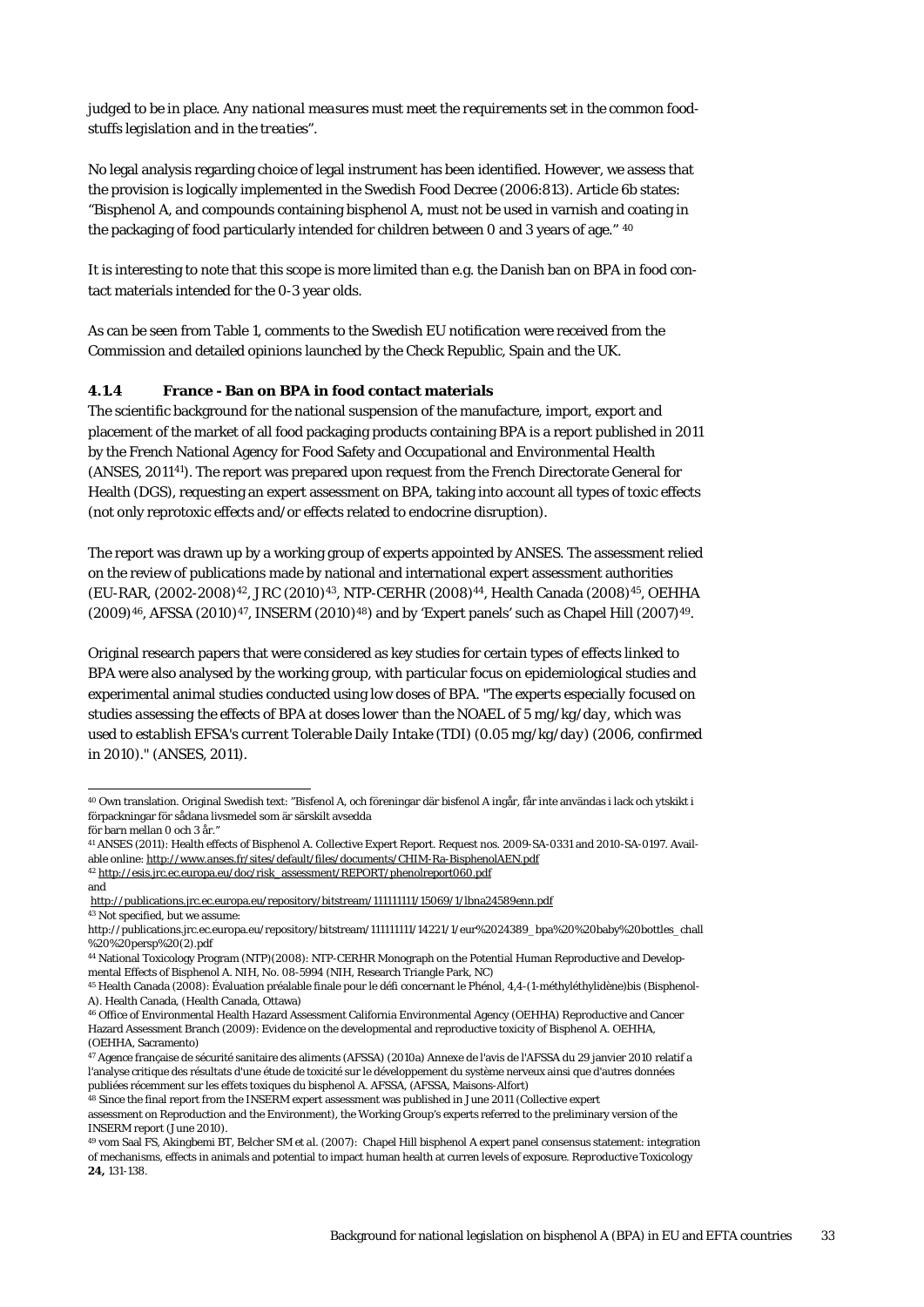The health effects investigated were

- Information from epidemiological studies
- Effects on the male reproductive system
- Effects on the female reproductive system
- Effect on the brain and behaviour
- Effects on metabolism and cardiovascular system
- Effects on the thyroid
- Effects on the immune system
- Effects on the intestine
- Effects on the prostate
- Effects on the breasts
- Information from ecotoxicological studies

For each type of effect, the working group characterised and qualified these effects in terms of:

- Recognised effects
- Suspected effects
- Controversial effects
- Effects for which no conclusion can be drawn on the basis of the available data.

In their conclusion, the working group recommends that the following effects should be considered in a human health risk assessment:

"Recognised in animals":

- Increased incidence of ovarian cysts on pre- and postnatal exposure,
- Hyperplastic changes in the endometrium on pre- and postnatal exposure,
- Advancement of the age of puberty on early pre- and postnatal exposure,
- Impairment of sperm production on exposure in adults,
- Histological changes in neurogenesis on pre- and perinatal exposure,
- Effects on lipogenesis following prenatal, perinatal, or adult exposure,
- Effects on the mammary gland: acceleration of structural maturation of the mammary gland in adults and development of hyperplastic intraductal lesions associated with pre- or perinatal exposure to BPA.

"Suspected in humans":

- Effects on oocyte maturation in women in the case of medically-assisted procreation,
- Effects on cardiovascular disease (coronary disease) and diabetes.

Data on recognised effects in humans are lacking, but "*the working group considered that the effects observed in animals can be transposed to humans, except in cases where it has been demonstrated that these effects observed in animals are specific to the species in question*" (ANSES, 2011).

In the 'Brief Statement of Grounds' in the EU notification message, several findings from the ANSES report are repeated:

- Health effects in animals found at low levels of exposure (below regulatory reference levels (a NOAEL of 5 mg/kg bw/day used by EFSA to establish the current TDI (ANSES, 2011))
- The possibility of a non-threshold dose-effect relationship
- Difficulty in finding a no-effect-level on the basis of the available scientific data
- The existence of exposure windows corresponding to periods of susceptibility to the effects of **BPA**
- The existence of susceptible groups (young children, pregnant women, infants)

and it is stated: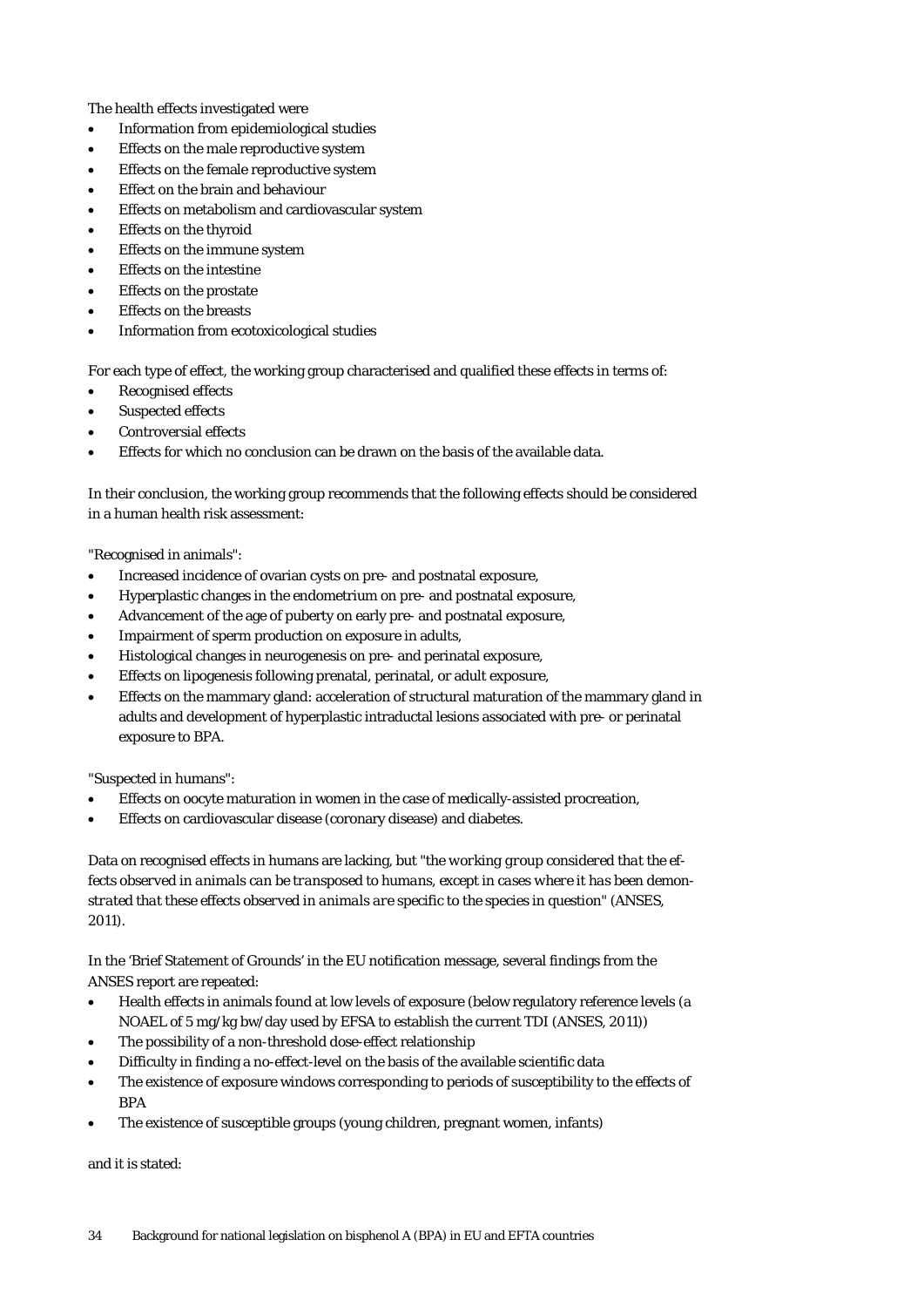"*In consideration of these new findings, the conclusion reached by Anses is that sufficient scientific evidence has been found to immediately prioritise the prevention of exposure of the most susceptible groups: infants, young children, pregnant women and breastfeeding mothers*".

Thus, the justification for implementing a national suspension of the use of BPA in food contact materials is based on hazards indications and not on quantitative exposure or risk assessment. Specific exposure/risk assessment of the French population is not part of the background report.

A report assessing the current use of BPA in food contact materials/products and the availability of alternatives was referred to as part of the EU notification<sup>[50](#page-32-9)</sup>. A literature study and an industry survey were conducted in order to obtain information on BPA containing products and alternatives to BPA for articles in contact with foodstuff.

The results from the study showed, that some alternatives to BPA exist and that for food contact materials intended for children under 3 years of age, the replacement of polycarbonate is already widely accepted by market agents. The most frequently used alternatives to polycarbonate are polypropylene (PP), polyphenylsulfone (PPSU) and Tritan™ copolyester. For other product types, such as the lining of cans using epoxy resins, no suitable alternative was found. The lids of glass jars and baby food jars also contains epoxy resins, but for these product types, a PVC film could be used to isolate the migration of BPA, even though it was noted that the effectiveness of this is still being questioned.

No specific investigation of the impact on industry was assessed in the study. However, the responses from the industry survey show that since the use of BPA has been prohibited in baby bottles since 2010, further prohibition of use in all tableware for children does not seem to pose any particular problem to the industry.

Some conclusions are also made regarding the socio-economic effects of an implementation of cardboard packages as alternatives to cans. It was found that they are currently not marketed in France, since they do no appeal to the French consumers at the moment.

A legal analysis vis-à-vis EU law is provided under 'Grounds of the Emergency' in the EU notification message: "*Article 9.7 of Directive 98/34 permits Member States, for urgent reasons, occasioned by serious and unforeseeable circumstances relating to the protection of public health (...) to prepare technical regulations in a very short space of time in order to enact and introduce them immediately. The opinions expressed by Anses, communicated by the French authorities in support of this notification, disclose the health effects of bisphenol A found in animals and suspected in humans, some of which occur at low levels of exposure.*"

No legal analysis for choice of legal instrument has been identified. The provision is implemented in the French Act (Loi no. 2012-1442, amending Loi no 2010-729 of 30 June 2010). Article 1 is intended to suspend manufacture, import, export and placement on the market of any packaging, container or utensil containing bisphenol A that is intended for food use, as of 1 January 2015.

It is stated in the act that said suspension shall take effect from the first day of the month following the enactment of law (i.e. 1 January 2013) if such packaging, containers and utensils are intended for use with foodstuffs for infants and young children.

Furthermore, it is stated that all packaging containing bisphenol A and which is intended to come into direct contact with foodstuffs must include a health warning advising against their use by preg-

<span id="page-34-0"></span> <sup>50</sup> Rapport D´Étude 20/08/2011. N° DRC-11-115721-08982A - Identification d'actions de réduction des usages pour le Bisphénol A (BPA). Focus sur les articles en contact avec les aliments (notamment pour les enfants, hors biberons). Available online:<http://www.ineris.fr/substitution-bpa/sites/default/files/documents/rapport%20substitution%20BPA.pdf>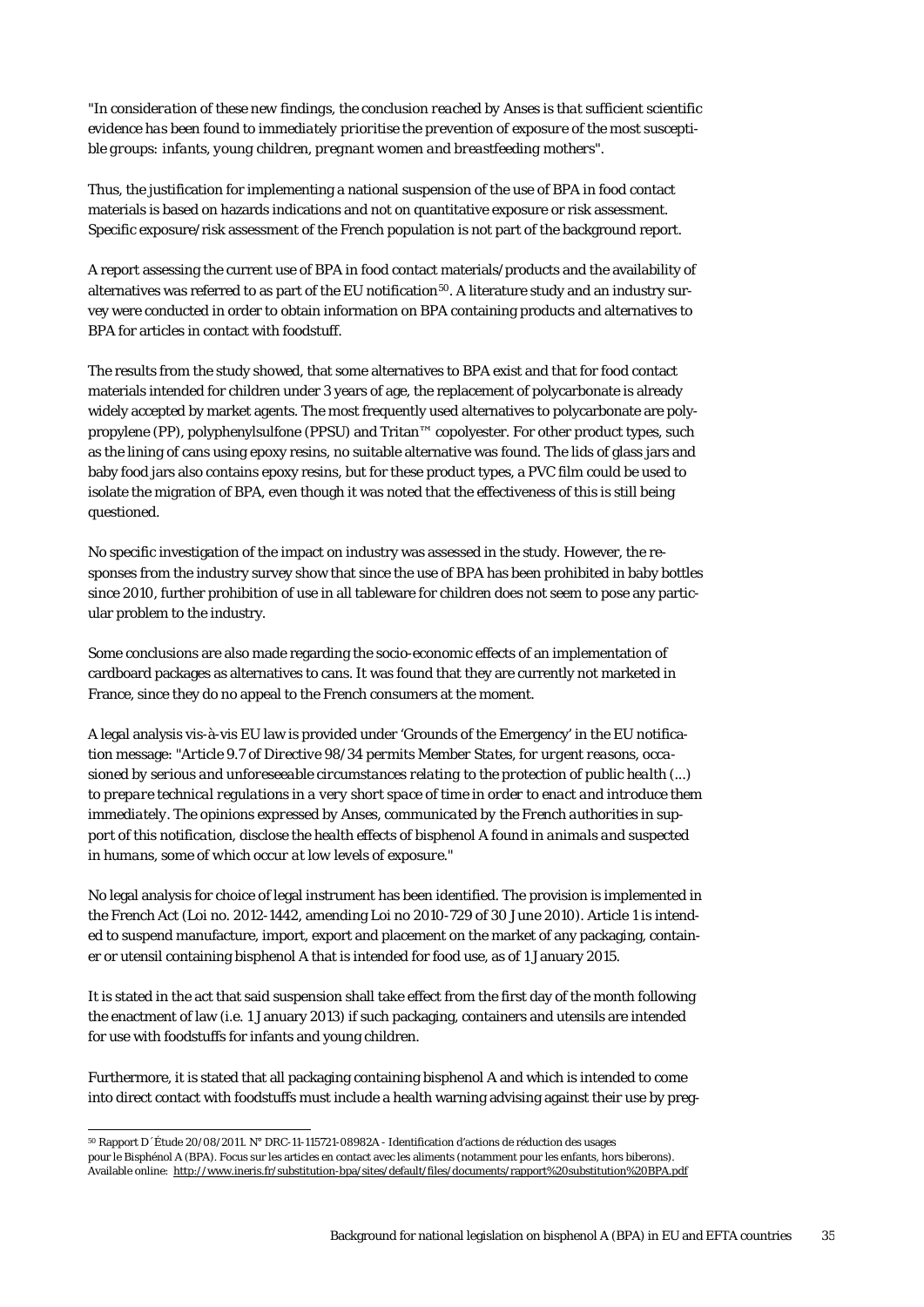nant women, breastfeeding women and infants and young children. NB! The decree suggested for implementing the modalities for this provision is addressed in sectio[n 4.1.6](#page-35-1) (below).

In article 2 part II it is stated that a subsection (1 bis) should be inserted in Article L.5231-2 from the Code of Public Health<sup>[51](#page-34-0)</sup>. Article L.5231-2 then states that manufacture, selling, exposure and import of pacifiers and teething rings containing bisphenol A is banned. As this is not food contact materials, this provision will be further addressed in sectio[n 4.3.2.](#page-38-0) 

As can be seen from [Table 1,](#page-20-2) comments to the French EU notification were received from the Commission, Italy and Slovenia and detailed opinions were launched by the Czech Republic, Spain, the Netherlands, and the UK.

### <span id="page-35-0"></span>**4.1.5 Germany – migration limit for paper/board of recycled fibres used for food contact materials**

Food contact materials (and their chemical content) are subject to the general provisions of the "framework" regulation for food contact materials (Regulation EC/1935/2004), specifying that materials and articles that come into contact with food shall be manufactured in compliance with good manufacturing practice so that, under normal or foreseeable conditions of use, they do not transfer their constituents to food in quantities which could endanger human health. For a number of specific materials[52,](#page-35-2) further legislation specifically identify migration limits of contained substances, e.g. the plastic food contact materials regulation with a specific migration level of 0.6 mg BPA/kg food (see also Introduction). Chemicals in paper/board used for food packaging are not subject to specific harmonised EU legislation.

The Federal Institute for Risk Assessment (BfR - Bundesinstitut für Risikobewertung) informs in an e-mail that the BPA migration level for paper/board based on recycled fibres used for food contact materials is adopted from the plastic food contact material regulation (10/2011) and is thus implic-itly based on the same scientific evidence<sup>[53](#page-35-3)</sup>. BfR points out that the migration level will be reconsidered as soon as the EFSA re-evaluation of BPA is finalised (see Introduction). BfR further notes that BPA in recycled fibres may originate from BPA in thermal paper.

The national migration limit is implemented in a non-legally binding Recommendation (Empfehlung) and thus not subject to EU notification.

## <span id="page-35-1"></span>**4.1.6 Preparation/consideration France – modalities for implementing labelling/warnings**

Article 2 of the LOI n° 2012-1442 (the French national provisions discussed in Sectio[n 4.1.4\)](#page-32-0) specifies a labelling requirement for food contact materials until such material is eventually suspending given the ban of such product by 2015.

These provisions are suggested to be implemented as a decree, specifying the modalities for affixing the health warnings. This decree is subject to EU notification procedure "2013/230/F".

No specific scientific background document is available for this proposed legal provision. However, as indicated, the decree should be seen in the context of the background information submitted as part of the ban on BPA in food contact material's (discussed in Sectio[n 4.1.4\)](#page-32-0).

 <sup>51</sup>

http://www.legifrance.gouv.fr/affichCodeArticle.do?cidTexte=LEGITEXT000006072665&idArticle=LEGIARTI000006690335 &dateTexte=&categorieLien=cid

<span id="page-35-4"></span><span id="page-35-2"></span><sup>52</sup> http://ec.europa.eu/food/food/chemicalsafety/foodcontact/spec\_dirs\_en.htm

<span id="page-35-3"></span><sup>53</sup> <http://www.efsa.europa.eu/en/efsajournal/pub/428.htm>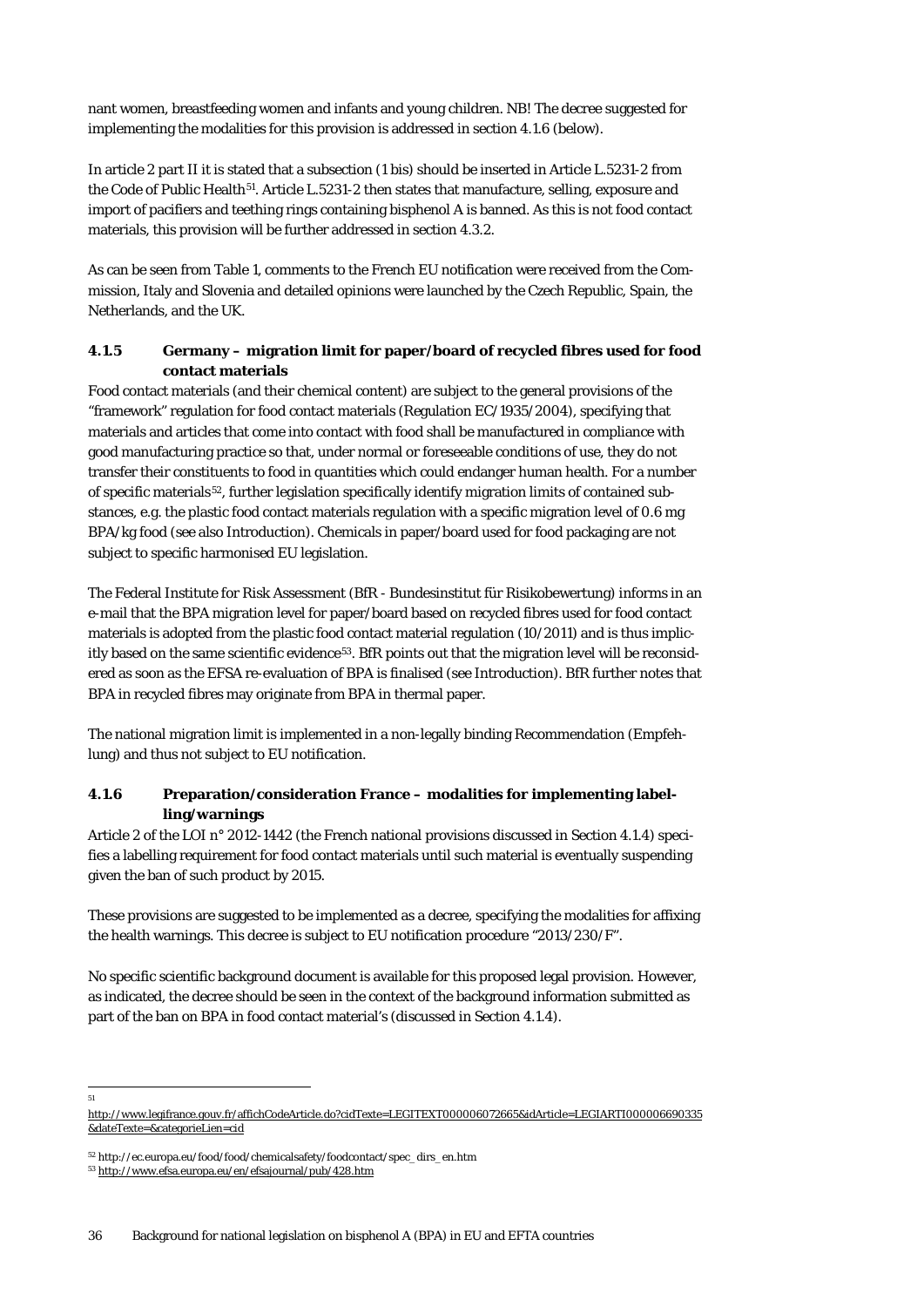The EU notification message provides the following 'Brief Statement of Grounds': "*Health warnings are to be displayed over the transitional period running up to 1 January 2015, prior to the suspension of the manufacture, import, export and marketing either free of cost or for profit of packaging, containers or utensils containing bisphenol A intended to enter into direct contact with food products.* 

*Its purpose is to inform consumers of food packaging that still contains bisphenol A and to warn against their use for pregnant and breast-feeding women and infants and young children.*"

In response to the EU notification, comments were received from Denmark and detailed opinions were launched from Belgium, the Czech Republic, the Commission, Spain, Italy, the Netherlands, and the UK.

As set out i[n Table 1,](#page-20-2) we have as part of this project received the following statement from the French authorities in relation to the on-going EU notification procedure: "*We received many comments and need to think of all of it*". Thus, it appears that France is currently considering whether and if so how to progress with this decree.

## <span id="page-36-0"></span>**4.2 Occupational Exposure Limits**

As set out in the introduction, a European Indicative Occupational Exposure Limit (IOEL) of 10  $mg/m^3$  (8-hour TWA<sup>[54](#page-35-4)</sup>; as inhalable dust) is in place based on a SCOEL (Scientific Committee on Occupational Exposure Limits) recommendation from 2004 (SCOEL/SUM/113, May 2004).

According to Article 3 of Council Directive 98/24/EC on the protection of the health and safety of workers from the risks related to chemical agents at work, IOELs are non-binding, although member states shall implement an OEL for substances with IOEL taking into account the Community limit value, as well as the national legislation and practice. Thus, deviations from an IOEL would not require the national legal provision to be submitted as an EU notification.

Recently, SCOEL has updated its recommendation and recommends an OEL of 2 mg/m3 for Bisphenol A (8-hour TWA; as inhalable dust) in a draft document which was for consultation until September 2013 (SCOEL/SUM/113; March 2013).

As set out in the "Introduction", the updated recommendation is based on the same inhalation study as the original value, but with a higher assessment factor and thus lower recommended OEL.

### <span id="page-36-1"></span>**4.2.1 Denmark**

The Danish Working Environment Authority informs that the Danish OEL of 3 mg/m3 for BPA is based on the general national OEL for organic dust of 3 mg/m3. Based on precaution this value was kept when the EU IOEL of 10  $mg/m<sup>3</sup>$  for BPA was established, also to avoid unnecessary exposure to substances where the EU IOEL is higher.

### <span id="page-36-2"></span>**4.2.2 Germany, Switzerland, Austria**

The German, Swiss and Austrian OELs are all based on the German MAK[55](#page-36-3) Documentation of 1996[56](#page-36-4) prepared by the Commission for the Investigation of Health Hazards of Chemical Compounds in the Work Area (the "MAK Commission").

The MAK value is based on the NOAEL of 10 mg/m<sup>3</sup> from the same 13 week inhalation study/studies as the OEL recommended by SCOEL. It is stated that: "A MAK value of 5 mg/m<sup>3</sup> can be set on the basis of a no effect concentration of 10 mg/m3." Thus although not stated explicitly, an assessment factor of 2 has been applied to arrive at the MAK/OEL.

<span id="page-36-5"></span><span id="page-36-3"></span> <sup>54</sup> Time Weighted Average

<sup>55</sup> MAK: Maximale Arbeitsplatz-Konzentration.

<span id="page-36-4"></span><sup>56</sup> <http://onlinelibrary.wiley.com/doi/10.1002/3527600418.mb8005e0013/pdf> (official English translation)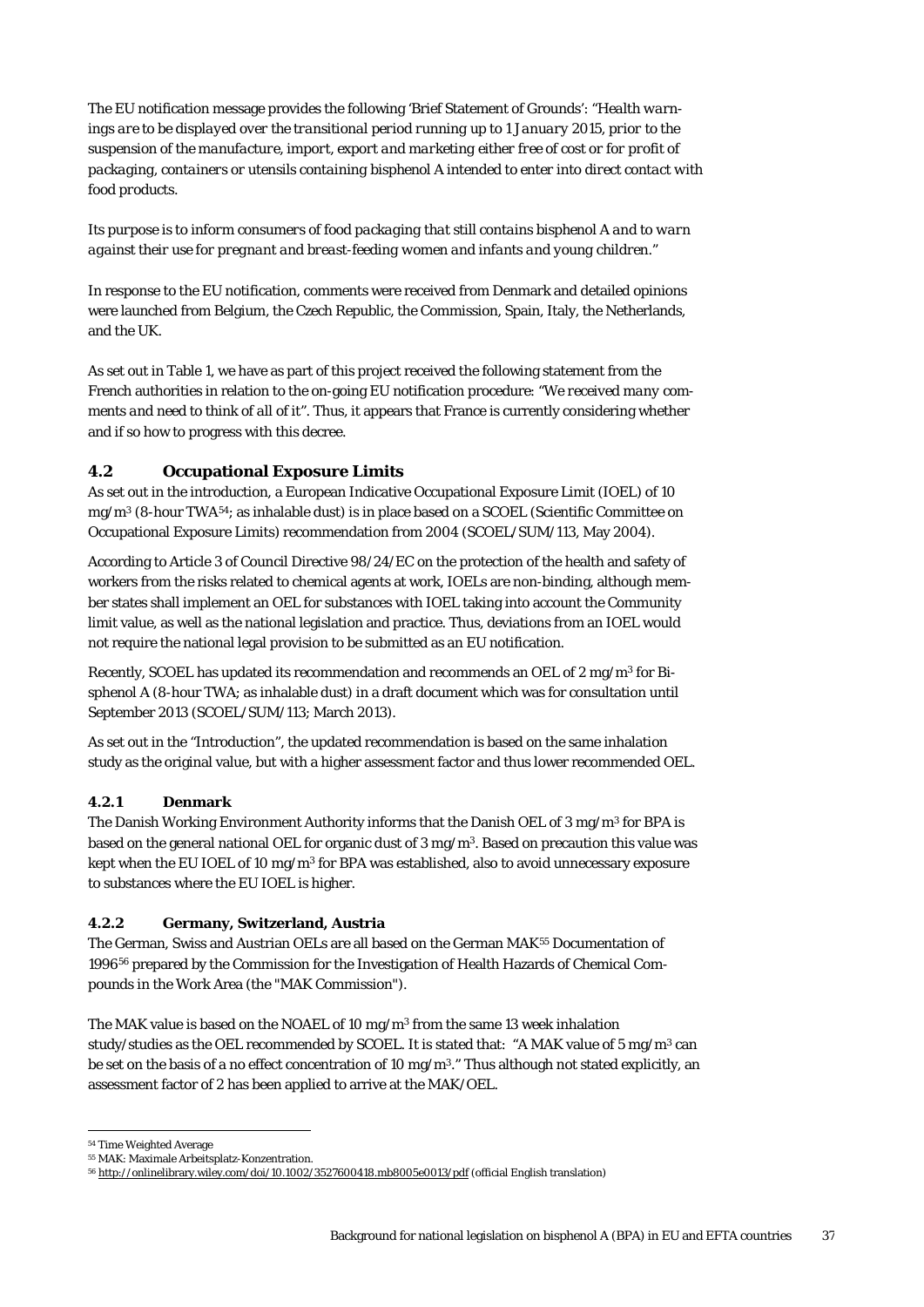The NOAEL from the repeated inhalation study is compared with the NOAEL from other oral studies (including a multigenerational study) and considered the most conservative.

The MAK documentation was amended in 2011[57](#page-36-5) where it was noted in the conclusion that the relevant mode of action for of BPA is the local effect on the respiratory tract. At the same time it is noted that the weak oestrogenic activity of BPA and thereby its possible reproductive activity is up for discussion. As no new inhalation studies are available the OEL/MAK-value of 5 mg/m3 from 1996 is maintained.

### <span id="page-37-0"></span>**4.2.3 Finland**

The current Finnish OEL entered into force in 2011. In a note received from the Ministry of Social Affairs and Health Department for Occupational Safety and Health, reference is made to the studies considered critical by EFSA (NOAEL 5 mg/kg bw/day) and SCOEL (10 mg/m<sup>3</sup>) and it is noted that "*Although the experts in this field have not come to a consensus on the critical dose and effect, it is clear that doses lower than 10 mg/m3 might cause adverse effects.*" It was therefore concluded that the Finnish OEL should be lower than the EU IOEL. It was decided to set the OEL for BPA at 5 mg/m3 (which corresponds to the Finnish OEL for organic dust of substances without a substancespecific OEL), but it was concluded that the situation regarding BPA has to be followed, and the OEL should be re-evaluated within a near future.

Currently, Finland is awaiting the new SCOEL recommendation and after the finalization of that, the national OEL will be re-evaluated.

Finally, it can be noted that the Finnish authorities informed that: "*The Finnish OEL-values are not binding, but according to our national legislation, the employers have to take them into account when carrying out the mandatory risk assessments at the workplaces*".

### <span id="page-37-1"></span>**4.3 Other Legislation**

### <span id="page-37-2"></span>**4.3.1 Austria - pacifiers and teething rings**

The scientific basis for national BPA legislation relating to pacifiers and teething rings is laid down in a Scientific Statement from the Austrian Agency for Health and Nutrition[58](#page-37-3). This statement has been provided to the project under confidentiality and can therefore not be summarised. However, key findings/extracts from this statement are presented as part of the Impact Assessment available at the EU notification web-site and will be summarised here.

The impact assessment highlights the conflicting evidence and opinions regarding the toxicity/lowdose toxicity of BPA; EU risk assessment and EFSA opinion versus e.g. German (BfR), French (AFSSA/ANSES) and Danish (Technical University of Denmark) studies/opinions highlights hormone-like effects and ambiguity in existing evidence. It is also pointed out that a number of new studies have become available after the tolerable daily intake (TDI) was established by EFSA. Reference is also made to an assessment from the US National Toxicology Program giving rise to concern regarding negative effects on the brain, behaviour and the prostates of foetuses, infants and babies, and that Canada and several states in the US have found it necessary to take measures to reduce infant BPA exposure.

<span id="page-37-4"></span>Overall, it is argued that these uncertainties were the drivers for implementing the EU ban on BPA in baby bottles and that banning/reducing BPA in pacifiers and teething rings would follow the

 <sup>57</sup> <http://onlinelibrary.wiley.com/doi/10.1002/3527600418.mb8005d0050/full> (available in German only)

<span id="page-37-3"></span><sup>58</sup> AGES-DSR: Wissenschaftliche Stellungnahme: Bewertung von BPA und Handlungsoptionen zur Reduktion im kindernahen Bereich. 22 October 2010.

AGES: Österreichische Agentur für Gesundheit und Ernährungssicherheit GmbH. DSR: Daten, Statistik und Risikobewertung.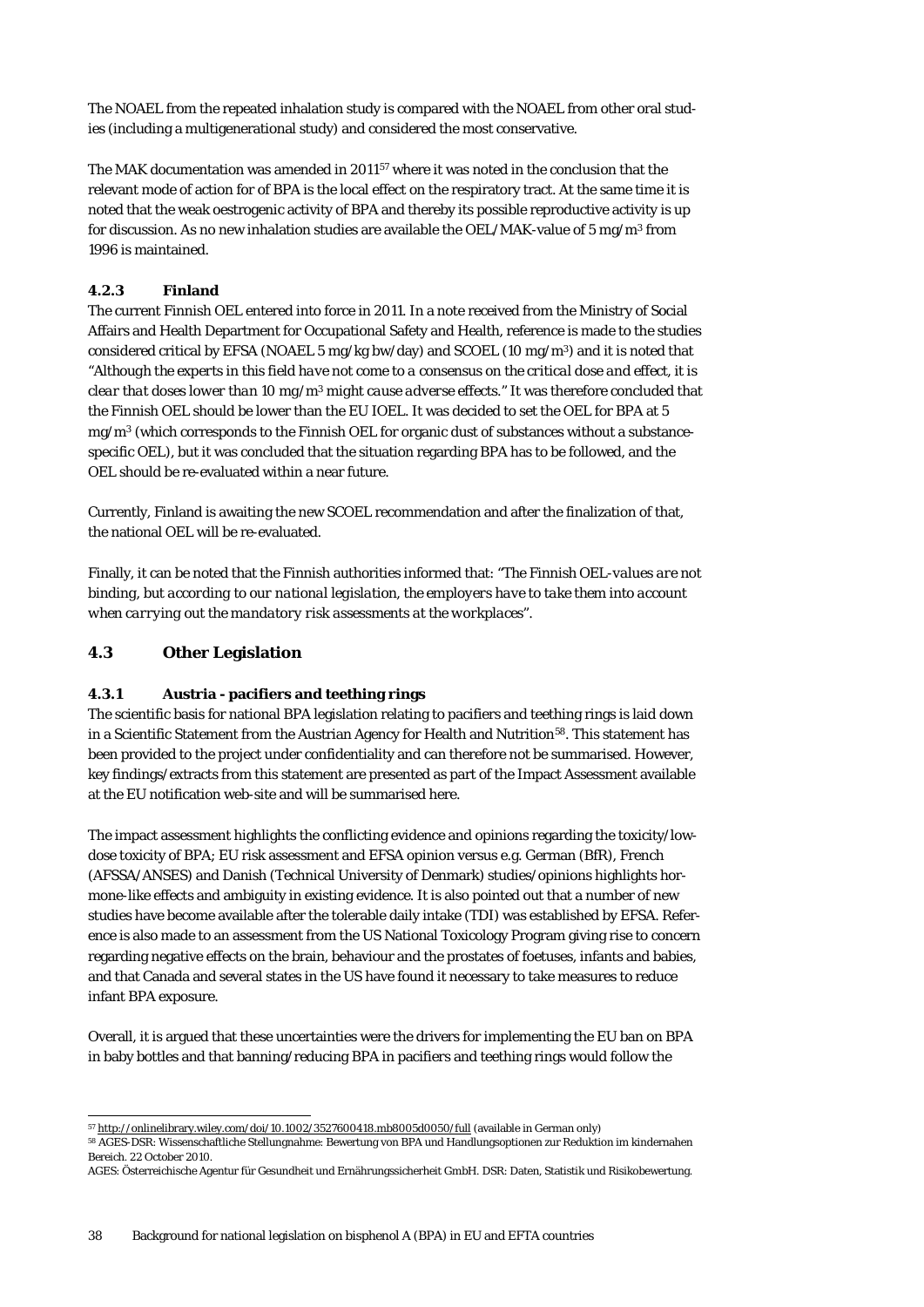same logic as in the case of infants exposed to baby bottles. Thus, using pacifiers/teething rings fall "*… into precisely this developmental phase*".

Conclusions regarding the impacts on government, employment and companies are summarised as follows in the provided impact assessment:

- Financial effects: This will not result in any additional costs to the Federal Government and the Federal States;
- Effects on the administrative burdens for companies: The legislation does not contain any duties to provide information, and
- Impacts on employment in Austria and on the business location of Austria: None.

These conclusions are not further elaborated.

The EU notification message does not add any details to the above, but states as 'Brief Statement of Grounds': "*The enactment of this Regulation is necessary in the sense of preventative health protection*".

No legal analysis vis-à-vis EU legislation has been identified.

No legal analysis regarding choice of legal instrument has been identified. The national provision is implemented as a so-called Bundesgesetzblatt (Teil II, No. 327/2011) on the basis of Section 19, Paragraph 1 of the Food Safety and Consumer Protection Act (*Lebensmittelsicherheits- und Verbraucherschutzgesetz* – LMSVG), Federal Law Gazette I No 13/2006, last amended by Federal Act Federal Law Gazette I No 95/2010). The legal text specifies: "It is prohibited to manufacture pacifiers and teething rings with bisphenol A or place them on the market."[59](#page-37-4)

Comments to the EU notification were launched by the Commission and detailed opinions by the Check Republic, the Netherlands and the UK.

### <span id="page-38-0"></span>**4.3.2 France – ban on pacifiers and teething rings**

As noted in Sectio[n 4.1.4,](#page-32-0) this provision was implemented via the same act (Loi no. 2012-1442) as the food contact material provisions.

We have not identified specific background documentation (risk assessment, alternatives/impact assessment nor legal analysis) related to this provision. As Loi no. 2012-1442 was the outcome of the EU notification process "2011/529/F", it must implicitly be assumed that this provision is covered by that process, although the documentation available on the public EU notification site does not clearly state that a ban of BPA in pacifiers and teething rings is part of the notification.

Although, pacifiers and teething rings are not explicitly addressed, the scientific aspect regarding low-dose effects of BPA, in particular in relation to infants/small children, must be assumed to implicitly address the pacifier and teething ring exposure scenario as well.

<span id="page-38-3"></span>The provision is implemented via article 2 part II of Act 2012-1442 (Loi no. 2012-1442) specifying that Article L.5231-2 in the Code of Public Health<sup>[60](#page-38-1)</sup> should be adapted to state that manufacture, selling, exposure and importation of pacifiers and teething rings containing bisphenol A is banned<sup>61</sup>.

 <sup>59</sup> English text taken from proposed legal text in the in EU notification. Original text: "Es ist verboten, Beruhigungssauger und Beißringe mit Bisphenol A herzustellen oder in Verkehr zu bringen." 60

<span id="page-38-1"></span>http://www.legifrance.gouv.fr/affichCodeArticle.do?cidTexte=LEGITEXT000006072665&idArticle=LEGIARTI000006690335 &dateTexte=&categorieLien=cid

<span id="page-38-2"></span><sup>61</sup> Original text: "Sont interdites la fabrication, la vente, la mise en vente, l'exposition et l'importation: … 1° bis Des collerettes de tétines et de sucettes et des anneaux de dentition comportant du bisphénol A"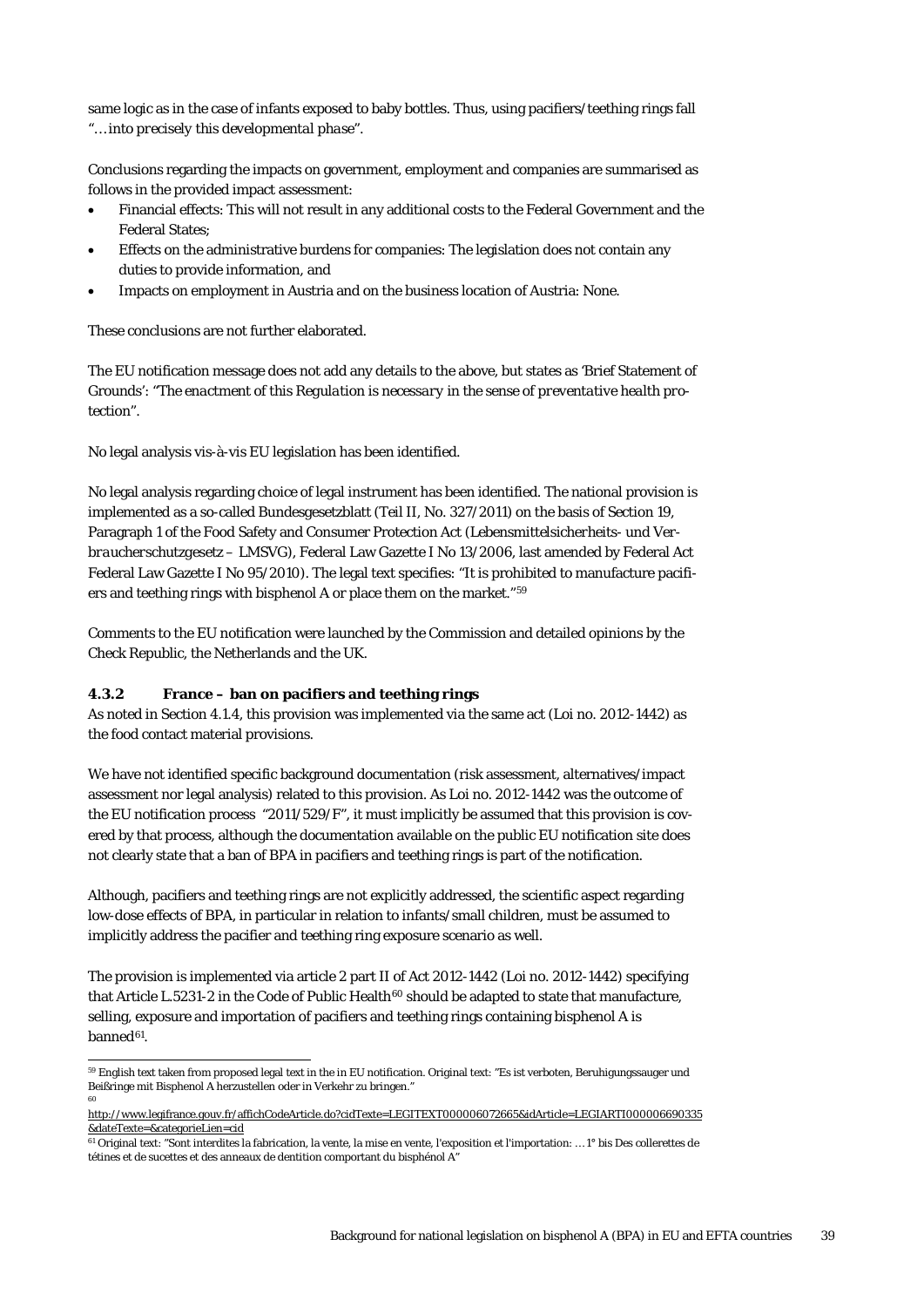### <span id="page-39-0"></span>**4.3.3 Preparation/consideration Sweden – Ban on BPA in thermal paper in receipts**

The Swedish Chemicals Agency (KEMI) was commissioned by the Swedish Government to prepare a proposal for a Swedish ban on BPA in thermal paper used in cash receipts, tickets, etc.

Addressing this, KEMI has prepared the background report "Bisphenol A in cash receipts – report from a government assignment<sup>62</sup>" addressing, among others, risks, alternatives, impact assessment, legal analysis and a proposal for a legal text.

The risk assessment constitutes a quantitative exposure, hazard (reference dose) and risk characterisation and addresses dermal exposure and oral exposure (children licking receipts), respectively, with focus on the dermal exposure.

As this is the only identified background report carrying out a full and quantitative risk assessment, this will be summarised in some detail.

### *Risk assessment - dermal exposure.* A worst case **internal exposure (following dermal contact)** is estimated to be **in the range of 1 µg/kg body weight/day**, considering:

- <span id="page-39-1"></span>• thermal paper for receipts contain about 1-2% BPA (Biedermann et al, 2010[63,](#page-39-2) Östberg and Noaksson, 2010[64](#page-39-3));
- a dermal uptake of about 10% (conservative estimate based on weight-of-evidence considering Biedermann et al. 201[063,](#page-39-1) Kaddar et al. 2008[65,](#page-39-4) EU RAR, 2003[66](#page-39-5) and Zalko et al., 2010[67](#page-39-6) and the fact that BPA has a relatively high fat solubility and small molecule size);
- an estimated maximum human absorption of 0.25  $\mu$ g/cm<sup>2</sup>/hour (based on in vitro penetration studies performed by Marquet et al., 2011<sup>[68](#page-39-7)</sup> – showing inter alia that human dermal absorption is 10 times slower than for rats and that there is high human variability);
- exposed skin is assumed to be 200 cm2 (both hand palms), and
- 60 kg body weight.

It is noted that estimating BPA exposure is highly uncertain considering various aspects such as uncertainty and inter-human variability regarding dermal BPA absorption, number of receipts handled per day, handling time, how receipts are handled (with fingers or with entire palm), etc. Overall, the estimated exposure is considered worst case.

Regarding hazards, focus is on neurotoxicological low-dose effects. It is estimated that by May 2012 about 60 such studies are available. Although it was outside the scope of the analysis to go through these studies in detail, the following arguments/analyses are presented:

- about 54 (of the 60) studies indicate BPA effects and are thus considered as an indication for the ability of BPA exposure to affect the development of the brain in test foetus animals (it is noted that the test design of these studies can be criticised as well as the more traditional multigeneration studies of BPA);
- Effect levels in these studies vary between 0.25 and 200.000 µg/kg/day (median 40 µg/kg/day);

 $^{62}$  Own translation. Original title: "Bisfenol A i kassakvitton – rapport från ett regeringsuppdrag – Rapport Nr. 4/12". Avaialble at (only available in Swedish)[: http://www.kemi.se/en/Content/News/Proposal-for-a-Swedish-ban-on-bisphenol-A-in-receipts/](http://www.kemi.se/en/Content/News/Proposal-for-a-Swedish-ban-on-bisphenol-A-in-receipts/)  <sup>63</sup> Biedermann S, Tschudin P, Grob K. 2010. Transfer of bisphenol A from thermal printer paper to the

<span id="page-39-2"></span>skin. Anal Bioanal Chem 398: 571-576.

<span id="page-39-3"></span><sup>64</sup> Östberg T, Noaksson E. (2010), BPA i svenska kvitton, Jegreliusinstitutet för tillämpad grön kemi, Jämtlands läns landsting.

<span id="page-39-8"></span><span id="page-39-4"></span><sup>65</sup> Kaddar N, Harthé C, Déchaud H, Mappus E, Pugeat M. 2008. Cutaneous penetration of bisphenol A in pigskin. J Toxicol Environ Health A 71: 471-473

<sup>66</sup> [http://esis.jrc.ec.europa.eu/doc/risk\\_assessment/REPORT/phenolreport060.pdf](http://esis.jrc.ec.europa.eu/doc/risk_assessment/REPORT/phenolreport060.pdf)

<span id="page-39-6"></span><span id="page-39-5"></span><sup>67</sup> [Zalko D,](http://www.ncbi.nlm.nih.gov/pubmed?term=Zalko%20D%5BAuthor%5D&cauthor=true&cauthor_uid=21030062) [Jacques C,](http://www.ncbi.nlm.nih.gov/pubmed?term=Jacques%20C%5BAuthor%5D&cauthor=true&cauthor_uid=21030062) [Duplan H,](http://www.ncbi.nlm.nih.gov/pubmed?term=Duplan%20H%5BAuthor%5D&cauthor=true&cauthor_uid=21030062) [Bruel S,](http://www.ncbi.nlm.nih.gov/pubmed?term=Bruel%20S%5BAuthor%5D&cauthor=true&cauthor_uid=21030062) [Perdu E.](http://www.ncbi.nlm.nih.gov/pubmed?term=Perdu%20E%5BAuthor%5D&cauthor=true&cauthor_uid=21030062) 2011. Viable skin efficiently absorbs and metabolizes bisphenol A. Chemosphere 82: 424-430.

<span id="page-39-7"></span><sup>&</sup>lt;sup>68</sup> [Marquet F,](http://www.ncbi.nlm.nih.gov/pubmed?term=Marquet%20F%5BAuthor%5D&cauthor=true&cauthor_uid=21287149) [Payan JP,](http://www.ncbi.nlm.nih.gov/pubmed?term=Payan%20JP%5BAuthor%5D&cauthor=true&cauthor_uid=21287149) [Beydon D,](http://www.ncbi.nlm.nih.gov/pubmed?term=Beydon%20D%5BAuthor%5D&cauthor=true&cauthor_uid=21287149) [Wathier L,](http://www.ncbi.nlm.nih.gov/pubmed?term=Wathier%20L%5BAuthor%5D&cauthor=true&cauthor_uid=21287149) [Grandclaude MC,](http://www.ncbi.nlm.nih.gov/pubmed?term=Grandclaude%20MC%5BAuthor%5D&cauthor=true&cauthor_uid=21287149) [Ferrari E.](http://www.ncbi.nlm.nih.gov/pubmed?term=Ferrari%20E%5BAuthor%5D&cauthor=true&cauthor_uid=21287149) 2011. In vivo and ex vivo percutaneous absorption of 14C-bisphenol A in rats: a possible extrapolation to human absorption? Arch Toxicol 85: 1035-1043.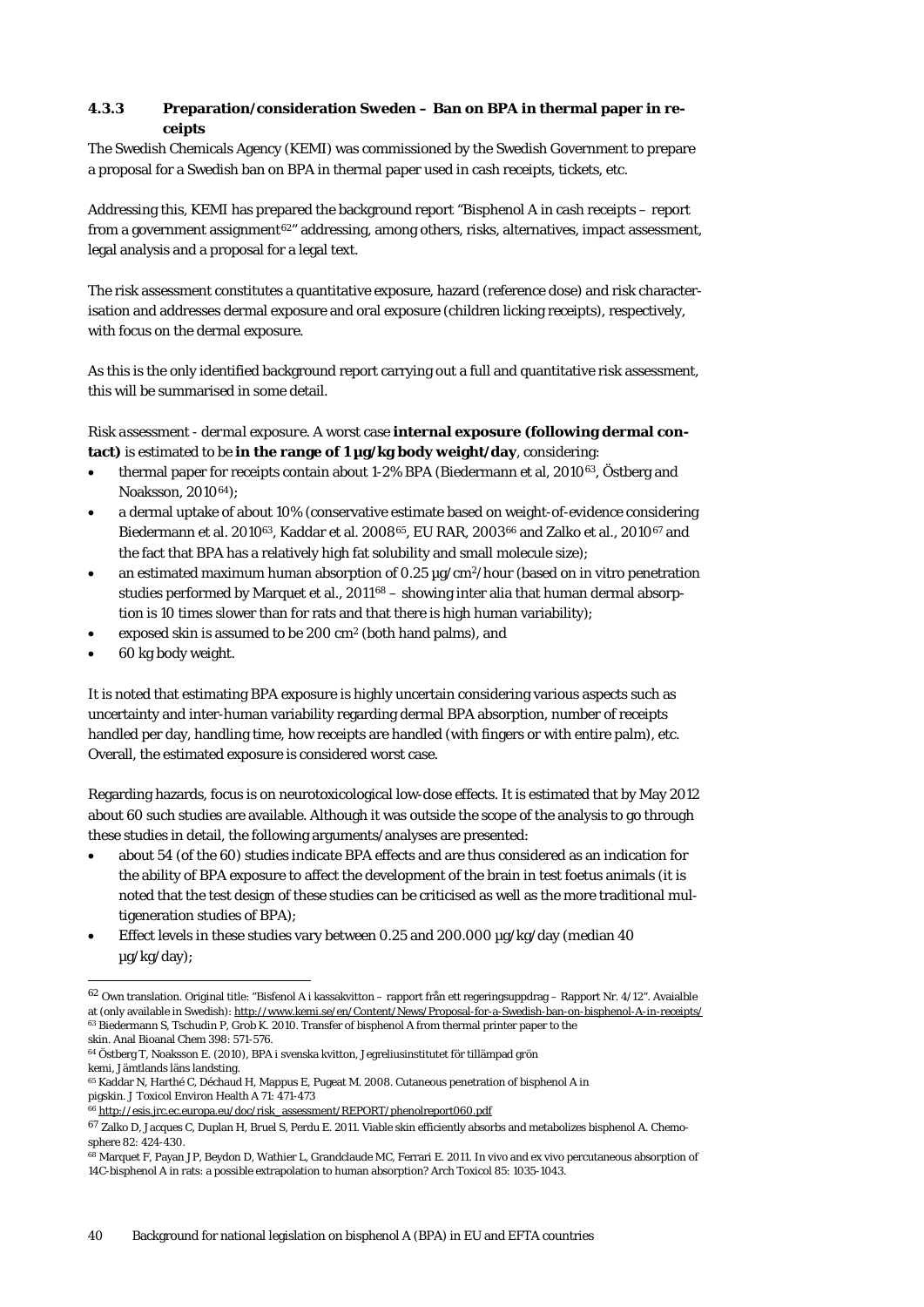- Although not applicable for risk assessment, it is noted that 3 of 4 available epidemiological studies indicate a correlation between BPA exposure and change in behaviour;
- 33 studies address oral exposure during pregnancy and lactation, where the brain function of the foetuses have been investigated;
- <span id="page-40-0"></span>• Of these, three studies are chosen for deriving (alternative) reference values. The corresponding dose descriptors are:
	- LOAEL<sup>[69](#page-39-8)</sup>: 500 μg/kg/day (Xu et al 2010<sup>[70](#page-40-2)</sup>; male offspring mice; study considered robust)
	- LOAEL<sup>69</sup>: 200 μg/kg/day (Ryan and Vandenberg, 2006<sup>[71](#page-40-3)</sup>; female mice; study considered robust)
	- − NOAEL: 5 µg/kg/day (Jones et al, 2011[72](#page-40-4), effects seen in male rats, study considered uncertain), and
- By applying the REACH default assessment factors (3 for LOAEL to NOAEL extrapolation, 4(rats)/7(mice) for allometric scaling, 2.5 for other interspecies variation and 10 for human intraspecies variation), gives the following (alternative) reference values:
	- − **0.05 µg/kg/day**
	- − **0.4 µg/kg/day**
	- − **0.95 µg/kg/day**

The risk characterisation is presented as risk quotients (exposure/reference value), where values above 1 would indicate a risk. The risk characterisation is presented i[n Table 4](#page-40-1) (adapted and translated from the KEMI report). The final row addresses for comparison a risk characterisation considering the EFSA reference value.

#### <span id="page-40-1"></span>**TABLE 4**

KEMI RISK CHARACTERISATION FOLLOWING DERMAL EXPSORUE TO BPA IN CASH RECEIPTS

| <b>Exposure</b><br>(systemic/internal;<br>µg BPA/kg bw/day) | <b>Reference dose</b><br>(µg BPA/kg bw/day) | <b>Risk quotient</b><br>(Exposure/ref. dose) | <b>Reference</b>          |
|-------------------------------------------------------------|---------------------------------------------|----------------------------------------------|---------------------------|
|                                                             | 0.05                                        | 20                                           | Jones et al., 2011        |
|                                                             | 0.4                                         | 2.5                                          | Ryan and Vandenberg, 2006 |
|                                                             | 0.95                                        | 1.05                                         | Xu et al., 2010           |
|                                                             | 50                                          | 0.02                                         | <b>EFSA TDI</b>           |

The table shows that all the alternative scenarios based on neurotoxicological effects give rise to concern as opposed to the scenario applying the EFSA TDI.

Please note that the reference value is based on oral studies (as no appropriate dermal studies were assessed to be available for risk assessment).

*Risk assessment - Oral exposure.* A scenario is presented considering that a child could lick on a receipt. Estimating that a receipt weighs 100 mg, a 10 kg child would maximally be exposed to 1-2 mg BPA corresponding to an **oral exposure of 100-200 µg/kg bw/day.**

<span id="page-40-5"></span> <sup>69</sup> LOAEL is preferred rather than the NOAEL due to large spans in dosing

<span id="page-40-2"></span><sup>70</sup> [Xu XH,](http://www.ncbi.nlm.nih.gov/pubmed?term=Xu%20XH%5BAuthor%5D&cauthor=true&cauthor_uid=20206181) [Zhang J,](http://www.ncbi.nlm.nih.gov/pubmed?term=Zhang%20J%5BAuthor%5D&cauthor=true&cauthor_uid=20206181) [Wang YM,](http://www.ncbi.nlm.nih.gov/pubmed?term=Wang%20YM%5BAuthor%5D&cauthor=true&cauthor_uid=20206181) [Ye YP,](http://www.ncbi.nlm.nih.gov/pubmed?term=Ye%20YP%5BAuthor%5D&cauthor=true&cauthor_uid=20206181) [Luo QQ.](http://www.ncbi.nlm.nih.gov/pubmed?term=Luo%20QQ%5BAuthor%5D&cauthor=true&cauthor_uid=20206181) 2010. Perinatal exposrue to bisphenol A impairs learning-memory by concomitant down regulation of N-methyl\_D\_aspartate receptors of hippocampus in male offspring mice. Hormones and behavior 58: 326-333.

<span id="page-40-3"></span><sup>71</sup> [Ryan BC,](http://www.ncbi.nlm.nih.gov/pubmed?term=Ryan%20BC%5BAuthor%5D&cauthor=true&cauthor_uid=16540110) [Vandenbergh JG.](http://www.ncbi.nlm.nih.gov/pubmed?term=Vandenbergh%20JG%5BAuthor%5D&cauthor=true&cauthor_uid=16540110) 2006. Developmental exposure to environmental estrogens alters anxiety and spatial memory in female mice. Hormones and behavior 50(1): 85-93.

<span id="page-40-4"></span><sup>72</sup> Jones BA, Shimell JJ, Watson NV. 2011. Pre- and postnatal bisphenol A treatment results in persistent deficits in the sexual behavior of male rats, but not female rats, in adulthood. Hormones and behavior 59(2): 246-251.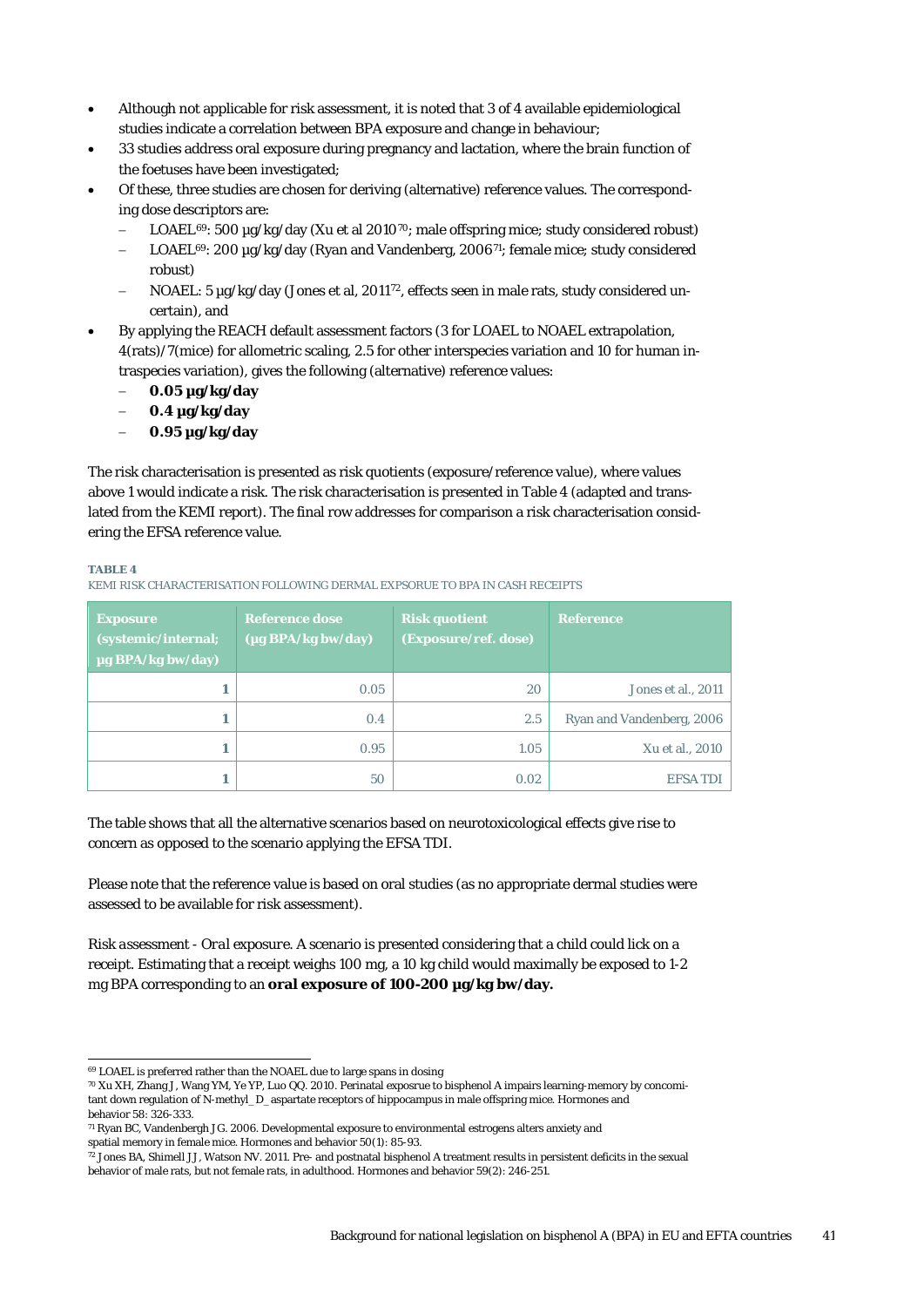Applying a NOAEL of 320 μg/kg bw/dag (Viberg et al, 2011[73](#page-40-5); young mice exposed orally to BPA) and an assessment factor of 175 (allometric scaling mice: 7; other intraspecies uncertainties: 2.5; intraspecies uncertainties: 10) gives a **reference dose of 1.8 μg/kg bw/day**.

Comparing these figures indicate a **risk quotient > 50** and thus a relatively high risk.

*Alternatives/impact assessment.* The assessment shows that thermal paper alternatives not containing BPA are commercially available and concludes that substitution is possible. At the same time, the assessment points out that it cannot be assured that increased use of alternatives would lead to a higher safety level in the short term as the alternatives (several of which are also bisphenols) also possess undesired health and environmental properties. In the longer term, however, it is assessed that banning BPA might motivate innovation/product development and the transfer to digital solutions[74](#page-41-0). It is also noted that national initiatives might impact on the EU legislation.

In terms of wider impacts, it is assessed that some market reorganization will take place, including new possibilities for suppliers of alternatives and that there will be increased administrative costs related to transferring information in the supply chain. Further, it is concluded that there will be increased costs for the inspecting authorities (costs for analyses/tests, inspection, for providing information and for dialogue with enterprises).

*Legal analysis.* The legal analysis contain a discussion of how regulating the use of products containing BPA is addressed in existing EU legislation (with focus on REACH, CLP and the Product Safety Directive) and concludes that these instruments are not regulating BPA in thermal paper. It is also concluded that a national Swedish restriction would have to be notified to the EU as well as to WTOs<sup>[75](#page-41-1)</sup> TBT<sup>[76](#page-41-2)</sup> agreement. It is assessed that Sweden should be able to argue that a national BPA ban in receipts is compliant with EU provisions; i.e. that it will protect health, it is objectively motivated, proportionate and necessary. In this context, various references to European court decisions are referenced, please see the KEMI report for details.

Interestingly, the legal analysis also notes that the European Commission has recently claimed (with reference to the 98/34/EU notification process and Article 69.4 in REACH) that EU Member States cannot implement national restrictions for chemicals, unless the country first prepares a REACH restriction dossier. However, Sweden and a number of other Member States do not agree with the Commission pointing to the shared legislative competence as e.g. evident from REACH Article 128.2.

The legal analysis logically suggests including the ban in the [Swedish] Environmental Code (Miljöbalken – SFS 1998:808), which is generally used as the legislative instrument regarding national restrictions related to handling, import and export of chemicals; as well as for the transposition of EU provisions into Swedish law. The suggested legal text specifies that undertakings which according to Swedish legislation are obliged to provide documentation for receipts for payment of goods are not allowed to use cash receipts to which BPA has been added<sup>[77](#page-41-3)</sup>.

Dialogue with representatives from the Swedish Environmental Ministry, informs that the legislative process is currently on hold, awaiting the French REACH restriction proposal regarding BPA in thermal paper, foreseen early 2014.

 <sup>73</sup> Viberg H, Fredriksson A, Buratovic S, Eriksson P. 2011. Dose-dependent behavioural disturbances after a single neonatal Bisphenol A dose. Toxicology 290: 187-194.

<span id="page-41-0"></span><sup>74</sup> Please note that the Danish EPA in a parallel with the current project has commissioned a project, among others, looking into technological alternatives such as e-receipts.

<span id="page-41-4"></span><span id="page-41-1"></span><sup>75</sup> World Trade Organisation

<span id="page-41-2"></span><sup>76</sup> Technical Barriers to Trade

<span id="page-41-3"></span><sup>77</sup> Original Swedish text: "Verksamhetsutövare som omfattas av dokumentationsskyldigheten i 39 kap. i skatteförvaltningslagen (2011:1244) ifråga om kassaregister får inte tillhandahålla kassakvitton som innehåller tillsatt bisfenol A."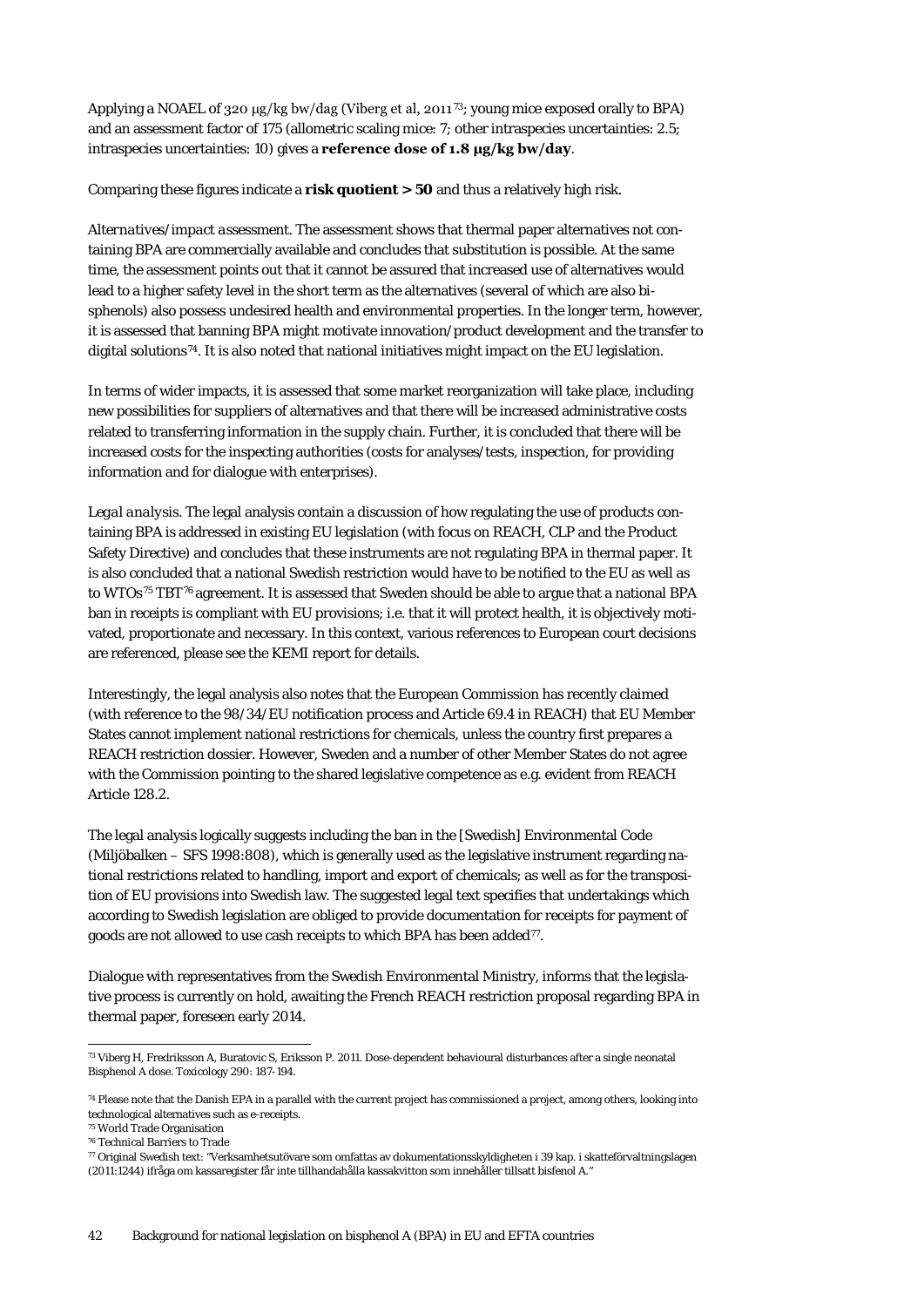## <span id="page-42-0"></span>**5. Discussion/comparison of national initiatives**

The findings from the analysis of scientific and legal background information presented in Chapter [4](#page-28-0) are summarised in Table 5 and will be subject to a comparative discussion in this chapter.

### <span id="page-42-1"></span>**5.1 Scope of national provisions**

In relation to banning BPA in food contact materials, Denmark and Belgium generally bans BPA in food contact materials intended to come into contact with food for the 0-3 year olds. Sweden has a narrower scope, banning BPA in varnish and coatings in food contact materials intended for the 0-3 year olds (see also below section "Legal analysis vis-à-vis EU legislation).

France implements a general ban for all food contact materials (intended for all ages), although it is implemented two years earlier for food contact materials intended for infants and small children. Until the ban enters into force, France has also implemented a provision for labelling food contact material packaging containing BPA with a health warning advising against their use by pregnant women, breastfeeding women, and infants and young children. However, the separate EU notification for the decree with the modalities for implementing this provision has been subject to a number of comments/opinions for the Commission and other Member States. France is therefore currently considering whether/how to proceed with this decree.

In relation to food contact materials, Germany has implemented (in a non-legally binding Recommendation) a migration limit for recycled fibres used for paper/cardboard food contact materials. The migration limit (0.6 mg BPA/kg food) is adopted from the harmonised EU migration limit in the plastic food contact material regulation.

An EU Indicative Occupational Exposure Limit (IOEL) of 10 mg/m3 exists. A number of Member States operate with lower national OELs: i) Denmark (3 mg/m3), Finland (5 mg/m3), Germany (5 mg/m<sup>3</sup>), Austria (5 mg/m<sup>3</sup>) and Switzerland (5 mg/m<sup>3</sup>). It can be noted that in an on-going process, the EU Scientific Committee on Occupational Exposure Limits (SCOEL) has recommended lowering the EU OEL to 2 mg/m3.

France and Austria have implemented bans on pacifiers and teething rings with the slight difference that Austria refers to banning BPA in the manufacturing of such items.

Sweden has prepared a national provision for banning BPA in thermal paper for cash receipts, but is currently awaiting a French REACH restriction proposal on the same issue.

### <span id="page-42-2"></span>**5.2 Scientific background**

It can be seen that the implemented or proposed bans of BPA in food contact materials, thermal paper, as well as pacifiers and teething rings are all by-and-large supported by the scientific argument that the uncertainties related to the possible low-dose effects (endocrine disrupting properties/development neurotoxicity) of BPA, in particular in relation to infants/small children/pregnant women. The increasing evidence of such possible effects is used as the main argument for exclud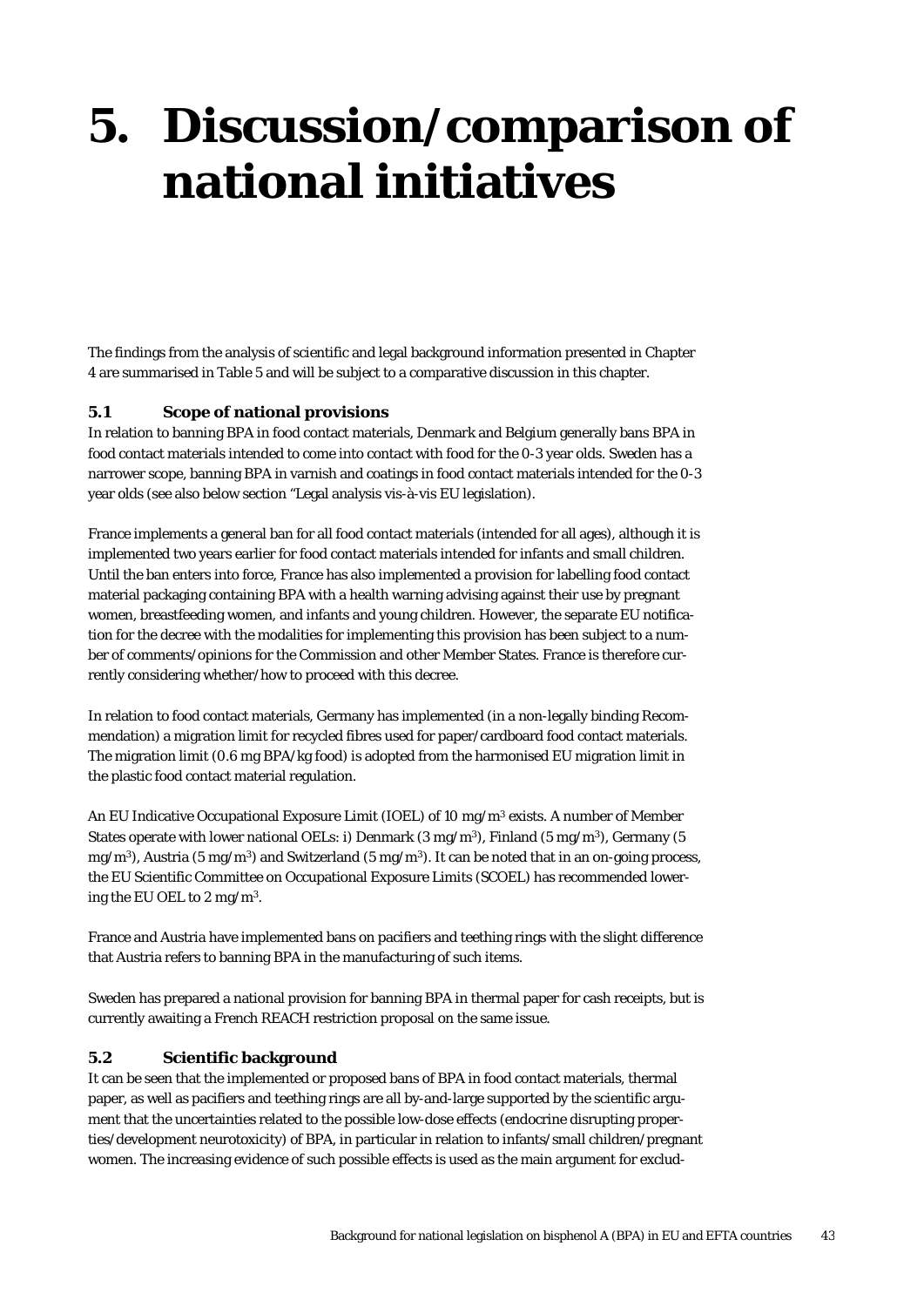ing/minimising exposure to BPA as a precautionary measure. In addition to this, Sweden (proposed ban on BPA in thermal paper) presents a quantitative risk assessment showing risks (risk characterisation quotients above 1) for dermal as well as oral (children licking cash receipts) exposure scenarios. We have not identified exposure/risk assessments specifically addressing the situation in countries were the national bans are implemented or suggested. The issue of possible low-dose effects of BPA is foreseen to be (one of) the main issue addressed in the upcoming EFSA re-evaluation of BPA (see "Introduction").

In essence, these national legislations can be seen in the light of the precautionary principle (PP) as described in the Commission Communication on the PP[78,](#page-41-4) i.e. that scientific uncertainty with possibly significant risks of effects can lead to (legal) interventions. However, it is outside the scope of this report and the information available to analyse whether all elements as required in the PP communication have been addressed in relation to the individual national legislations. The Swedish background document for banning BPA in thermal paper analyses the PP as defined in the communication.

The EU IOEL (based on a SCOEL recommendation), as well as deviating national OELs in Germany, Switzerland and Austria (all based on the German MAK documentation) are based on the same inhalation study showing irritation following inhalation (NOAEL 10 mg/m<sup>3</sup>). Although discussing the issue of endocrine/low-dose effects, these background documentations do not find sufficient evidence for these effects. The same is the case for a recently suggested update of the SCOEL recommendation (public hearing just finalised), which suggests a lower OEL, but still based on the same inhalation, just with a higher assessment factor. This higher assessment factor is not justified based on possible low-dose-effects.

The Danish and Finnish deviations from the EU IOEL are partly based on the fact that the national OELs for biological dust are lower than the EU OEL for BPA and it is for precautionary reasons not found justified using higher OELs for BPA. In direct correspondence, Finland further notes the ongoing discussions regarding possible low-dose effects of BPA. Germany and Finland specifically note that they are awaiting the outcome of the on-going SCOEL update of the EU OEL.

### <span id="page-43-0"></span>**5.3 Assessment of alternatives/assessment of wider impacts**

In relation to information identified in/provided to the project, the following implemented or possibly upcoming provisions have addressed availability of alternatives/wider impacts in the background documentation:

- Denmark (food contact): Alternatives briefly addressed
- Belgium (food contact): Alternatives briefly addressed
- Sweden (food contact): Assessment of alternatives and wider impacts addressed in some detail
- France (food contact): Assessment of alternatives addressed in quite some detail and some wider impacts addressed
- Austria (pacifiers and teething rings): Conclusions regarding impacts very briefly summarised (actual background analysis not available to project)
- Sweden (proposed ban on BPA in thermal paper): Rather detailed analysis of alternatives and wider impacts

Thus, the impression is that alternatives and wider impacts are generally not addressed in great detail in relation to these national BPA provisions.

 <sup>78</sup> Communication from the Commission on the precautionary principle. COM(2000) 1. European Commission. Brussels, 02.02.200.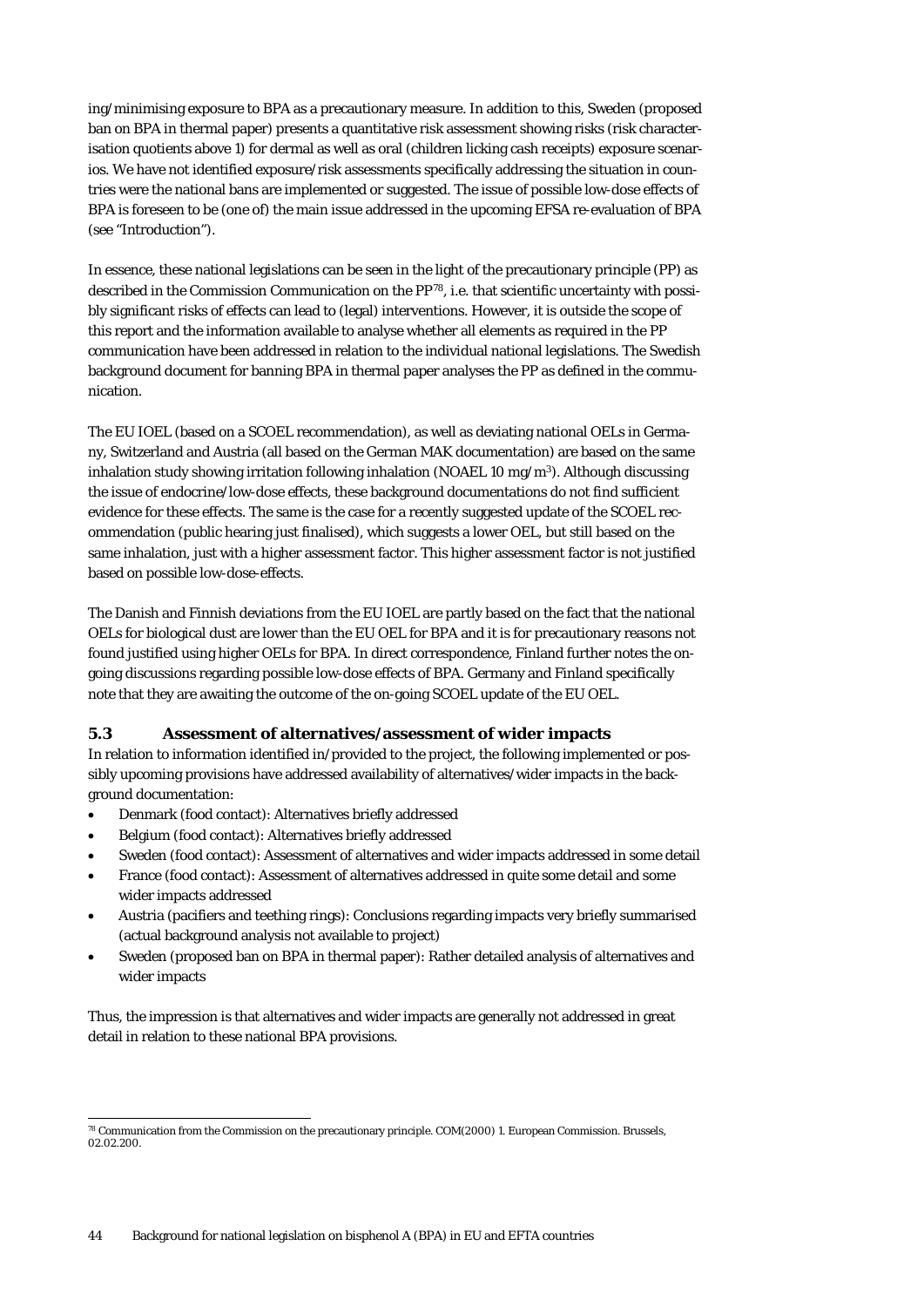However, to this end, it should be stressed:

- Analyses/assessments might be available that have not been provided to the project;
- The project has not had access to the comments and opinions provided in response to the respective EU notifications, as well as responses to such comments/opinions and subsequent negotiations, and
- In relation to food contact materials, it seems that BPA to a large extent is already substituted; e.g. as specified in relation to the Swedish ban indicating that substitution has already taken place due to national provisions in other countries.

## <span id="page-44-0"></span>**5.4 Legal analysis vis-à-vis EU legislation**

In their EU notification messages, Denmark and France explicitly justify their notifications based on Article 9, Paragraph 7 of the Information Procedure Directive (Directive 98/34/EC) as they consider that BPA poses a serious health threatening effect. It should be noted that the Danish and French bans are applicable to all types of materials. Interestingly, Sweden also pointing to the possible serious health threatening effects of BPA (although not explicitly pointing to Article 9, Paragraph 7 of the Information Procedure Directive), does not find scope for implementing a national ban in plastic food contact materials as this is considered EU harmonised via the plastic food contact materials regulation. The Swedish ban is therefore limited to 'varnish and coatings' (for which EU rules are not considered harmonised) in food contact materials.

In relation to a possible upcoming Swedish ban on BPA in thermal paper, a rather detailed legal analysis is available. Existing EU legislation is reviewed and it is concluded that existing EU legislation will not reduce BPA exposure in thermal paper. Reference is made to several European court decisions in relation to implementing national bans, and it is concluded that Sweden should be able to argue that a national BPA ban in cash receipts is compliant with EU provisions; i.e. that it will protect health, it is objectively motivated, proportionate and necessary.

Interestingly, the legal analysis also notes that the European Commission has recently claimed (with reference to the 98/34/EU notification process and Article 69.4 in REACH) that EU Member States cannot implement national restrictions for chemicals, unless the country first prepares a REACH restriction dossier. However, Sweden and a number of other EU Member States do not agree with the Commission pointing to the shared legislative competence as e.g. evident from REACH article 128.2.

As noted elsewhere, the legal process in relation to implementing the Swedish national ban is currently on hold as France in the meantime is preparing an EU restriction dossier on this issue (expected early 2014).

No legal analyses have been provided for the deviations from the EU IOEL, but this appears logical as Article 3 of Council Directive 98/24/EC on the protection of the health and safety of workers from the risks related to chemical agents at work, provides for such deviations. In the same view no legal analysis has been identified in relation to the German non-legally binding migration limit for BPA in fibres to be used for food packaging.

### <span id="page-44-1"></span>**5.5 Legal analysis in relation to choice of legal national instrument**

Background documents on this issue have generally not been identified in/provided to the project, the only exemption being in relation to the proposed Swedish ban on BPA in thermal paper.

Possible reasons for this could be:

- Such analysis have not been provided to the project
- In most cases, the national implementation seems rather logical/straightforward (OELs implemented in national OEL lists and BPA bans in food contact materials in national food contact materials legislation)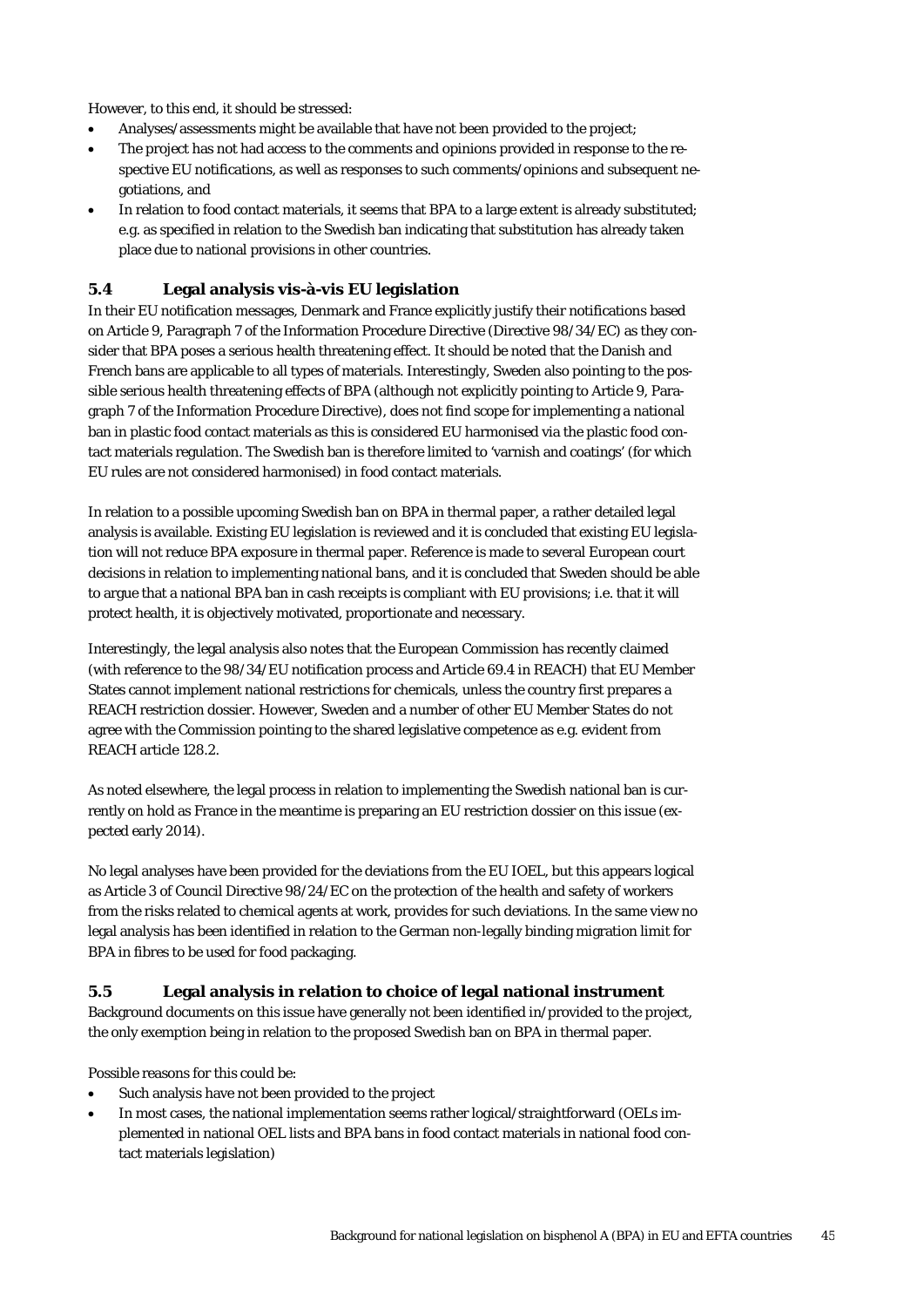#### **TABLE 5**

COMPARATIVE SUMMARY OF ANALYSIS OF BACKGROUND DOCUMENTATION FOR NATIONAL BPA PROVISIONS

|                                                                                                                                            | <b>Based on</b><br>precaution<br>with refer-<br>ence to BPA<br>low dose<br>effects | <b>Quantitative</b><br>hazard, exposure,<br>risk assessment | <b>Assessment of</b><br>alternatives                                                                                                                                                                                                                                               | <b>Assessment of impacts on</b><br>government, industry, | Legal analysis -<br>vis-à-vis EU legislation                                                                                                                        | Legal analysis -<br>choice of national<br>instrument | <b>Comment</b> |
|--------------------------------------------------------------------------------------------------------------------------------------------|------------------------------------------------------------------------------------|-------------------------------------------------------------|------------------------------------------------------------------------------------------------------------------------------------------------------------------------------------------------------------------------------------------------------------------------------------|----------------------------------------------------------|---------------------------------------------------------------------------------------------------------------------------------------------------------------------|------------------------------------------------------|----------------|
| <b>Denmark - Ban of</b><br><b>BPA</b> in food con-<br>tact materials<br>intended to come<br>into contact with<br>food for 0-3 year<br>olds | Yes                                                                                | Not availa-<br>ble/identified                               | (Yes): Briefly<br>mentioned that<br>alternatives are<br>available                                                                                                                                                                                                                  | Not available/identified                                 | Yes. Based Article 9, Paragraph 7 of the<br>Information Procedure Directive.<br>"serious, health threatening effect<br>which the authorities do not dare<br>ignore" | N <sub>o</sub>                                       |                |
| Belgium - Ban of<br><b>BPA</b> in food con-<br>tact materials<br>intended to come<br>into contact with<br>food for 0-3 year<br>olds        | Yes                                                                                | Not availa-<br>ble/identified                               | (Yes)/no:<br>Briefly mentioned<br>that replacement of<br>polycarbonate<br>bottles with poly-<br>propylene or poly-<br>ether sulfone<br>bottles is possible<br>(opinion published<br>prior to the EU<br>ban).<br>Alternatives to<br>other BPA applica-<br>tions not ad-<br>dressed. | Not available/identified                                 | Not available/identified                                                                                                                                            | Not availa-<br>ble/identified                        |                |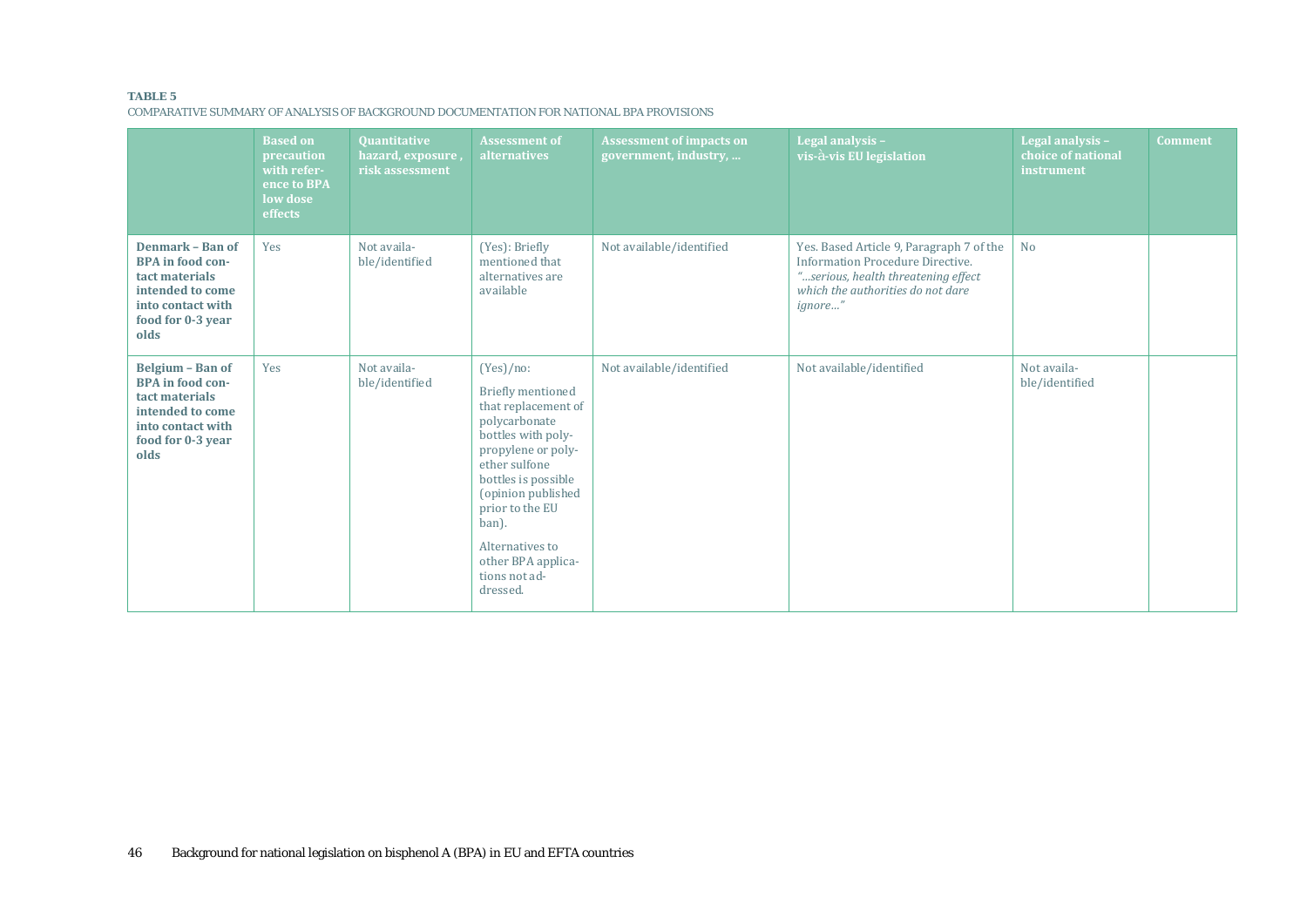|                                                                                                                     | <b>Based on</b><br>precaution<br>with refer-<br>ence to BPA<br>low dose<br>effects                                                                                                      | <b>Quantitative</b><br>hazard, exposure,<br>risk assessment | <b>Assessment of</b><br><b>alternatives</b>                                                                                                                                    | <b>Assessment of impacts on</b><br>government, industry,                                                                                                                                                                                                                                                                                                                                                                   | Legal analysis -<br>vis-à-vis EU legislation                                                                                                                                                                                                                                                                                                                     | Legal analysis -<br>choice of national<br>instrument | <b>Comment</b>                                                                                                                                                                                                  |
|---------------------------------------------------------------------------------------------------------------------|-----------------------------------------------------------------------------------------------------------------------------------------------------------------------------------------|-------------------------------------------------------------|--------------------------------------------------------------------------------------------------------------------------------------------------------------------------------|----------------------------------------------------------------------------------------------------------------------------------------------------------------------------------------------------------------------------------------------------------------------------------------------------------------------------------------------------------------------------------------------------------------------------|------------------------------------------------------------------------------------------------------------------------------------------------------------------------------------------------------------------------------------------------------------------------------------------------------------------------------------------------------------------|------------------------------------------------------|-----------------------------------------------------------------------------------------------------------------------------------------------------------------------------------------------------------------|
| Sweden - Ban of<br><b>BPA</b> in varnish and<br>coatings food<br>contact materials<br>intended for 0-3<br>vear olds | Yes                                                                                                                                                                                     | Not availa-<br>ble/identified                               | Yes: "Substitution<br>has already taken<br>place"                                                                                                                              | Yes: "not entail any additional<br>costs or other consequences for<br>industry"                                                                                                                                                                                                                                                                                                                                            | Yes: i) no legal scope for issuing na-<br>tional bans or other restrictions on<br>BPA in plastic articles (considered<br>harmonized via plastic food contact<br>material regulation), but ii) "in the<br>field of varnish and coating there is a<br>lack of detailed EU legislation, and<br>consequently this field is not regarded<br>as being fully harmonised | Not availa-<br>ble/identified                        | NB! Legal<br>analysis<br>seems to<br>conflict with<br>national<br>legislation in<br>e.g. Den-<br>mark, Bel-<br>gium and<br>France, also<br>banning BPA<br>in food<br>contact<br>materials<br>made of<br>plastic |
| France - ban in all<br>food contact mate-<br>rials                                                                  | Yes, although<br>it the underly-<br>ing opinion is<br>more explicit-<br>ly convinced<br>of demon-<br>strated low-<br>dose-effects<br>than other<br>several other<br><b>BPA</b> opinions | Not availa-<br>ble/identified                               | Yes: A report as-<br>sessing the current<br>use of BPA in food<br>contact products<br>and the availability<br>of alternatives was<br>provided from the<br>EU notification site | Yes: an industry survey was a<br>part of a report provided from<br>the EU notification site. " since the<br>use of BPA have been prohibited<br>sin baby bottles since 2010, fur-<br>ther prohibition of use in all<br>tableware for children does not<br>seem to pose any particular prob-<br>lem for the industry."<br>Cardboard boxes as alternatives<br>to cans) was found not to be<br>available on the French market. | Yes. Based Article 9, Paragraph 7 of the<br>Information Procedure Directive. "The<br>opinions expressed by Anses, communi-<br>cated by the French authorities in<br>support of this notification, disclose the<br>health effects of bisphenol A found in<br>animals and suspected in humans, some<br>of which occur at low levels of expo-<br>sure."             | Not availa-<br>ble/identified                        |                                                                                                                                                                                                                 |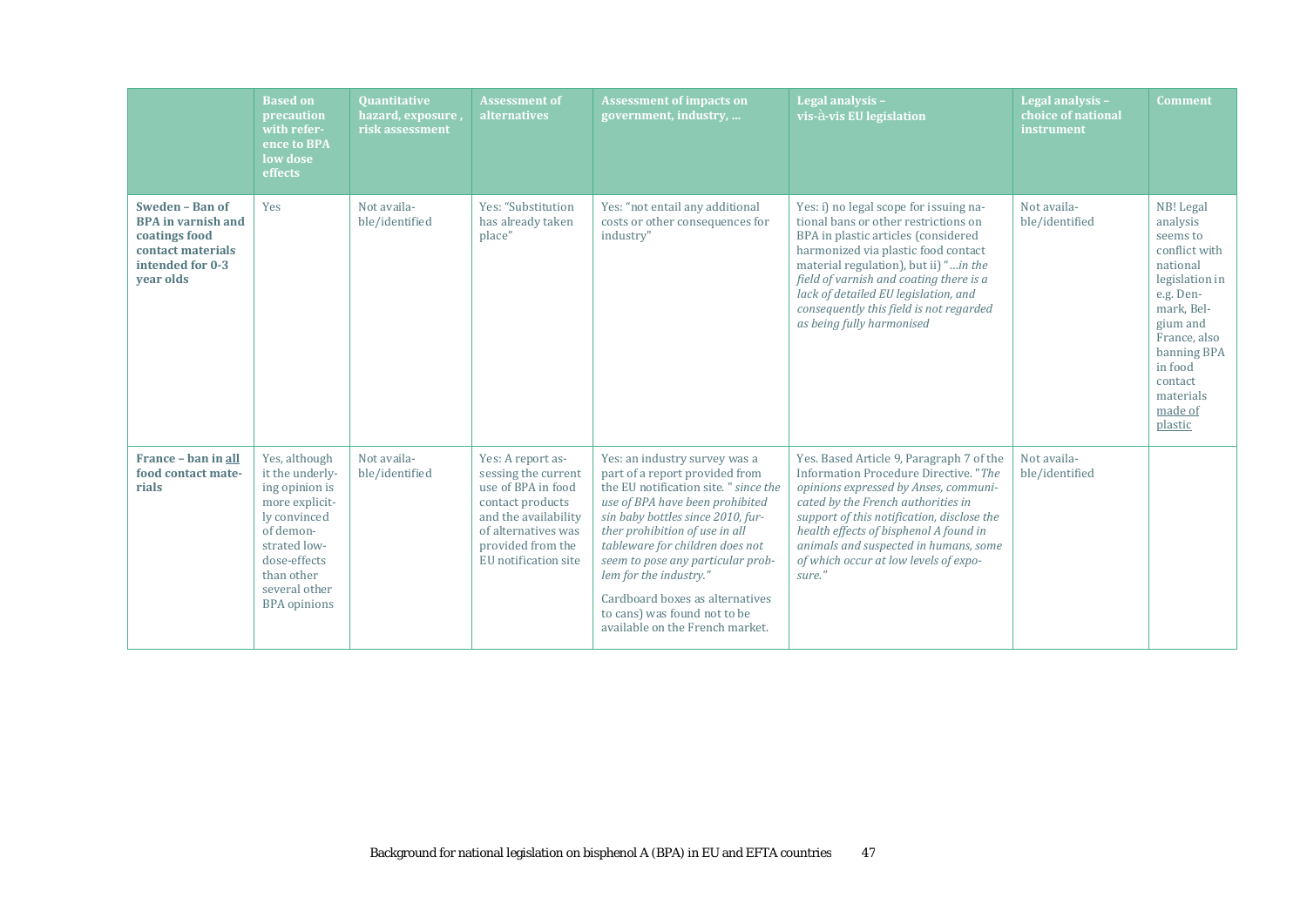|                                                                                                      | <b>Based on</b><br>precaution<br>with refer-<br>ence to BPA<br>low dose<br>effects                                                                                                         | <b>Quantitative</b><br>hazard, exposure,<br>risk assessment                                                                                                                     | <b>Assessment of</b><br>alternatives                                                     | <b>Assessment of impacts on</b><br>government, industry,                        | Legal analysis -<br>vis-à-vis EU legislation                                                                                                                                                                 | Legal analysis -<br>choice of national<br><b>instrument</b>                                                                                              | <b>Comment</b>                                                                                             |
|------------------------------------------------------------------------------------------------------|--------------------------------------------------------------------------------------------------------------------------------------------------------------------------------------------|---------------------------------------------------------------------------------------------------------------------------------------------------------------------------------|------------------------------------------------------------------------------------------|---------------------------------------------------------------------------------|--------------------------------------------------------------------------------------------------------------------------------------------------------------------------------------------------------------|----------------------------------------------------------------------------------------------------------------------------------------------------------|------------------------------------------------------------------------------------------------------------|
| <b>Germany - BPA</b><br>migration limit for<br>recycled fibres<br>used for food<br>contact materials | No, based on<br>the EFSA<br>Tolerable<br>Daily Intake                                                                                                                                      | (Hazard - Yes)<br>Transfer of the<br>migration level<br>from plastic con-<br>tact materials to<br>paper/board; i.e.<br>implicitly based on<br>TDI established by<br><b>EFSA</b> | No - not applicable                                                                      | Not available/identified                                                        | Not available/identified, but implicitly<br>not required as migration limit is not<br>legally binding                                                                                                        | Not availa-<br>ble/identified                                                                                                                            | The migra-<br>tion limit<br>will be re-<br>evaluated<br>based on the<br>upcoming<br>EFSA re-<br>evaluation |
| France - modali-<br>ties for imple-<br>menting label-<br>ling/warnings<br>(possibly upcom-<br>ing)   | Yes. (Not<br>directly stated,<br>but implicitly<br>assumed as it<br>should be seen<br>in context<br>with the above<br>discussed<br>French ban on<br>BPA in food<br>contact ma-<br>terails) | Not availa-<br>ble/identified                                                                                                                                                   | (Yes, see above)<br>entry regarding<br>French BPA ban in<br>food contact mate-<br>rials) | (Yes, see above entry regarding<br>French BPA ban in food contact<br>materials) | Not available/identified                                                                                                                                                                                     | Not explicitly identi-<br>fied, but naturally<br>suggested imple-<br>mented in relation to<br>French BPA ban in<br>food contact materials<br>(see above) |                                                                                                            |
| <b>Denmark - OEL</b>                                                                                 | Yes, but not to<br>address the<br>possible<br>developmental<br>neurotoxicity<br>of BPA                                                                                                     | No. It is assessed as<br>not justified to<br>establish a higher<br>value for BPA than<br>the Danish OEL for<br>organic dust                                                     | Not availa-<br>ble/identified                                                            | Not available/identified                                                        | Not explicit, but implicitly a Member<br>State has to implement a national OEL<br>when an EU IOEL is established and<br>deviations are allowed taking into<br>account national practice and legisla-<br>tion | Not explicit, but<br>logically implemented<br>as part of national<br><b>OEL</b> list                                                                     |                                                                                                            |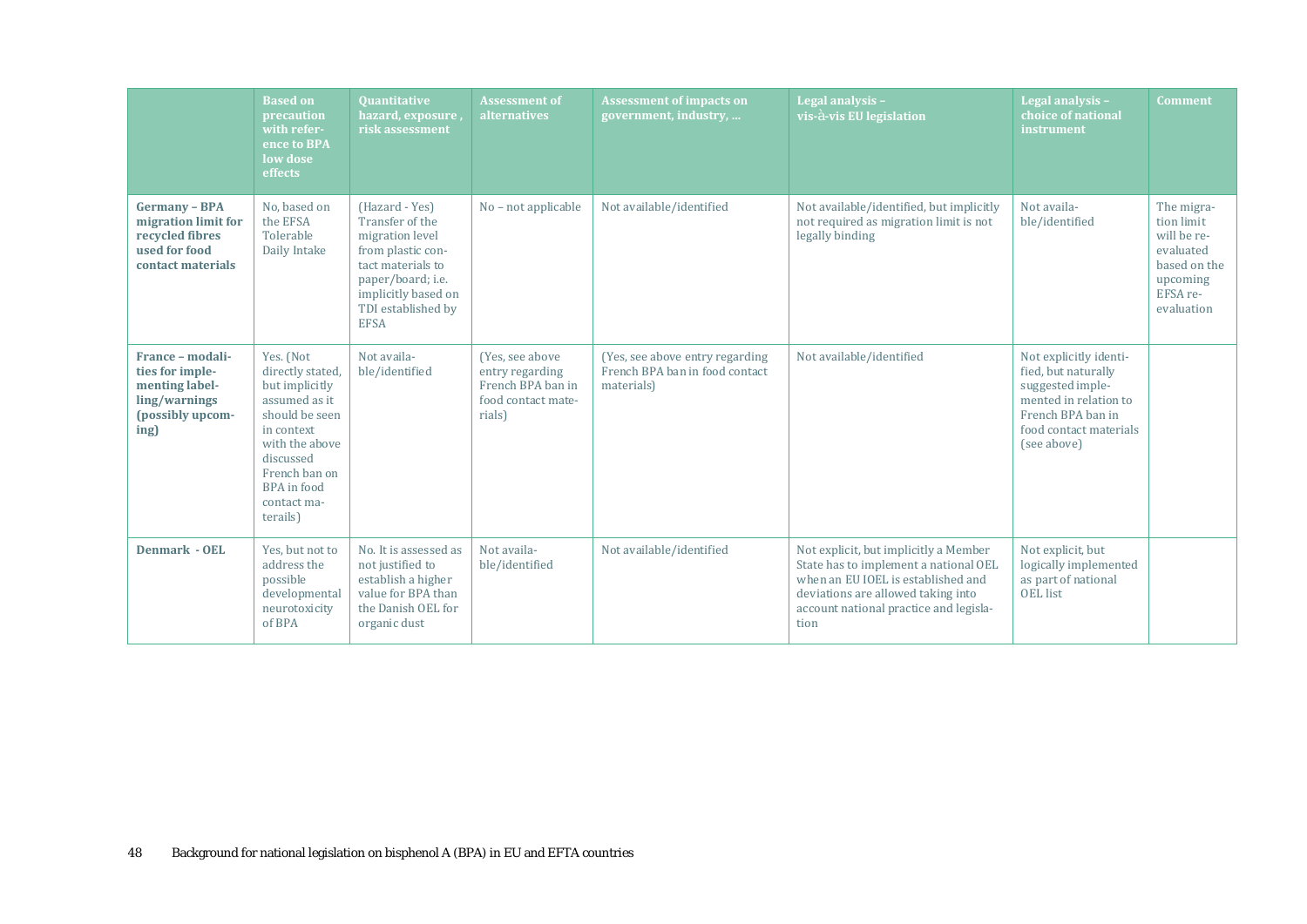|                                                                                               | <b>Based on</b><br>precaution<br>with refer-<br>ence to BPA<br>low dose<br>effects                           | <b>Quantitative</b><br>hazard, exposure,<br>risk assessment                                                                                                           | <b>Assessment of</b><br>alternatives | <b>Assessment of impacts on</b><br>government, industry,                                             | Legal analysis -<br>vis-à-vis EU legislation                                                                                                                                                                                                        | Legal analysis -<br>choice of national<br>instrument                                  | <b>Comment</b>                                               |
|-----------------------------------------------------------------------------------------------|--------------------------------------------------------------------------------------------------------------|-----------------------------------------------------------------------------------------------------------------------------------------------------------------------|--------------------------------------|------------------------------------------------------------------------------------------------------|-----------------------------------------------------------------------------------------------------------------------------------------------------------------------------------------------------------------------------------------------------|---------------------------------------------------------------------------------------|--------------------------------------------------------------|
| Germany, Switzer-<br>land, Austria - OEL<br>(all based on Ger-<br>man MAK docu-<br>mentation) | N <sub>o</sub>                                                                                               | OEL is quantita-<br>tively derived from<br>the same inhalation<br>study as used by<br>SCOEL for the EU<br>IOEL, but with a<br>higher assessment<br>factor             | Not availa-<br>ble/identified        | Not available/identified                                                                             | Not explicit, but implicitly a Member<br>State has to implement a national OEL<br>when an EU IOEL is established and<br>deviations are allowed taking into<br>account national practice and legisla-<br>tion                                        | Not explicit, but<br>logically implemented<br>as part of national<br><b>OEL</b> lists | Germany<br>notes the<br>upcoming<br>new SCOEL<br><b>IOEL</b> |
| <b>Finland - OEL</b>                                                                          | Partly and will<br>be re-<br>evaluated<br>once the work<br>with the<br>SCOEL revi-<br>sion is com-<br>pleted | Based on weight-<br>of-evidence taking<br>into account the<br>current Finnish<br>OEL for organic<br>dust and awaiting<br>new IOEL based on<br>SCOEL re-<br>evaluation | Not availa-<br>ble/identified        | Not available/identified                                                                             | Not explicit, but implicitly a Member<br>State has to implement a national OEL<br>when an EU IOEL is established and<br>deviations are allowed taking into<br>account national practice and legisla-<br>tion                                        | Not explicit, but<br>logically implemented<br>as part of national<br><b>OEL</b> list  |                                                              |
| Austria - Ban of<br><b>BPA</b> in the manu-<br>facture of pacifiers<br>and teething rings     | Yes                                                                                                          | N <sub>o</sub>                                                                                                                                                        | Not availa-<br>ble/identified        | Briefly addressed in EU notifica-<br>tion material, generally conclud-<br>ed no/very limited impacts | Based on the arguments:<br>- Basically having the same intention<br>and scope of protecting infants as the<br>EU ban on BPA in baby bottles<br>- The enactment of this Regulation is<br>necessary in the sense of preventative<br>health protection | Not availa-<br>ble/identified                                                         |                                                              |
| France - Ban of<br><b>BPA</b> in pacifiers<br>and teething rings                              | Yes                                                                                                          | Not identi-<br>fied/available                                                                                                                                         | Not identi-<br>fied/available        | Not identified/available                                                                             | Not identified/available                                                                                                                                                                                                                            | Not identi-<br>fied/available                                                         |                                                              |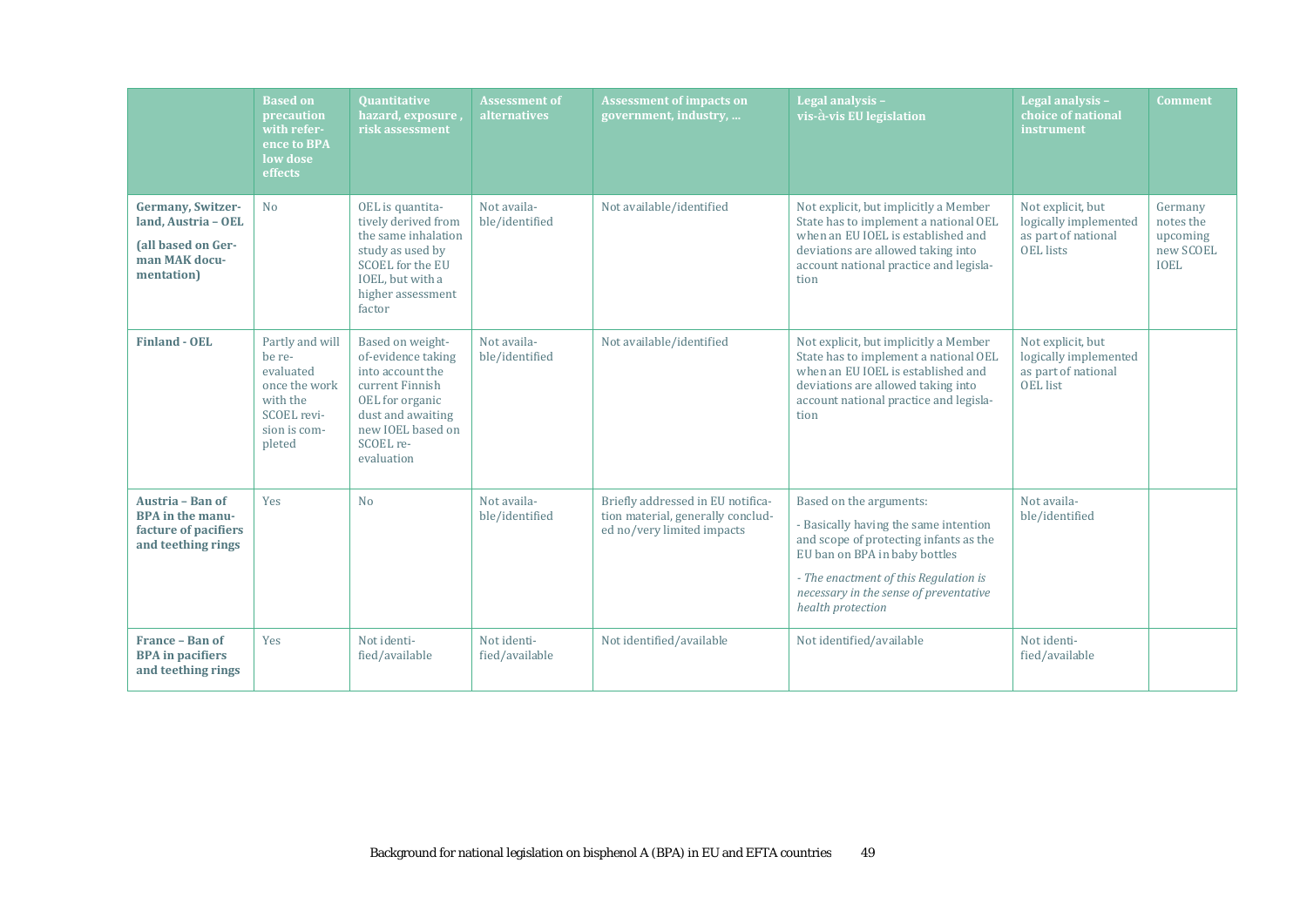|                                                           | <b>Based on</b><br>precaution<br>with refer-<br>ence to BPA<br>low dose<br>effects                                                                                                                                                            | <b>Ouantitative</b><br>hazard, exposure,<br>risk assessment                                                                                                                                                                                                                                                                                                                                                                                               | <b>Assessment of</b><br>alternatives                                                                                                                                                                                                                                                    | <b>Assessment of impacts on</b><br>government, industry,                                                                                                                                                                                                                                                                                                                                                         | Legal analysis -<br>vis-à-vis EU legislation                                                                                                                                                                                                                                                                                                                                                                                                                                                                                                                                                                                                                                | Legal analysis -<br>choice of national<br>instrument                                                  | <b>Comment</b> |
|-----------------------------------------------------------|-----------------------------------------------------------------------------------------------------------------------------------------------------------------------------------------------------------------------------------------------|-----------------------------------------------------------------------------------------------------------------------------------------------------------------------------------------------------------------------------------------------------------------------------------------------------------------------------------------------------------------------------------------------------------------------------------------------------------|-----------------------------------------------------------------------------------------------------------------------------------------------------------------------------------------------------------------------------------------------------------------------------------------|------------------------------------------------------------------------------------------------------------------------------------------------------------------------------------------------------------------------------------------------------------------------------------------------------------------------------------------------------------------------------------------------------------------|-----------------------------------------------------------------------------------------------------------------------------------------------------------------------------------------------------------------------------------------------------------------------------------------------------------------------------------------------------------------------------------------------------------------------------------------------------------------------------------------------------------------------------------------------------------------------------------------------------------------------------------------------------------------------------|-------------------------------------------------------------------------------------------------------|----------------|
| Sweden - possibly<br>upcoming BPA ban<br>in thermal paper | Yes - back-<br>ground mate-<br>rial indicate<br>that the per-<br>formed quan-<br>titative risk<br>assessment is<br>based on an<br>"alternative"<br>no effect level<br>from the non-<br>guideline<br>developmental<br>neurotoxicity<br>studies | Yes, fully quantita-<br>tive risk assess-<br>ment based on<br>worst case expo-<br>sure estimation<br>and NO-<br>AELs/LOAELs from<br>neurotoxicological<br>low-dose effects.<br>Risk quotients<br>above one (for<br>dermal as well as<br>oral exposure) are<br>estimated, indicat-<br>ing that there is a<br>risk.<br>It is acknowledged<br>that exposure<br>estimates are<br>conservative and<br>the controversies<br>related to neuro-<br>toxic effects. | Yes, it is assessed<br>that alternatives<br>are available and<br>that substitution is<br>possible.<br>However, health<br>and environmental<br>issues with alterna-<br>tives are highlight-<br>ed and thus a ban<br>might not in the<br>short term lead to<br>reduced health<br>impacts. | Yes:<br>- some market reorganization<br>will take place, including new<br>possibilities for suppliers of<br>alternative<br>- increased administrative costs<br>related to transferring infor-<br>mation in the supply chain<br>- increased costs for the inspect-<br>ing authorities<br>- in the longer term a ban might<br>trigger innovation/product<br>development and impact on the<br><b>EU</b> legislation | Yes<br>Existing EU legislation will not<br>reduce BPA exposure in thermal<br>paper<br>EU (and WTO) notifications as-<br>sessed to be required<br>Sweden should be able to argue<br>that a national BPA ban in receipts<br>is compliant with EU provisions;<br>i.e. that it will protect health, it is<br>objectively motivated, proportion-<br>ate and necessary. Reference is<br>made to several European court<br>decisions.<br>- NB! Sweden points to the different<br>view between the European Com-<br>mission and several Member States<br>in relation to whether member<br>states can implement bans for ap-<br>plications of chemicals within the<br>scope of REACH | Yes<br>Such a ban would<br>logically be imple-<br>mented in the [Swe-<br>dish] Environmental<br>Code. |                |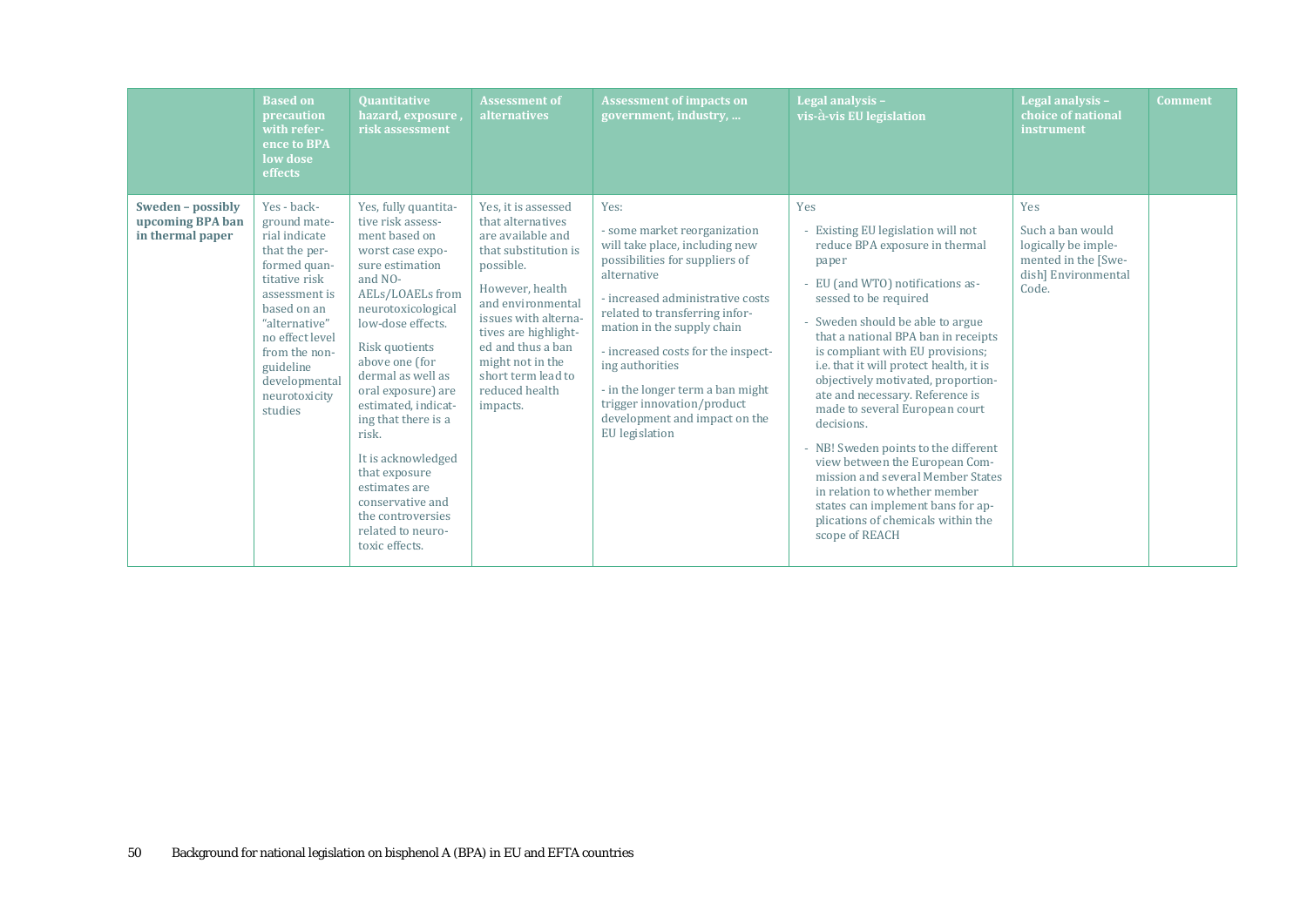# <span id="page-50-0"></span>**List of abbreviations**

| <b>AFSSA</b>  | French Agency for Food Safety, now ANSES                                           |
|---------------|------------------------------------------------------------------------------------|
| <b>AGES</b>   | Österreichische Agentur für Gesundheit und Ernährungssicherheit GmbH.              |
| <b>ANSES</b>  | Agence nationale de sécurité sanitaire de l'alimentation, de l'environnement et du |
|               | travail (French Agency for Food, Environmental and Occupational Health & Safe-     |
|               | ty)                                                                                |
| <b>BfR</b>    | Bundesinstitut für Risikobewertung (Federal Institute for Risk Assessment)         |
| <b>BPA</b>    | <b>Bisphenol A</b>                                                                 |
| bw            | body weight                                                                        |
| <b>CERHR</b>  | Center for the Evaluation of Risks to Human Reproduction                           |
| <b>CLP</b>    | Classification, Labelling and Packaging (acronym for the EU classification and     |
|               | labelling legislation)                                                             |
| <b>CSS</b>    | Conseil Supérieur de la Santé (Belgian Superior Health Council)                    |
| Danish EPA    | <b>Danish Environemntal Protection Agency</b>                                      |
| DGS           | <b>French Directorate General for Health</b>                                       |
| DG SANCO      | Directorate General for Health and Consumers (European Commission)                 |
| <b>DSR</b>    | Daten, Statistik und Risikobewertung (Department/group in AGES)                    |
| DTU/TUD       | <b>Technical University of Denmark</b>                                             |
| EC            | <b>European Commission</b>                                                         |
| <b>ECHA</b>   | <b>European Chemicals Agency</b>                                                   |
| <b>EFSA</b>   | <b>European Food Safety Authority</b>                                              |
| <b>EFTA</b>   | <b>European Free Trade Association</b>                                             |
| <b>EPA</b>    | <b>Environmental Protection Agency</b>                                             |
| EU            | <b>European Union</b>                                                              |
| <b>FAO</b>    | Food and Agriculture Organization                                                  |
| <b>GKV</b>    | Grenzwerteverordnung                                                               |
| <b>GLP</b>    | <b>Good Laboratory Practice</b>                                                    |
| h             | hour                                                                               |
| <b>IFA</b>    | Institut für Arbeitsschutz der Deutschen Gesetzlichen Unfallversicherung           |
| <b>INSERM</b> | Institut national de la santé et de la recherche médicale                          |
| <b>IOEL</b>   | <b>Indicative Occupational Exposure Limit</b>                                      |
| <b>JRC</b>    | <b>Joint Research Centre</b>                                                       |
| <b>KEMI</b>   | Kemikalieinspektionen (Swedish Chemicals Agency)                                   |
| <b>LMSVG</b>  | Lebensmittelsicherheits- und Verbraucherschutzgesetz                               |
| LOAEL/C       | Lowest Observed Adverse Effect Level/Concentration                                 |
| <b>LOUS</b>   | <b>List of Undesirable Substances</b>                                              |
| MAK           | Maximale Arbeitsplatz-Konzentration                                                |
| <b>NFI</b>    | (Danish) National Food Institute                                                   |
| NOAEL/C       | No Observed Adverse Effect Level/Concentration                                     |
| <b>NTP</b>    | <b>National Toxicology Program</b>                                                 |
| <b>OECD</b>   | The Organisation for Economic Co-operation and Development                         |
| <b>OEHHA</b>  | Office of Environmental Health Hazard Assessment California Environmental          |
|               | Agency                                                                             |
| $(I)$ OEL     | (Indicative) Occupational exposure Limit                                           |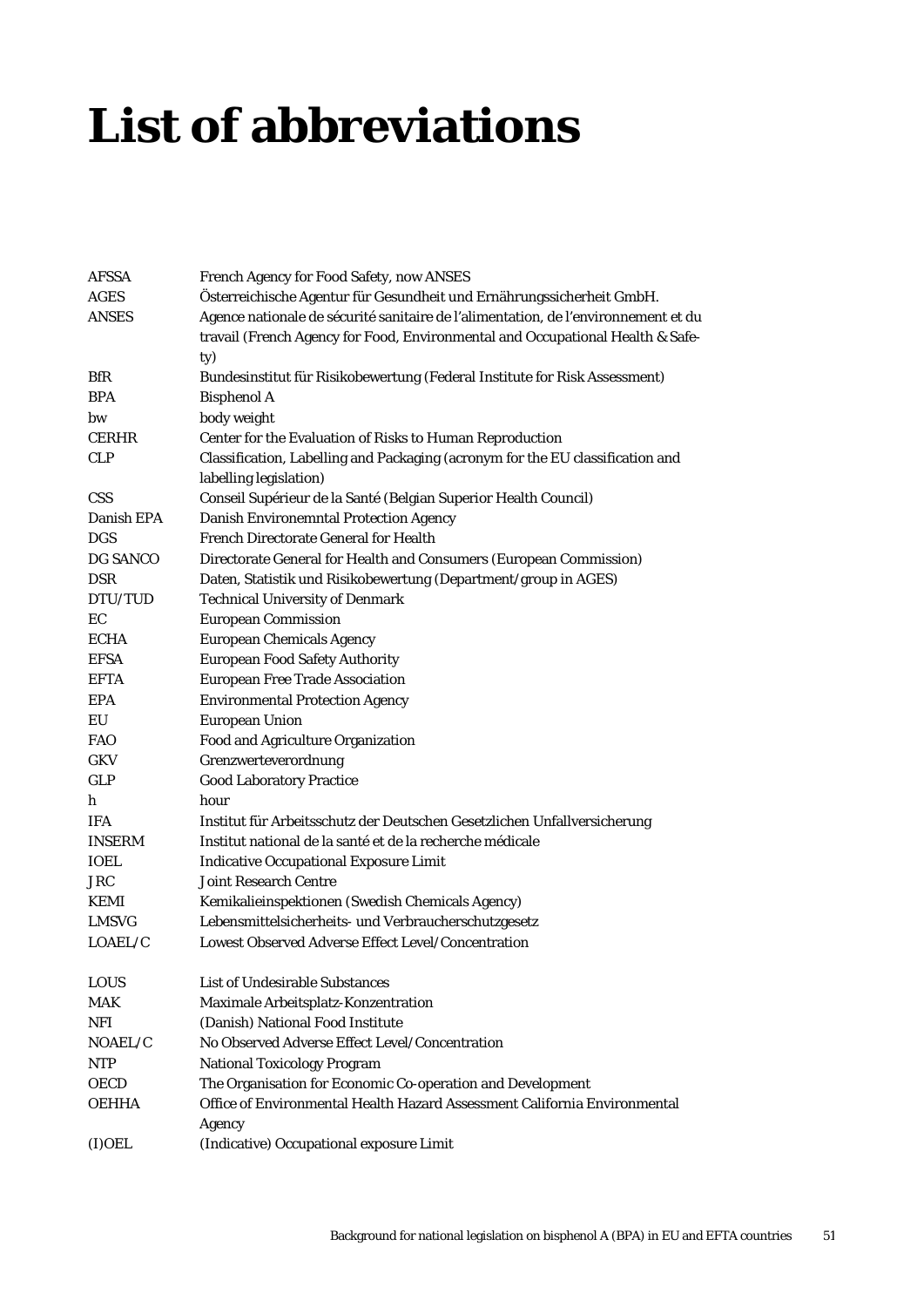| Registration, Evaluation, Authorisation and restriction of CHemicals (acronym   |
|---------------------------------------------------------------------------------|
| for the EU chemicals legislation)                                               |
| PolyproPylene or Precautionary Principle                                        |
| PolyPhenylSUlfone                                                               |
| <b>Risk Assessment Report</b>                                                   |
| Santé Canada                                                                    |
| Scientific Committee for Food                                                   |
| <b>Scientific Committee on Occupational Exposure Limits</b>                     |
| <b>Technical Barriers to Trade</b>                                              |
| <b>Tolerable Daily Intake</b>                                                   |
| <b>Test Guideline</b>                                                           |
| Technischen Regeln für Gefahrstoffe                                             |
| Technical Regulations Information System (used for EU notifications of national |
| legislation)                                                                    |
| <b>Time Weighted Average</b>                                                    |
| <b>World Health Organization</b>                                                |
| <b>World Trade Organisation</b>                                                 |
|                                                                                 |